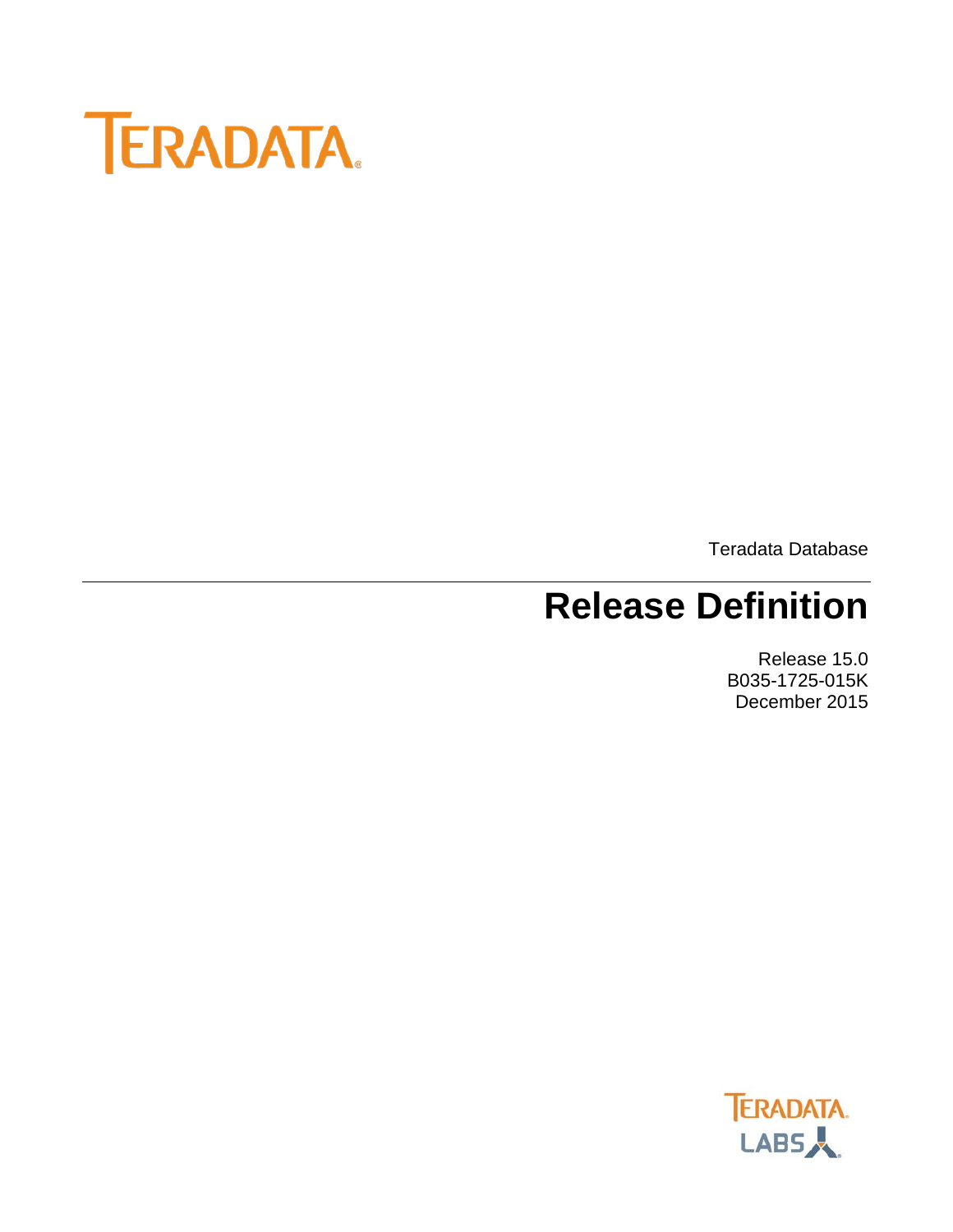The product or products described in this book are licensed products of Teradata Corporation or its affiliates.

Teradata, Active Data Warehousing, Active Enterprise Intelligence, Applications-Within, Aprimo Marketing Studio, Aster, BYNET, Claraview, DecisionCast, Gridscale, MyCommerce, QueryGrid, SQL-MapReduce, Teradata Decision Experts, "Teradata Labs" logo, Teradata ServiceConnect, Teradata Source Experts, WebAnalyst, and Xkoto are trademarks or registered trademarks of Teradata Corporation or its affiliates in the United States and other countries.

Adaptec and SCSISelect are trademarks or registered trademarks of Adaptec, Inc.

AMD Opteron and Opteron are trademarks of Advanced Micro Devices, Inc.

Apache, Apache Avro, Apache Hadoop, Apache Hive, Hadoop, and the yellow elephant logo are either registered trademarks or trademarks of the Apache Software Foundation in the United States and/or other countries.

Apple, Mac, and OS X all are registered trademarks of Apple Inc.

Axeda is a registered trademark of Axeda Corporation. Axeda Agents, Axeda Applications, Axeda Policy Manager, Axeda Enterprise, Axeda Access, Axeda Software Management, Axeda Service, Axeda ServiceLink, and Firewall-Friendly are trademarks and Maximum Results and Maximum Support are servicemarks of Axeda Corporation.

Data Domain, EMC, PowerPath, SRDF, and Symmetrix are registered trademarks of EMC Corporation.

GoldenGate is a trademark of Oracle.

Hewlett-Packard and HP are registered trademarks of Hewlett-Packard Company.

Hortonworks, the Hortonworks logo and other Hortonworks trademarks are trademarks of Hortonworks Inc. in the United States and other countries.

Intel, Pentium, and XEON are registered trademarks of Intel Corporation.

IBM, CICS, RACF, Tivoli, and z/OS are registered trademarks of International Business Machines Corporation.

Linux is a registered trademark of Linus Torvalds.

LSI is a registered trademark of LSI Corporation.

Microsoft, Active Directory, Windows, Windows NT, and Windows Server are registered trademarks of Microsoft Corporation in the United States and other countries.

NetVault is a trademark or registered trademark of Dell Inc. in the United States and/or other countries.

Novell and SUSE are registered trademarks of Novell, Inc., in the United States and other countries.

Oracle, Java, and Solaris are registered trademarks of Oracle and/or its affiliates.

QLogic and SANbox are trademarks or registered trademarks of QLogic Corporation.

Quantum and the Quantum logo are trademarks of Quantum Corporation, registered in the U.S.A. and other countries.

Red Hat is a trademark of Red Hat, Inc., registered in the U.S. and other countries. Used under license.

SAP is the trademark or registered trademark of SAP AG in Germany and in several other countries.

SAS and SAS/C are trademarks or registered trademarks of SAS Institute Inc.

SPARC is a registered trademark of SPARC International, Inc.

Symantec, NetBackup, and VERITAS are trademarks or registered trademarks of Symantec Corporation or its affiliates in the United States and other countries.

Unicode is a registered trademark of Unicode, Inc. in the United States and other countries.

UNIX is a registered trademark of The Open Group in the United States and other countries.

Other product and company names mentioned herein may be the trademarks of their respective owners.

#### **THE INFORMATION CONTAINED IN THIS DOCUMENT IS PROVIDED ON AN "AS-IS" BASIS, WITHOUT WARRANTY OF ANY KIND, EITHER EXPRESS OR IMPLIED, INCLUDING THE IMPLIED WARRANTIES OF MERCHANTABILITY, FITNESS FOR A PARTICULAR PURPOSE, OR NON-INFRINGEMENT. SOME JURISDICTIONS DO NOT ALLOW THE EXCLUSION OF IMPLIED WARRANTIES, SO THE ABOVE EXCLUSION MAY NOT APPLY TO YOU.IN NO EVENT WILL TERADATA CORPORATION BE LIABLE FOR ANY INDIRECT, DIRECT, SPECIAL, INCIDENTAL, OR CONSEQUENTIAL DAMAGES, INCLUDING LOST PROFITS OR LOST SAVINGS, EVEN IF EXPRESSLY ADVISED OF THE POSSIBILITY OF SUCH DAMAGES.**

The information contained in this document may contain references or cross-references to features, functions, products, or services that are not announced or available in your country. Such references do not imply that Teradata Corporation intends to announce such features, functions, products, or services in your country. Please consult your local Teradata Corporation representative for those features, functions, products, or services available in your country. Information contained in this document may contain technical inaccuracies or typographical errors. Information may be changed or updated without notice. Teradata Corporation may also make improvements or changes in the products or services described in this information at any time without notice. To maintain the quality of our products and services, we would like your comments on the accuracy, clarity, organization, and value of this document. Please email: teradata-books@lists.teradata.com.

Any comments or materials (collectively referred to as "Feedback") sent to Teradata Corporation will be deemed non-confidential. Teradata Corporation will have no obligation of any kind with respect to Feedback and will be free to use, reproduce, disclose, exhibit, display, transform, create derivative works of, and distribute the Feedback and derivative works thereof without limitation on a royalty-free basis. Further, Teradata Corporation will be free to use any ideas, concepts, know-how, or techniques contained in such Feedback for any purpose whatsoever, including developing, manufacturing, or marketing products or services incorporating Feedback.

**Copyright © 2000 – 2015 by Teradata. All Rights Reserved.**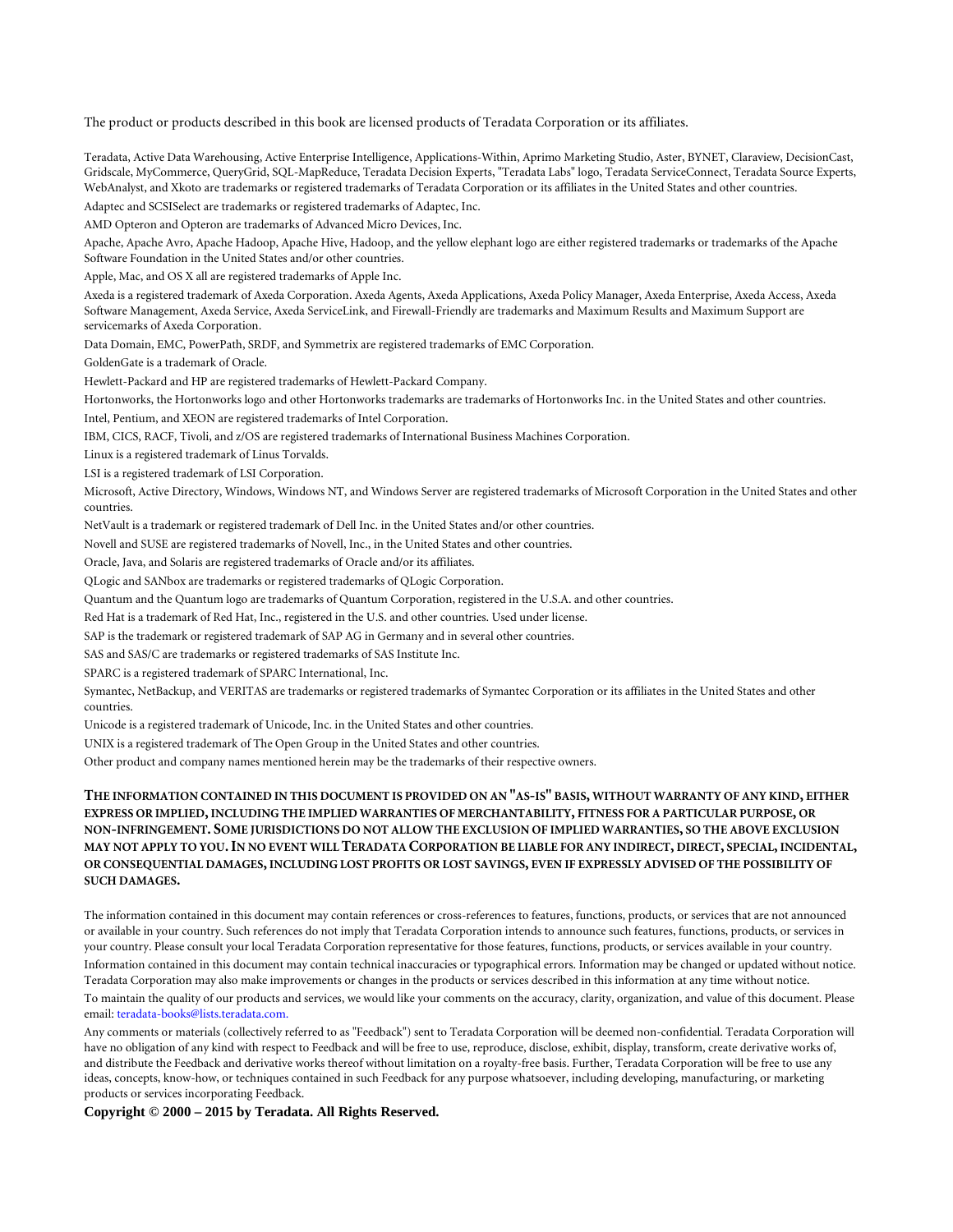#### **Table of Contents**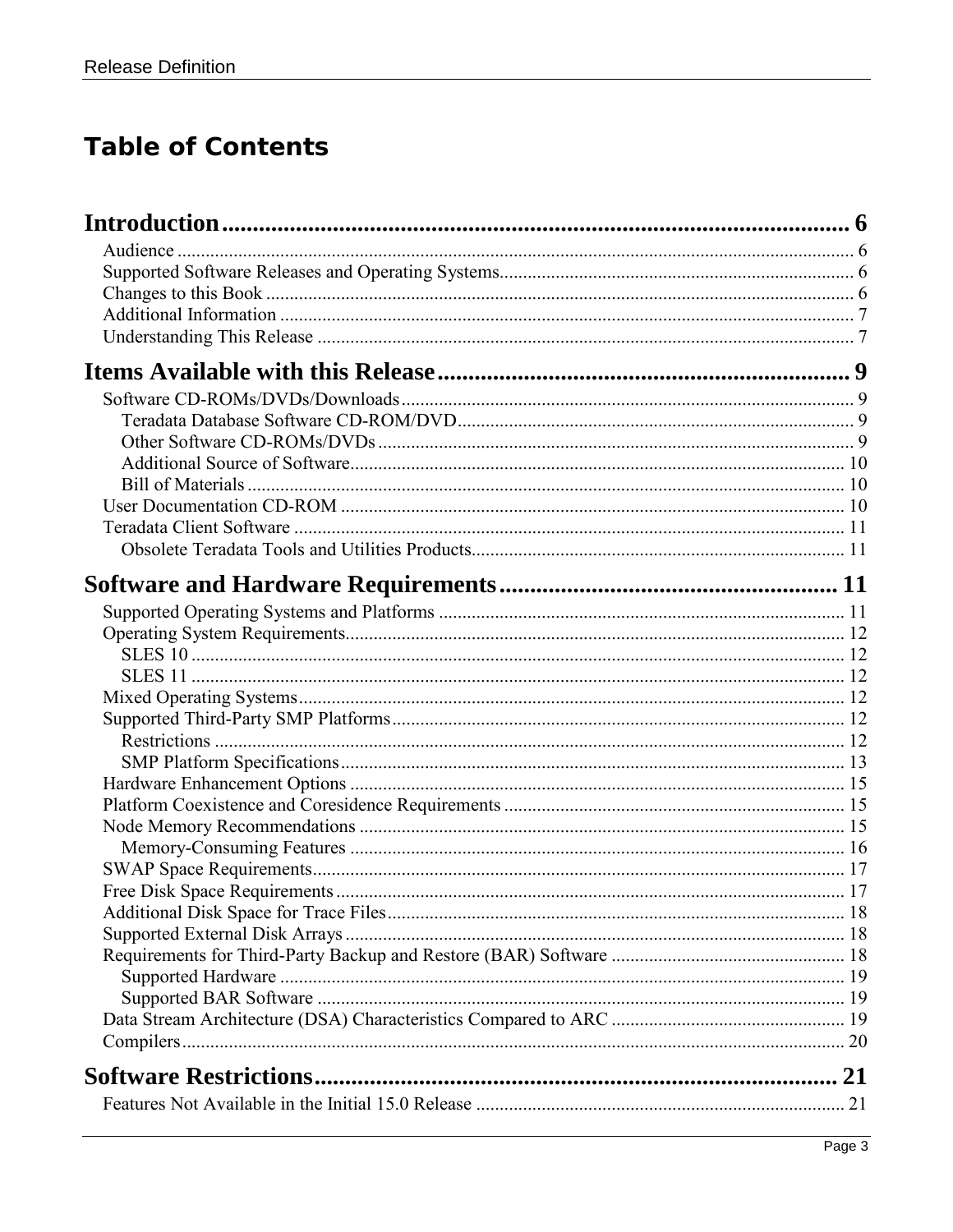| Installation, Upgrade, Migration, and Backdown (IUMB) 33 |  |
|----------------------------------------------------------|--|
|                                                          |  |
|                                                          |  |
|                                                          |  |
|                                                          |  |
|                                                          |  |
|                                                          |  |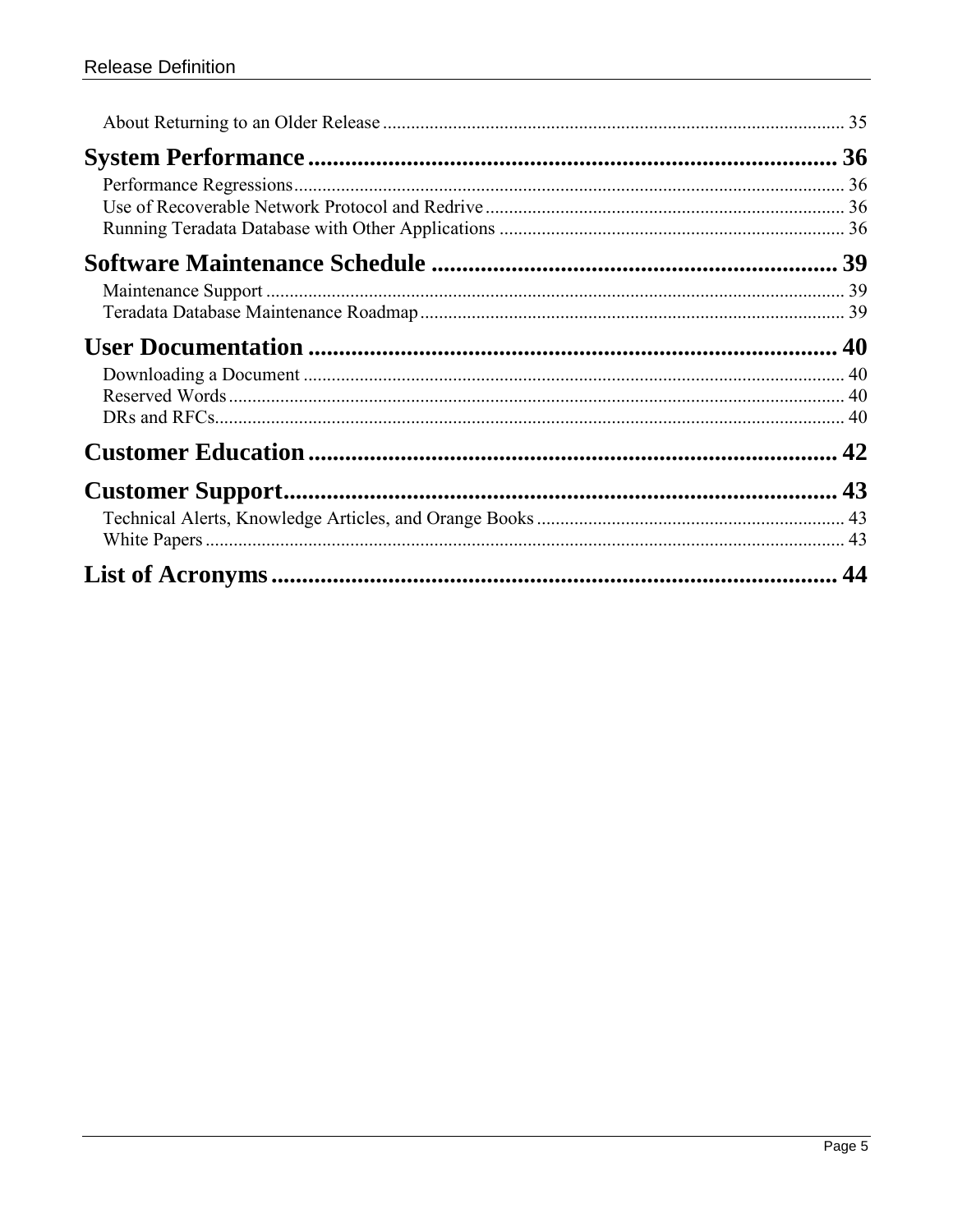# **Introduction**

### <span id="page-5-1"></span><span id="page-5-0"></span>*Audience*

<span id="page-5-2"></span>This document is intended for Teradata customers, field engineers (FEs), and support staff.

#### *Supported Software Releases and Operating Systems*

This book supports Teradata® Database 15.0.

Teradata Database 15.0 runs on the following operating systems:

- SUSE Linux Enterprise Server 10 SP3 (SLES 10)
- SUSE Linux Enterprise Server 11 SP1 (SLES 11)

Teradata Database client applications run on many operating systems. See *Teradata Tools and Utilities 15.0 Supported Platforms and Product Versions*, B035-3119, at: [http://www.info.teradata.com.](http://www.info.teradata.com/)

**Note:** The following operating systems are not supported for running Teradata Database 15.0:

- MP-RAS
- Windows
- SLES 9

### <span id="page-5-3"></span>*Changes to this Book*

| <b>Date</b>    | <b>Description</b>                                                                                                                                                                                                                                                                                                                                                                                                                                            |
|----------------|---------------------------------------------------------------------------------------------------------------------------------------------------------------------------------------------------------------------------------------------------------------------------------------------------------------------------------------------------------------------------------------------------------------------------------------------------------------|
| December 2015  | If you upgrade from a Teradata Database release prior to 15.0, and you were using Teradata<br>٠<br>Temporal Tables, you can choose to either continue using them or convert to using ANSI<br>standard temporal tables and syntax. See Upgrading Teradata Temporal Tables.                                                                                                                                                                                     |
| October 2015   | Added information about Calendar Function compatibility with previous releases.                                                                                                                                                                                                                                                                                                                                                                               |
| September 2015 | Scalar sub-queries are not supported in table operators with multiple ON clauses or ON<br>clauses using PARTITION BY or HASH BY.<br>JSONExtractValue and JSONExtractLargeValue now return a single value.<br>$\bullet$<br>Updated node memory recommendations. See Node Memory Recommendations.<br>٠<br>Updated Backup, Archive, and Restore software versions. See Supported BAR Software.<br>٠<br>Java 8.0 is required before installing Teradata Database. |
| May 2014       | Updated Documentation Changes section.                                                                                                                                                                                                                                                                                                                                                                                                                        |
| March 2014     | Initial release for 15.0                                                                                                                                                                                                                                                                                                                                                                                                                                      |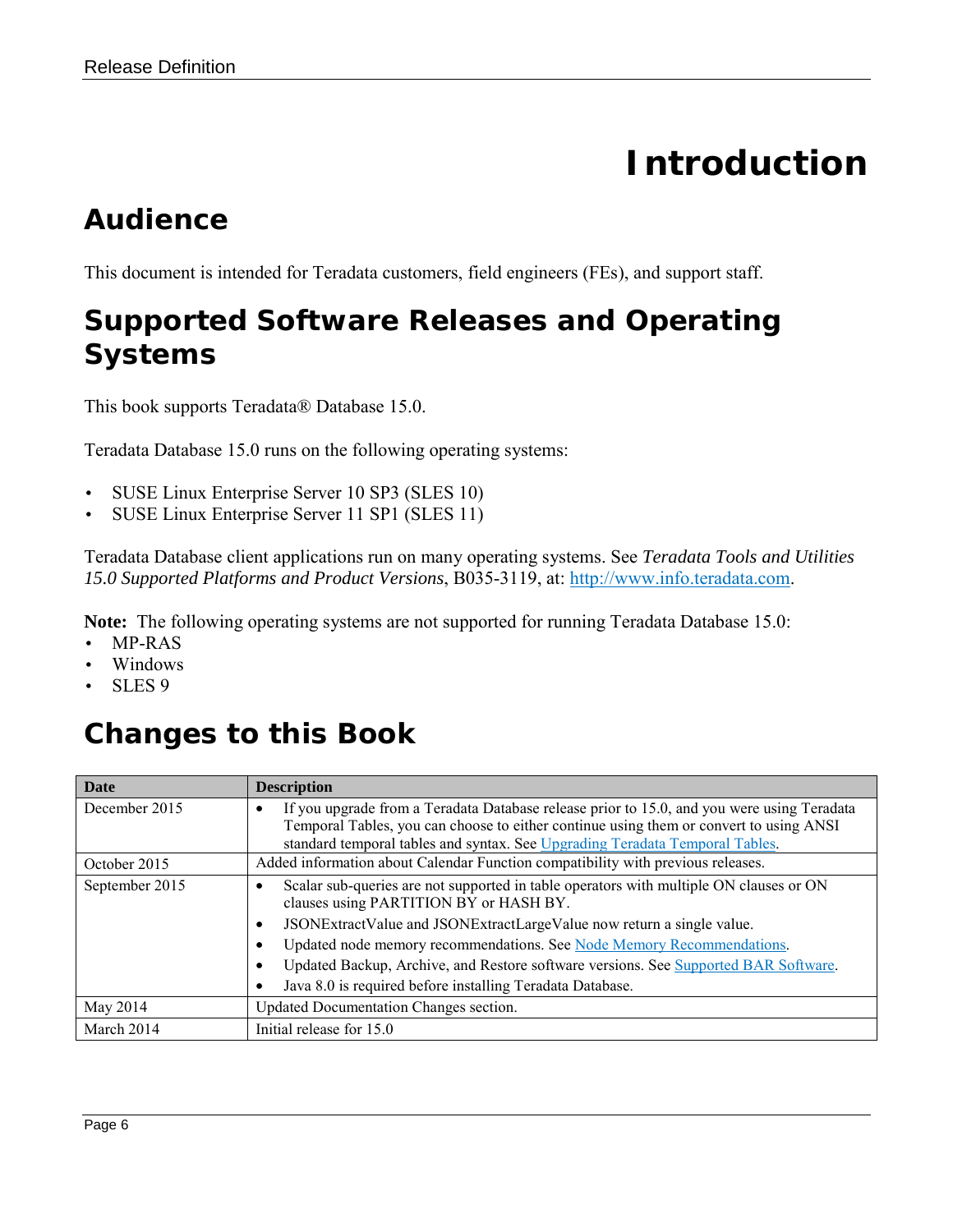#### <span id="page-6-0"></span>*Additional Information*

| <b>URL</b>                     | <b>Description</b>                                                                                                            |
|--------------------------------|-------------------------------------------------------------------------------------------------------------------------------|
| http://www.info.teradata.com/  | Use the Teradata Information Products site to:                                                                                |
|                                | View or download a manual:                                                                                                    |
|                                | Under Downloadable Publications, select General Search.                                                                       |
|                                | Enter your search criteria and click Search.<br>$2_{\cdot}$                                                                   |
|                                | Download a documentation CD-ROM:<br>$\bullet$                                                                                 |
|                                | Under Downloadable Publications, select General Search.                                                                       |
|                                | In the Title or Keyword field, enter CD-ROM, and click Search.<br>$\mathfrak{2}$ .                                            |
| http://www.teradata.com        | The Teradata home page provides links to numerous sources of information                                                      |
|                                | about Teradata. Links include:                                                                                                |
|                                | Executive reports, case studies of customer experiences with Teradata,<br>٠<br>and thought leadership                         |
|                                | Technical information, solutions, and expert advice<br>$\bullet$                                                              |
|                                | Press releases, mentions and media resources<br>$\bullet$                                                                     |
| http://www.teradata.com/t/TEN/ | Teradata Customer Education designs, develops and delivers education that                                                     |
|                                | builds skills and capabilities for our customers, enabling them to maximize                                                   |
|                                | their Teradata investment.                                                                                                    |
| http://tays.teradata.com       | Use Teradata @ Your Service to access Orange Books, technical alerts, and                                                     |
|                                | knowledge repositories, view and join forums, and download software<br>patches.                                               |
| http://developer.teradata.com/ | Teradata Developer Exchange provides articles on using Teradata products,<br>technical discussion forums, and code downloads. |

To maintain the quality of our products and services, we would like your comments on the accuracy, clarity, organization, and value of this document. Please email [teradata-books@lists.teradata.com.](mailto:teradata-books@lists.teradata.com)

#### <span id="page-6-1"></span>*Understanding This Release*

Before you install or upgrade to this release of Teradata Database, you should read the following publications:

• *Release Definition* provides information about basic system requirements.

This revision of *Release Definition* is applicable to Teradata Database 15.0. It contains references to features, functions, and requirements that may not apply to releases prior to 15.0. **Note:** If you are upgrading from an older Teradata Database release, you should read the *Release Definition* for every intervening release.

• *Release Summary* provides information on new features, and changes to existing features, that may affect the way you use Teradata Database. If you are upgrading from an older release of Teradata Database, you should also read the *Release Summary* for every intervening release to understand how the features in Release 15.0 differ from your current version.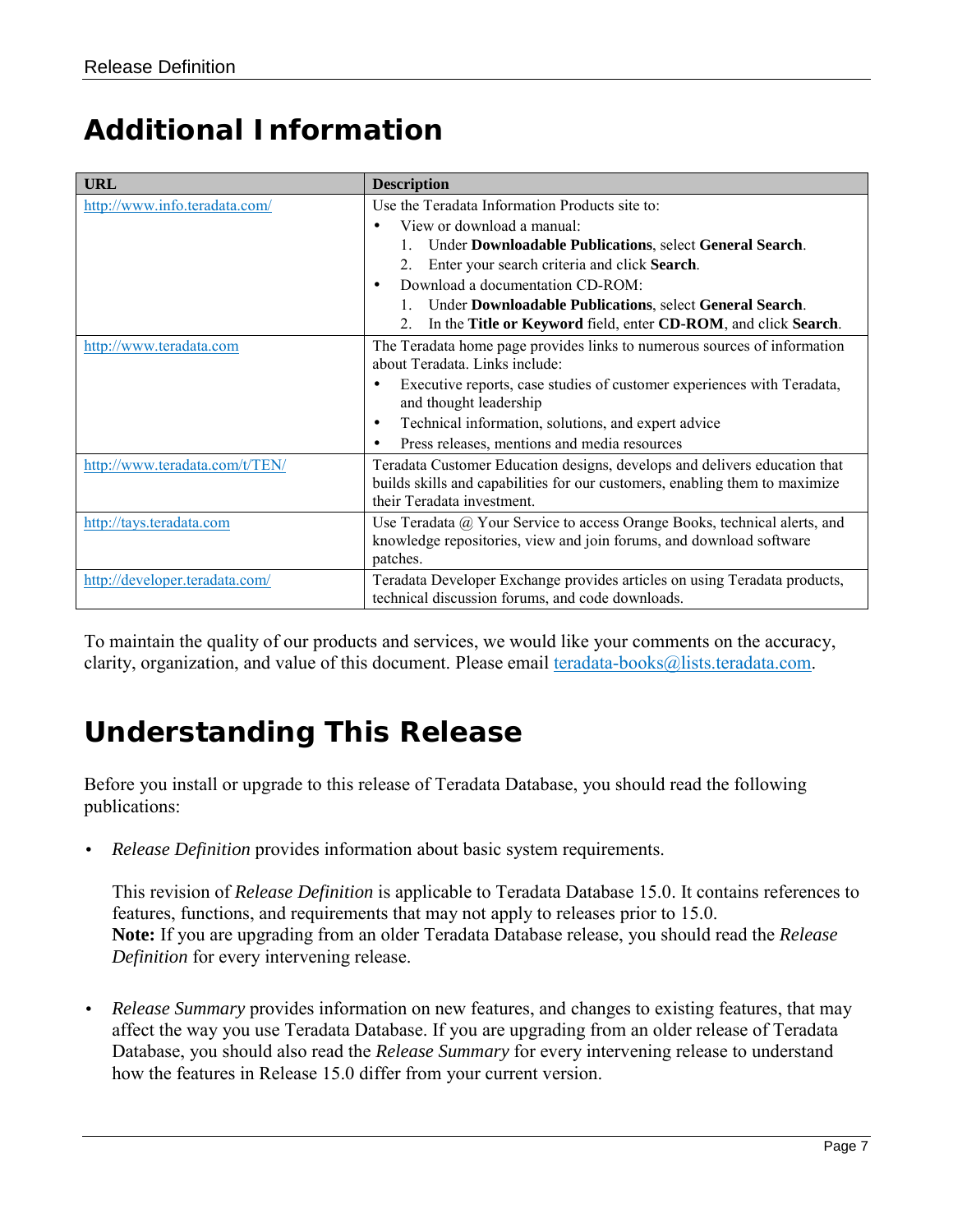• If you are new to Teradata Database, you should read *Introduction to Teradata* for an overview of Teradata Database features, functions, and capabilities before implementing this release. References to Teradata Platforms

| <b>Full Teradata Platform Name</b>                                              | <b>Abbreviated Teradata Platform Name</b>              |
|---------------------------------------------------------------------------------|--------------------------------------------------------|
| Teradata Active Enterprise Data Warehouse<br>5600/5650/6650/6680/6690/6700/6750 | Teradata Active EDW 5600/5650/6650/6680/6690/6700/6750 |
| Teradata Data Warehouse Appliance<br>2650/2690/2700/2750                        | Teradata DW Appliance 2650/2690/2700/2750              |
| Teradata Extreme Data Appliance 1650/1680                                       | Same as full name                                      |
| Teradata Data Mart Appliance 560/670                                            | Teradata Data Mart 560/670                             |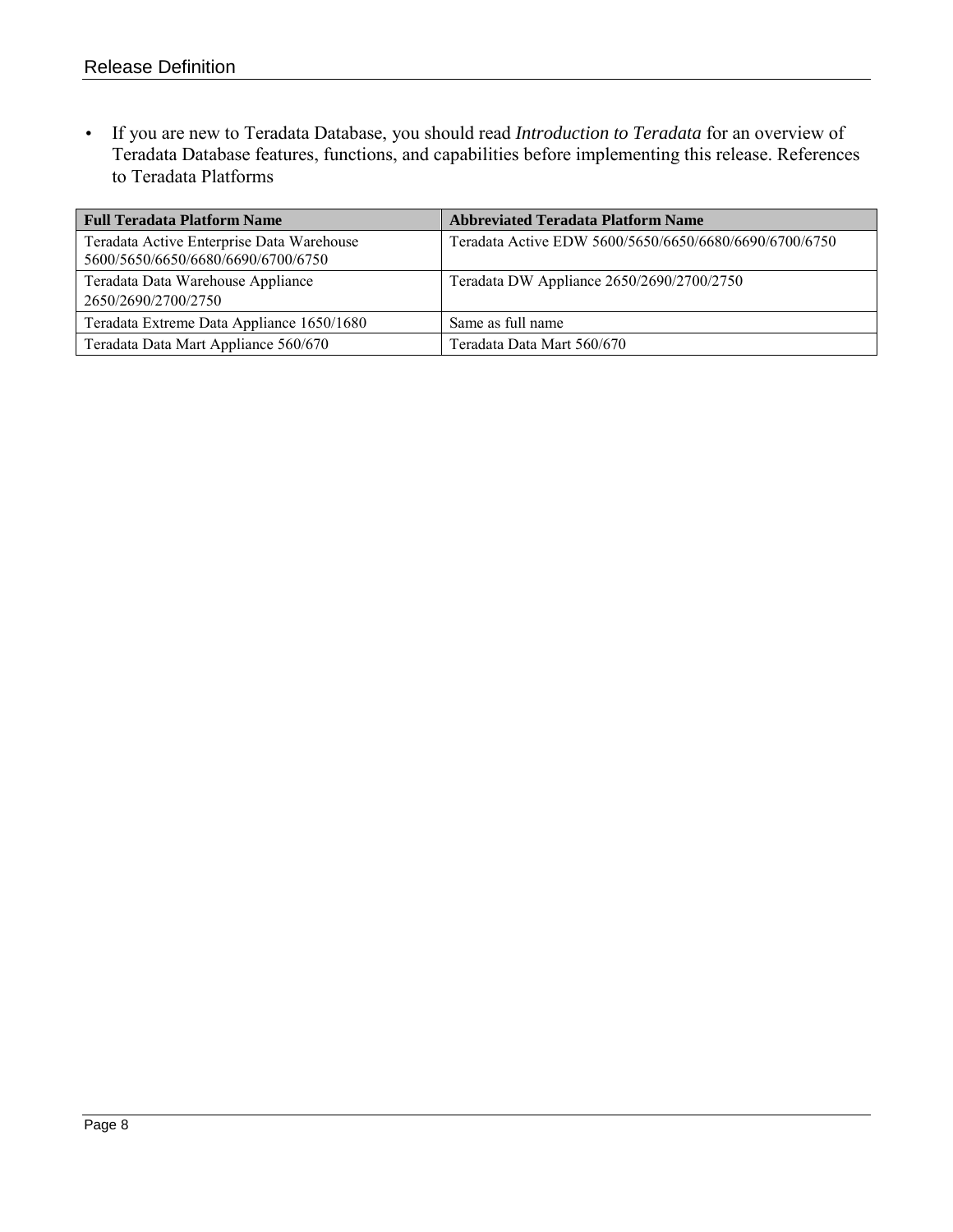# **Items Available with this Release**

#### <span id="page-8-1"></span><span id="page-8-0"></span>*Software CD-ROMs/DVDs/Downloads*

#### <span id="page-8-2"></span>**Teradata Database Software CD-ROM/DVD**

You will receive a Teradata Database software CD-ROM/DVD that includes one of the following Teradata Database software variations based on your order:

- Teradata Database for SUSE Linux Enterprise Server 10 SP3
- Teradata Database for SUSE Linux Enterprise Server 11 SP1

#### <span id="page-8-3"></span>**Other Software CD-ROMs/DVDs**

Based on your system requirements, other software CD-ROMs/DVDs may accompany your order, including:

- Two operating system software DVDs that contain the Teradata Database for SLES operating system, service packs, and third-party software (not supplied for non-Teradata SMPs).
- Optional Teradata Tools and Utilities software: One or more CD-ROMs depending on software purchased.
- Teradata 16xx, 26xx, 27xx, 56xx, 66xx, and 67xx platforms use SMWeb and a Service Workstation (SWS).

Software for SMWeb and the SWS is available from Teradata@Your Service at: [http://tays.teradata.com.](http://tays.teradata.com/) Select the Software Downloads tab, click Current Lists, and select the NodeType from the pull-down menu to select the SWS type.

| <b>NodeType</b>         | <b>Supported OS</b>                                                                                           | <b>Required Software</b>                                                                                                                                      | <b>Supported Platforms</b>                                                                                                                             |
|-------------------------|---------------------------------------------------------------------------------------------------------------|---------------------------------------------------------------------------------------------------------------------------------------------------------------|--------------------------------------------------------------------------------------------------------------------------------------------------------|
| <b>SWS</b><br>Managed   | <b>SLES 10 SP3 64-bit</b><br>SLES 11 64-bit<br>٠                                                              | All software for the SWS is available<br>from http://tays.teradata.com. On<br>the Teradata Software Server (TSS),<br>click on TESA and select the SWS<br>type | Teradata Active EDW 5500 and<br>higher                                                                                                                 |
| <b>SWS</b><br>Unmanaged | <b>SLES 10 SP3</b><br>Windows Server 32-<br>bit SP2 (for<br>migrations from<br>AWS on Windows<br>32-bit only) | All software for the SWS is available<br>from http://tays.teradata.com. On<br>the Teradata Software Server (TSS),<br>click on TESA and select the SWS<br>type | Teradata Extreme Data Appliance<br>1xxx<br>Teradata DW Appliance 2580, 26xx<br>$\bullet$<br>and higher<br>Teradata Active EDW 55xx, 5600<br>and higher |

#### **Note:** SWS/SMWeb is required for all MPP systems.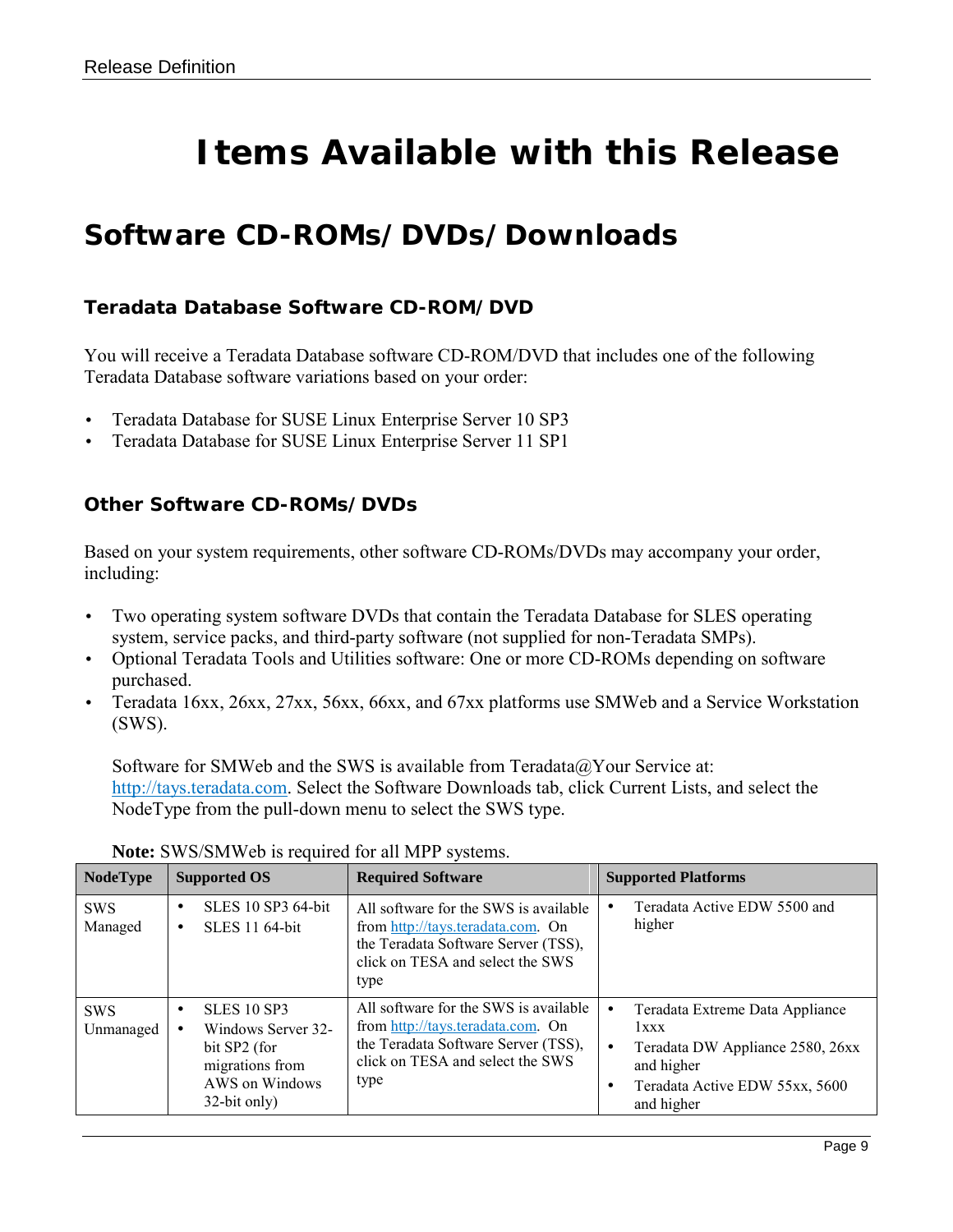#### <span id="page-9-0"></span>**Additional Source of Software**

You can find additional software and software updates (e-fixes) on Teradata@Your Service: [http://tays.teradata.com](http://tays.teradata.com/)

#### <span id="page-9-1"></span>**Bill of Materials**

| <b>Package Name</b> | <b>CD 1 (Teradata Database)</b> | CD 2 (Open Source) |
|---------------------|---------------------------------|--------------------|
|                     |                                 |                    |
| bteq                | $\mathbf X$                     |                    |
| <b>BYNET</b>        | $\mathbf X$                     |                    |
| cliv2               | $\mathbf X$                     |                    |
| dul                 | X                               |                    |
| dultape             | $\mathbf X$                     |                    |
| fastld              | $\mathbf X$                     |                    |
| PDE                 | $\mathbf X$                     |                    |
| pdegpl              |                                 | $\mathbf X$        |
| pdegplsrc           |                                 | X                  |
| piom                | $\mathbf X$                     |                    |
| <b>PUTSRC</b>       | $\mathbf X$                     |                    |
| PUTTools            | $\mathbf X$                     |                    |
| tchn                | $\mathbf X$                     |                    |
| tchnlkmf_noarch     | $\mathbf X$                     |                    |
| <b>TDBMS</b>        | $\mathbf X$                     |                    |
| tdgss               | $\mathbf X$                     |                    |
| tdicu               | $\mathbf X$                     |                    |
| TDput               | $\mathbf X$                     |                    |
| TeraGSS_linux_x64   | $\mathbf X$                     |                    |
| tgtw                | $\mathbf X$                     |                    |

#### <span id="page-9-2"></span>*User Documentation CD-ROM*

Teradata provides user documentation on a CD-ROM entitled *Teradata User Documentation: Teradata Database 15.0 and Teradata Tools and Utilities 15.0* with the Release 15.0 software.

- Under Downloadable Publications, select General Search.
- In the Title or Keyword field, enter CD-ROM, and click Search.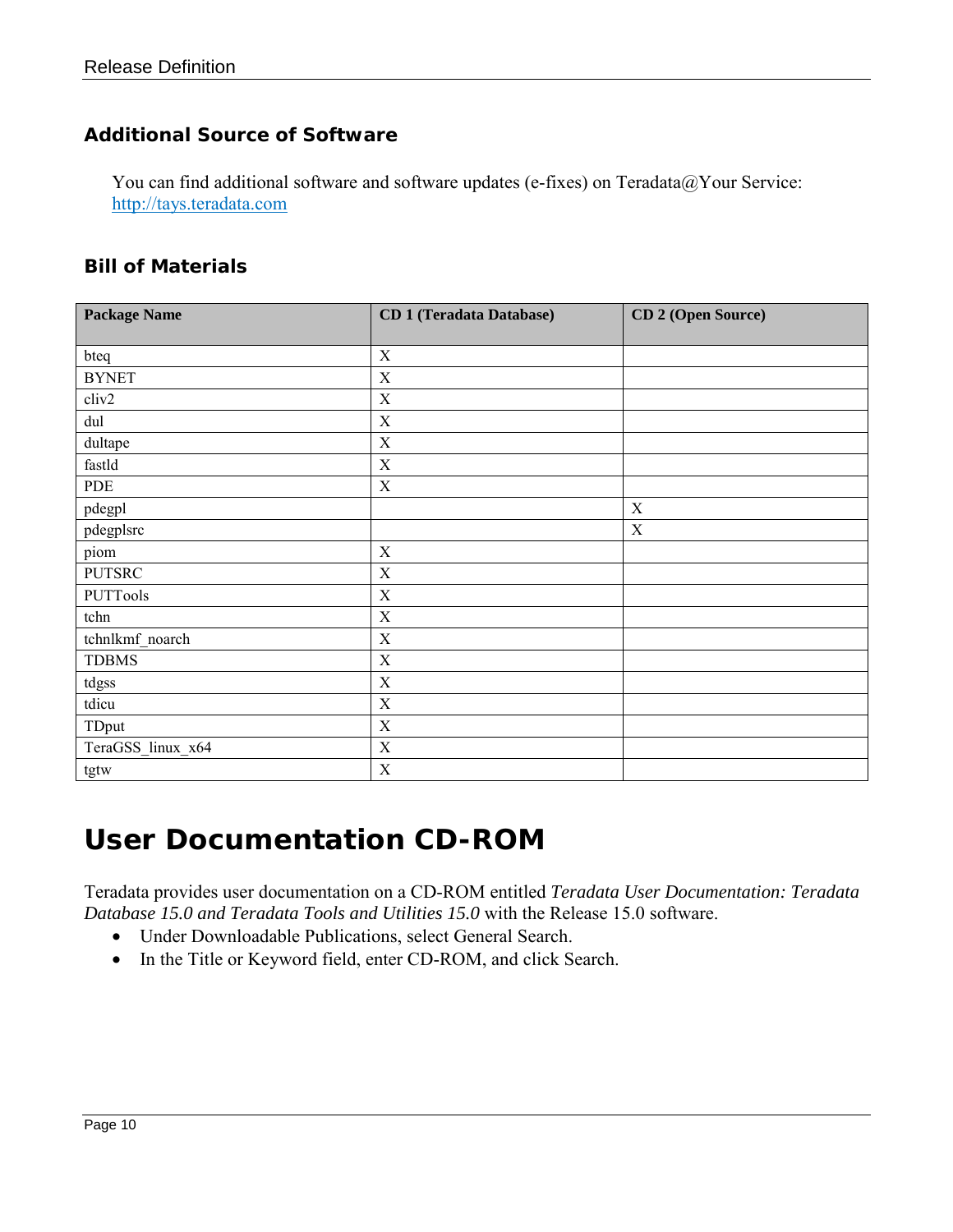#### <span id="page-10-0"></span>*Teradata Client Software*

Customers with active Service Agreements can find information on Teradata Database and Teradata Tools and Utilities release and client product compatibility in the Teradata Maintenance Release Roadmap on Teradata @ Your Service [\(http://tays.teradata.com\)](http://tays.teradata.com/).

Customers without support agreements should contact their sales or support team.

**Note**: For detailed BAR compatibility information, see the BAR application software compatibility matrix located at [http://cks.teradata.com/skb/i/S11000CFF6E.](http://cks.teradata.com/skb/i/S11000CFF6E)

For detailed information on the full range of tools and utilities, and the individual Teradata client product versions compatible with Teradata Database 15.0, see *Teradata Tools and Utilities 15.0 Supported Platforms and Product Versions,* B035-3119, at: [http://www.info.teradata.com.](http://www.info.teradata.com/)

#### <span id="page-10-1"></span>**Obsolete Teradata Tools and Utilities Products**

The following Teradata Tools and Utilities products, usable with previous Teradata Database releases, are no longer supported for use with Teradata Database 15.0.

| <b>Obsolete Software Product</b>     | <b>Replacement Product, if any</b>                                                                                    |
|--------------------------------------|-----------------------------------------------------------------------------------------------------------------------|
| <b>Teradata Replication Services</b> | Unity                                                                                                                 |
| Teradata Statistics Wizard           | Teradata Viewpoint Stats Manager. This is a bundled<br>component of Teradata Viewpoint in Release 14.10 and<br>above. |

## <span id="page-10-2"></span>**Software and Hardware Requirements**

#### <span id="page-10-3"></span>*Supported Operating Systems and Platforms*

The platforms listed in this section are certified with Release 15.0, regardless of future platform discontinuation notices. For information on platform discontinuation, see the Knowledge Base Tech Note entitled "Teradata Hardware Discontinuation Roadmap" (available to Teradata personnel only).

See [KAP1B3136](http://cks.teradata.com/support/general/newcase.nsf/i/KAP1B3136?OpenDocument) "Teradata Platform and Minimum Database Version Compatibility Matrix" for the minimum database/PDE version supported on a particular platform for specific operating systems.

Release 15.0 SUSE Linux Enterprise Server 10 SP3 can also run on [Supported Third-Party SMP](#page-11-4)  [Platforms.](#page-11-4) **Note**: SLES 11 and higher is not supported on third-party SMP platforms.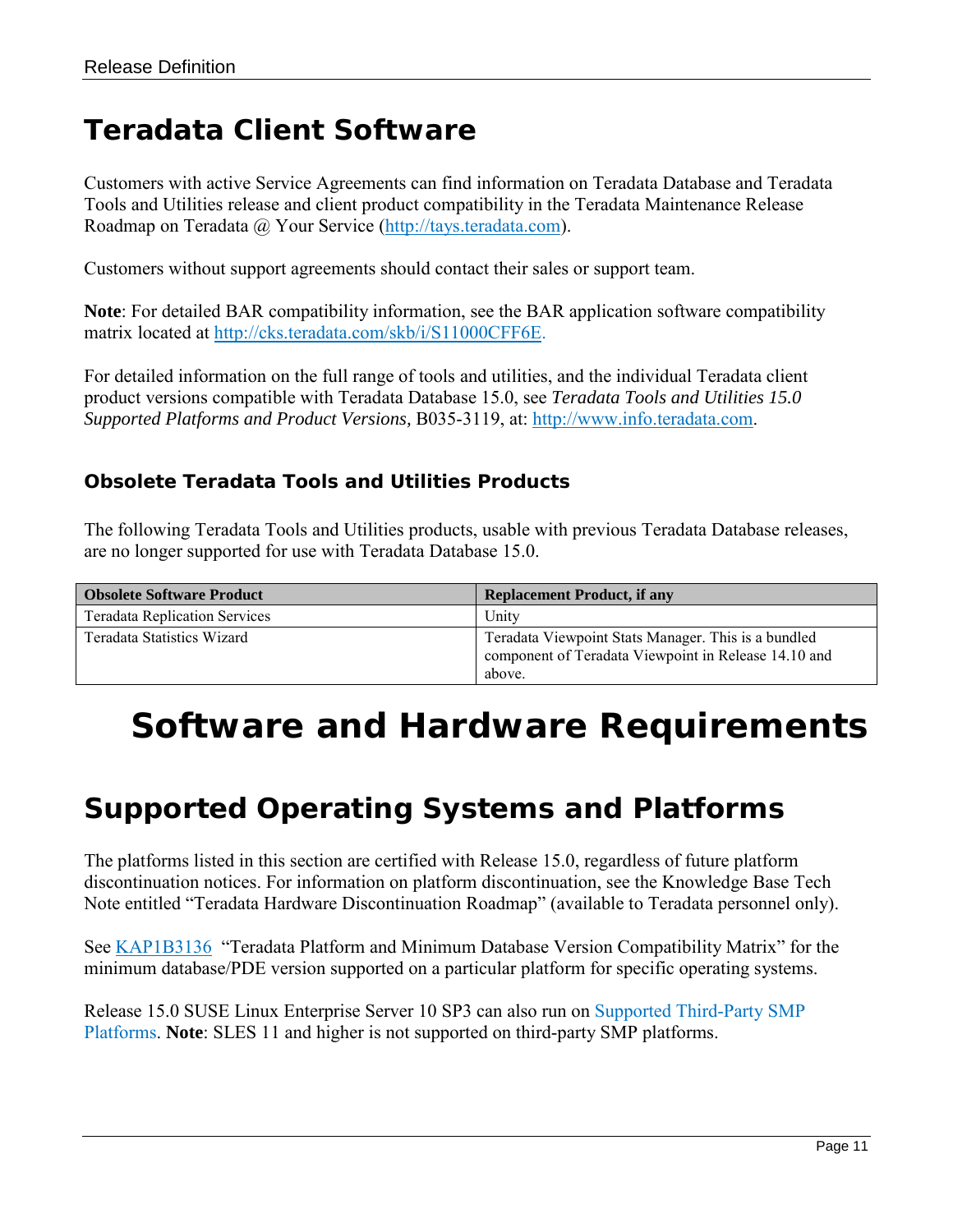### <span id="page-11-0"></span>*Operating System Requirements*

#### <span id="page-11-1"></span>**SLES 10**

Systems running Release 15.0 on SLES 10 must have SP3.

#### <span id="page-11-2"></span>**SLES 11**

Systems running Release 15.0 on SLES 11 must have SP1.

### <span id="page-11-3"></span>*Mixed Operating Systems*

A mixed operating system includes both Trusted Parallel Application (TPA) nodes and non-TPA nodes.

Following are the basic system requirements for mixed operating systems:

- All TPA nodes must run the same operating system, but you can mix non-TPA nodes in any combination of the allowable operating systems.
- TPA nodes need not run on the same operating system as non-TPA nodes.
- Mixed OS allows two consecutive generations of nodes/storage across TPA and/or non-TPA nodes.
- The same version of BYNET must be deployed across the system.

Allowable platform combinations are the same as allowed for coexistence and coresidence systems.

For details see the platform, database, and operating system compatibility matrix: <http://pc02.td.teradata.com/support/general/newcase.nsf/i/KAP1B3136>

### <span id="page-11-4"></span>*Supported Third-Party SMP Platforms*

In addition to Teradata platforms, you can run Teradata Database 15.0 software (Teradata Data Mart Edition (DME)) on third-party Symmetric Multi-Processor (SMP) platforms that meet certain requirements. The Teradata Data Mart Edition includes Teradata and all of the same TTU products as the Teradata Base Edition, with the exception of the Viewpoint Teradata Management portlets.

#### <span id="page-11-5"></span>**Restrictions**

- Teradata 15.0 supports third-party SMP platforms with no more than six processors, including hyper-threaded processors.
- Mainframe connection is not supported for third-party SMP platforms.
- Teradata does not support third-party SMP platforms that run any type of virtualization software, for example, VMWare or Xen.

**Important:** The customer is responsible for all procurement, setup, and support of third-party platforms and operating systems.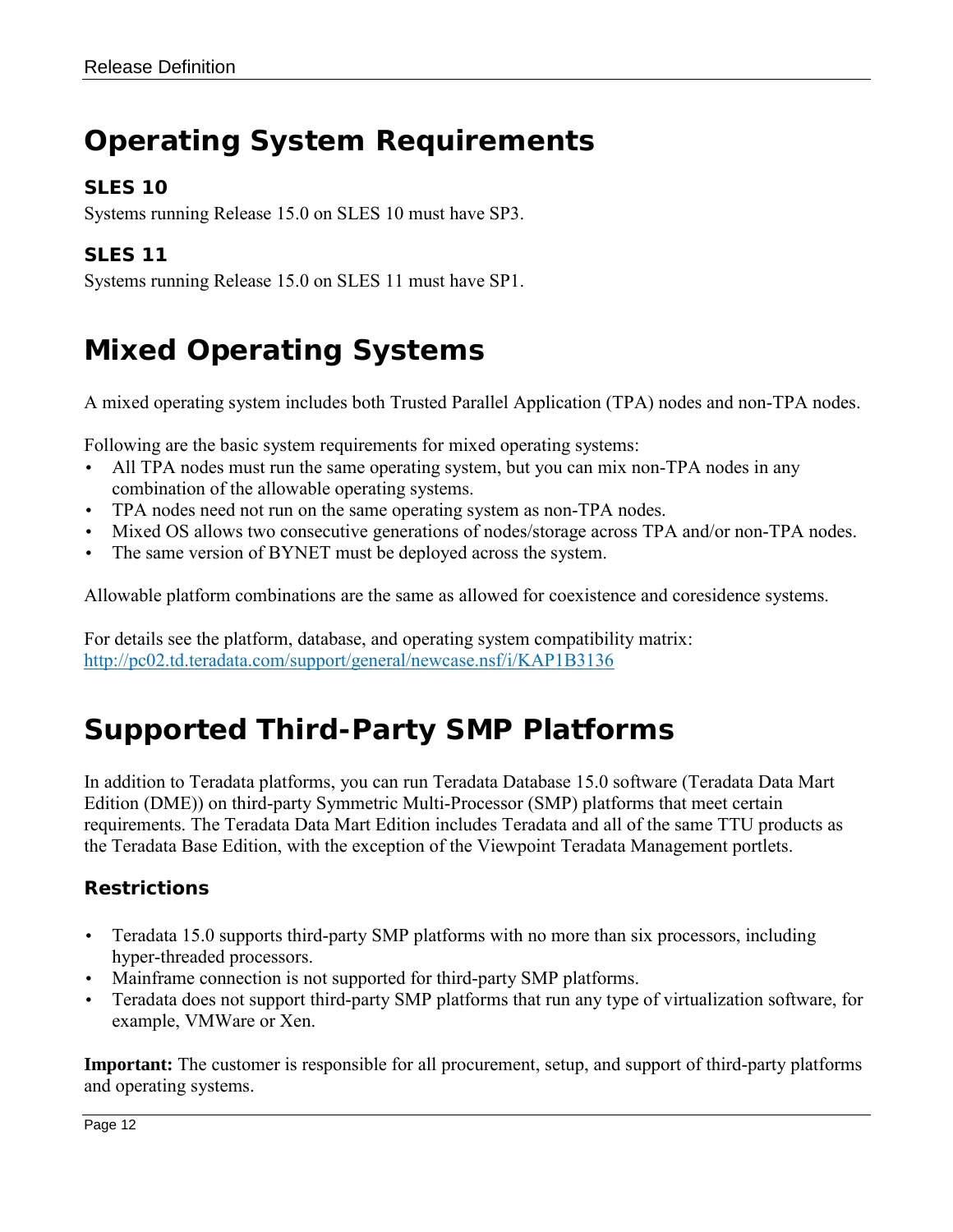To learn about the system requirements and configurations for third-party SMP installations, see *Field Installation Guide: Third-Party, Single Node Systems* from [www.info.teradata.com.](http://www.info.teradata.com/)

#### <span id="page-12-0"></span>**SMP Platform Specifications**

| Component                                        | Teradata Data Mart 560 Class Equivalent                                                                                                                                                                                                                          |
|--------------------------------------------------|------------------------------------------------------------------------------------------------------------------------------------------------------------------------------------------------------------------------------------------------------------------|
| General                                          | These recommendations should result in a functional, reasonably performing<br>system. System performance is dependent on hardware and customer<br>workload. Tuning for optimal performance can be addressed through<br>Teradata Services.                        |
| Processors and Server Technology                 | Intel Xeon 4 or 6 core 64-bit (EM64T) 5000-series CPUs.                                                                                                                                                                                                          |
|                                                  | Maximum of 6 visible CPUs.                                                                                                                                                                                                                                       |
|                                                  | Note: You can run "hwinfo -cpu" to determine the number of visible CPUs.                                                                                                                                                                                         |
|                                                  | Hardware must be certified with appropriate SLES release. Certified products<br>can be found at http://www.novell.com, and the web site of the hardware<br>manufacturer.                                                                                         |
|                                                  | Note: Do not enable hyper-threading on the CPU.                                                                                                                                                                                                                  |
| Memory                                           | Minimum 96 GB memory<br>$\bullet$                                                                                                                                                                                                                                |
|                                                  | Maximum 256 GB memory<br>$\bullet$                                                                                                                                                                                                                               |
|                                                  | Recommended memory:                                                                                                                                                                                                                                              |
|                                                  | 2 GB per AMP for all configurations<br>$\bullet$                                                                                                                                                                                                                 |
| <b>Operating System Requirements</b>             | SLES 10 Service Pack 3<br>$\bullet$                                                                                                                                                                                                                              |
|                                                  | Supported kernel version is available via Teradata @ Your Service:                                                                                                                                                                                               |
| Operating System Disk (Non-Database) -           | http://tays.teradata.com<br>By memory size:                                                                                                                                                                                                                      |
| Based on memory size                             | Over 48GB to 192 GB: 1 x 450 GB mirrored set (2 disks)<br>$\bullet$                                                                                                                                                                                              |
|                                                  | Over 192 GB: 1 x 600 GB mirrored set (2 disks)<br>$\bullet$                                                                                                                                                                                                      |
|                                                  | Note: Teradata Database software requires 20 GB disk space on all class<br>equivalents.                                                                                                                                                                          |
|                                                  | Write cache must be disabled on internal and external drives to ensure data<br>integrity. Some drives with cache enabled have a tendency to lock up,<br>resulting in data corruption. Consult your hardware documentation or check<br>with your hardware vendor. |
| Teradata Database Software Distribution<br>Media | <b>DVD</b>                                                                                                                                                                                                                                                       |
| Database/Storage Disk                            | RAID1 recommended                                                                                                                                                                                                                                                |
|                                                  | Generally 4 disk drives are recommended for every unit of parallelization<br>(VAMP). The performance assumption for the disk drives is 15 MB per sec<br>on a 96 K IO size, 80/20 read/write random workload.<br>Storage per AMP: Maximum 12 TB.                  |
|                                                  | Note: To use EMC storage, you must obtain the necessary version of                                                                                                                                                                                               |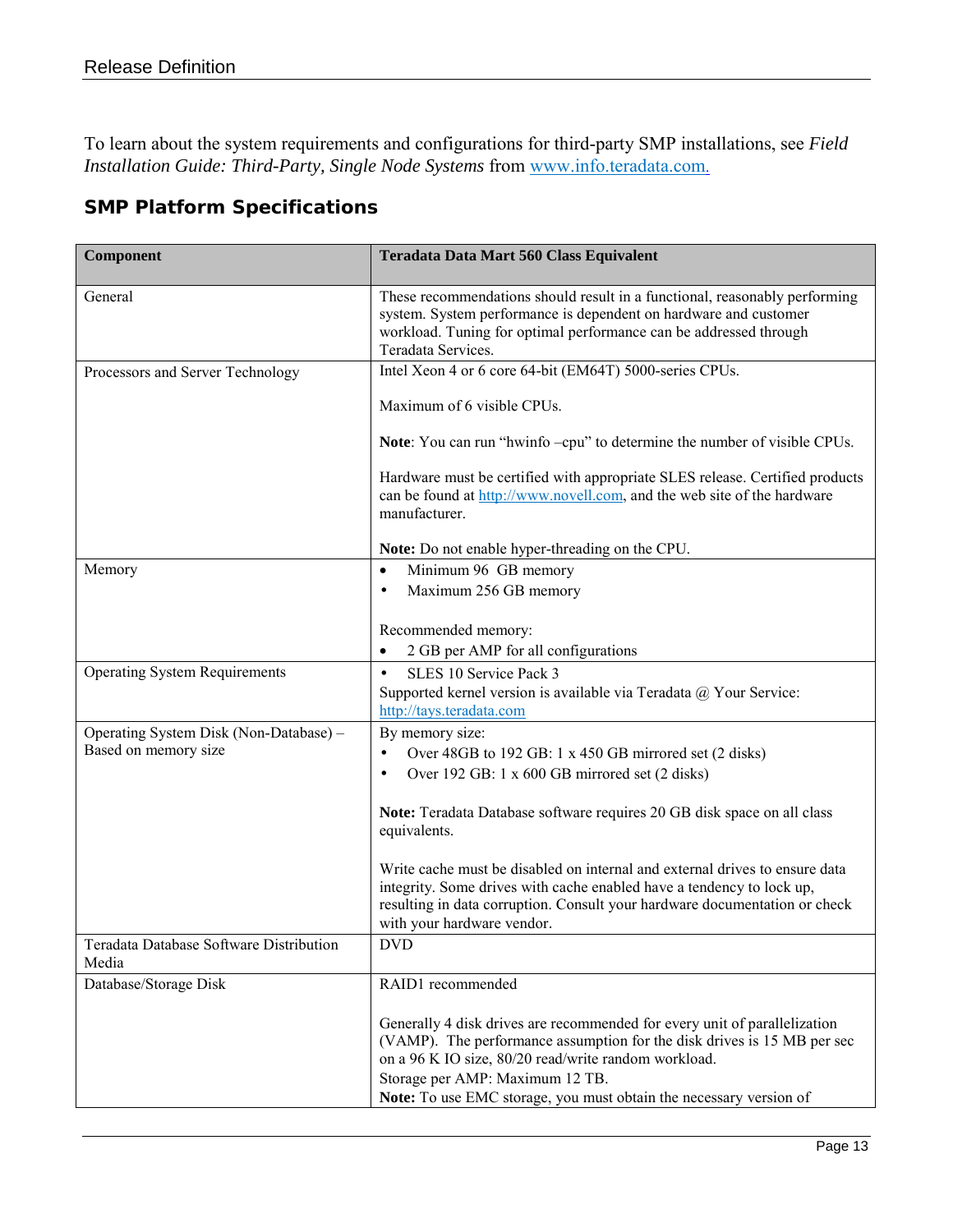|                          | PowerPath software directly from EMC.                                                                                                                                                                                                                                                                                                                                                                            |
|--------------------------|------------------------------------------------------------------------------------------------------------------------------------------------------------------------------------------------------------------------------------------------------------------------------------------------------------------------------------------------------------------------------------------------------------------|
|                          | Teradata Database supports Linux udev persistent device naming convention<br>only.<br>Customer<br><b>SMP Server</b><br><b>PE</b><br>PE<br><b>Boardless BYNET</b><br>Z<br>1<br><b>AMP</b><br><b>AMP</b><br><b>AMP</b><br><b>AMP</b><br>$\bullet\bullet\bullet\bullet$<br>Storage <b>n</b><br>Interconnect<br><b>Disk</b><br><b>Disk</b><br><b>Disk</b><br><b>Disk</b><br>Storage<br>Storage<br>Storage<br>Storage |
|                          | 72 10K RPM 300 GB SAS 2.5" disk in up to 3 arrays                                                                                                                                                                                                                                                                                                                                                                |
| Storage Host Bus Adapter | Two 6 Gbps quad-port SAS host-bus adapters<br>$\bullet$                                                                                                                                                                                                                                                                                                                                                          |
| Remote Support           | 1 GB Ethernet adapter in SMP node<br>$\bullet$                                                                                                                                                                                                                                                                                                                                                                   |
|                          | Windows PC with 1 GB Ethernet adapter<br>$\bullet$                                                                                                                                                                                                                                                                                                                                                               |
|                          | VPN connection<br>$\bullet$                                                                                                                                                                                                                                                                                                                                                                                      |
|                          | 4 mm SCSI DAT tape<br>٠                                                                                                                                                                                                                                                                                                                                                                                          |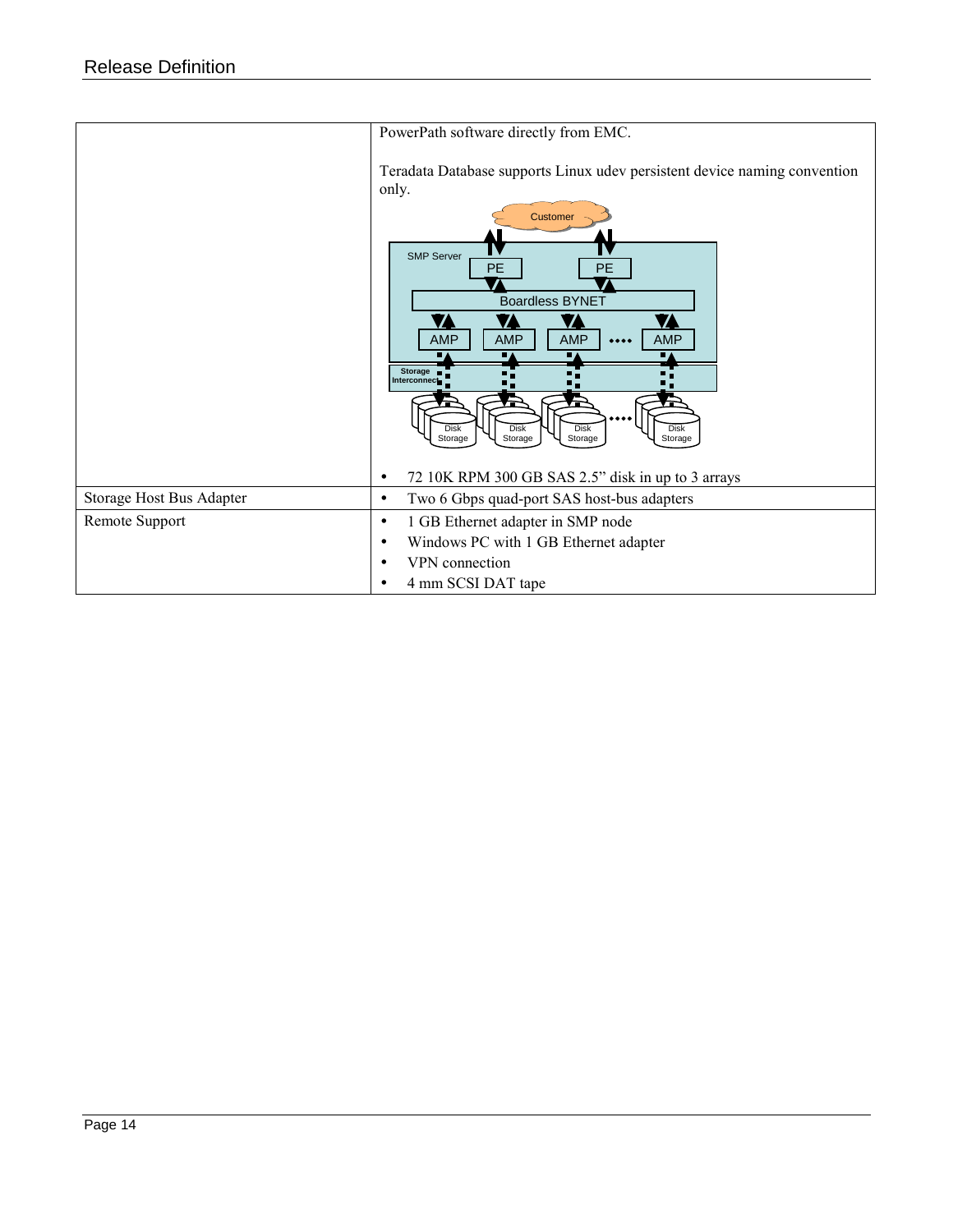### <span id="page-14-0"></span>*Hardware Enhancement Options*

You can upgrade Teradata system nodes, or add new nodes to a system, to enhance system capacity or performance. Teradata offers the following system enhancements, which are subject to some limitations by platform type:

- **Coexistence** allows you to combine existing system nodes with certain newer, more powerful node models, while assigning an unbalanced number of AMPs per node to optimize the usage of both current and new platform resources.
- **Coresidence** allows you to combine existing system nodes with certain newer, more powerful node models, while assigning a fixed number of AMPs per node, which may limit the usage of newer platform resources.
- **Upgrade** allows you to replace processors in an existing node to make it functionally equivalent to a more powerful node model.

#### <span id="page-14-1"></span>*Platform Coexistence and Coresidence Requirements*

Determining whether a Teradata node can coexist or coreside with other node models depends on the performance class, the operating system, and the installed BYNET version of each node.

Coexistence and coresidence requirements are not part of the standard user documentation set, and are only available to Teradata personnel at [http://infocentral.daytonoh.teradata.com/tsd-library/isupr.cfm.](http://infocentral.daytonoh.teradata.com/tsd-library/isupr.cfm)

#### <span id="page-14-2"></span>*Node Memory Recommendations*

For best performance, Teradata recommends that each node has at least the minimum recommended RAM shown in the table below and at least 2 GB per Vproc (AMP, PE, TVS, GTW).

When upgrading to Release 15.0, several factors (including workload, more use of large memory features, newer OS Service Packs, new Teradata features and functionality, more AMPs/node, more nodes/system) can cause some systems, especially large ones, to require additional memory.

The general guidelines for memory follow; however, memory requirements are workload dependent, so your system's actual memory requirements may differ.

#### **General Guidelines**:

- 2.0 GB memory per Vproc (AMP, PE, TVS, GTW)
- Additional memory based on size of system, AMPs per node, AWT use, and feature
- The recommended minimum memory per node:
	- $\geq 5600$ : 192GB per node
	- Other platforms (excluding SMP & 5600): 96GB per node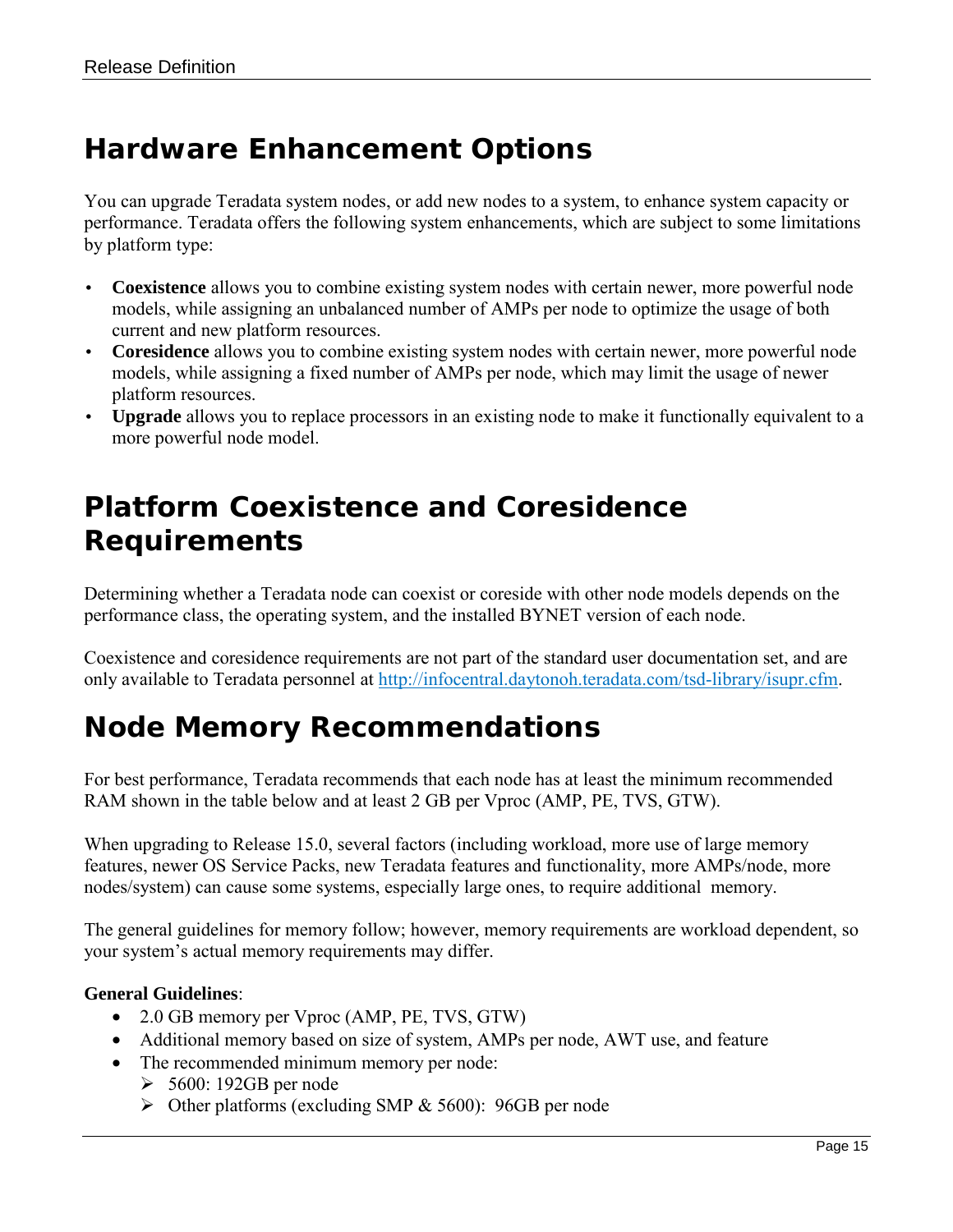Please see Knowledge Article [KAP1B3136](http://cks.teradata.com/support/general/newcase.nsf/i/KAP1B3136?OpenDocument) for node memory recommendations, including the default installed RAM per node, recommended minimum RAM per node, and recommended maximum RAM per node.

**Note:** The maximum amount of memory allowed per node may be increased between database releases. Always double check what the maximum memory is for your platform.

For memory requirements on third-party SMP platforms, see *Field Installation Guide: Third-Party, Single Node Systems* from [www.info.teradata.com.](http://www.info.teradata.com/)

While Release 15.0 can run on a system with the recommended minimum RAM, performance may not be optimal, depending on the system configuration and the Teradata Database features you use. You should also factor in the following to determine the optimal memory configuration:

- Workload
- Memory-consuming features
- Performance requirements
- Cost of memory

#### <span id="page-15-0"></span>**Memory-Consuming Features**

These features may require more memory for optimum system performance:

- LOBs and UDFs (first available in V2R5.1)
- PPI and multi-value compression (first available in V2R5.0)
- Join index, hash-join, stored procedures, and 128K data blocks (available prior to V2R5.0)
- Cylinder read (first available in V2R5.0)
- 1 MB response buffer (first available in V2R6.0)
- Larger than 1 MB plan cache (first available in V2R6.0)
- External stored procedures (first available in V2R6.0)
- Table functions (first available in V2R6.0)
- Array INSERT (first available in V2R6.0)
- Java stored procedures (first available in Release 12.0)
- Online archive memory enhancements (first available in Release 12.0/13.0)
- More than 80 AWTs per AMP (first available in Release 12.0)
- Expanded table header (first available in Release 13.0)
- Geospatial data type (first available in Release 13.0)
- Increased join/subquery limits (first available in Release 13.0)
- Teradata Virtual Storage (first available in Release 13.0)
- Tunable UDF memory limit (first available in Release 13.0)
- Algorithmic compression and block level compression (first available in Release 13.10)
- XML DBQL logging (first available in Release 13.10)
- Global and Persistent Data (GLOP) (first available in Release 13.10)
- Large cylinder with cylinder read (first available in Release 13.10)
- More than 20 AMPs/Vprocs per node (all releases)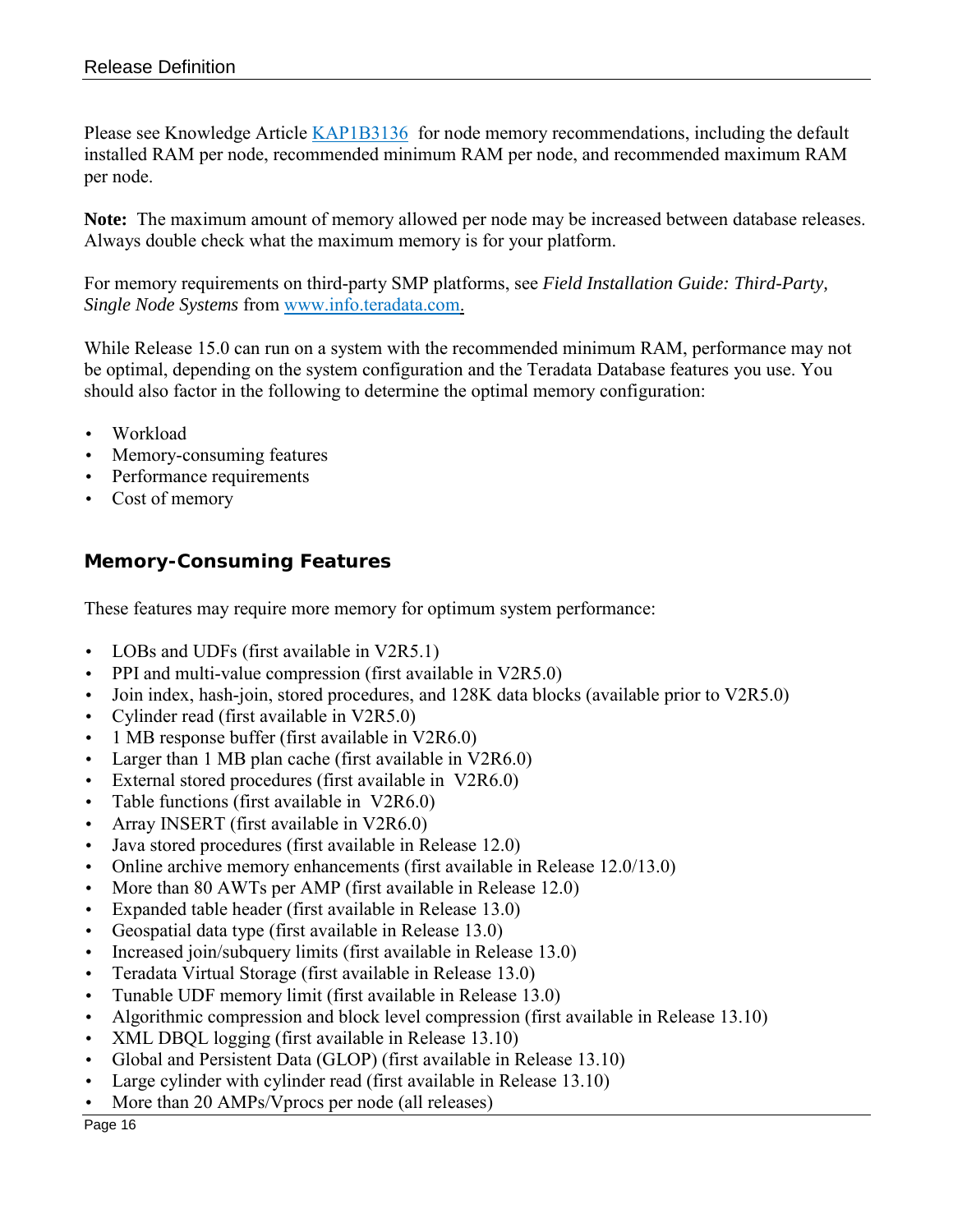- Temporal DBS support (first available in Release 13.10)
- Teradata Columnar (first available in Release 14.0)
- Partial Online Reconfiguration (first available in Release 14.0)
- SLES 11 (first available in Release 14.0.2)
- Auto Stats Enhancements (first available in Release 14.10)
- Data Stream Architecture (first available in Release 14.10)
- Extended object naming (first available in Release 14.10)
- Geospatial indexing (first available in Release 14.10)
- Incremental planning and execution (first available in Release 14.10)
- Teradata Intelligent Memory (first available in Release 14.10)
- Teradata XML (first available in Release 14.10)
- 1 MB data block (first available in Release 14.10)
- 1 MB spool row (first available in Release 14.10)
- 128K parser tree segments (first available in Release 14.10)
- JSON data type (first available in Release 15.0)
- 3D Geospatial (first available in Release 15.0)
- Scripting and Language support (first available in Release 15.0)
- DBQL Show Parameters (first available in Release 15.0)
- 1 MB Phase 2 (first available in Release 15.0)

For further information on memory requirements refer to the "Performance Management" Appendix C in the *Database Administration* manual (B035-1093-015K) at [http://www.info.teradata.com/.](http://www.info.teradata.com/)

#### <span id="page-16-0"></span>*SWAP Space Requirements*

Set the SWAP space on each node, as shown in the following table.

| <b>Node Memory Size</b>                           | <b>Minimum SWAP Requirement</b>                            |
|---------------------------------------------------|------------------------------------------------------------|
| 6 GB $\leq$ and $\leq$ 8 GB                       | $\text{SWAP} \geq \text{memory size in GB} + 2 \text{ GB}$ |
| $8 \text{ GB} \leq \text{and} \leq 32 \text{ GB}$ | $\text{SWAP} \geq \text{memory size in GB} + 1 \text{ GB}$ |
| $>32$ GB                                          | $SWAP = 32 GB$                                             |

### <span id="page-16-1"></span>*Free Disk Space Requirements*

For information on the amount of free disk space required on each Teradata Database node to upgrade to this release, see Teradata Knowledge Article IDA00108C82. The article is found at [http://pc03.td.teradata.com/support/general/newcase.nsf/;](http://pc03.td.teradata.com/support/general/newcase.nsf/) enter the ID (IDA00108C82) in the Search text box.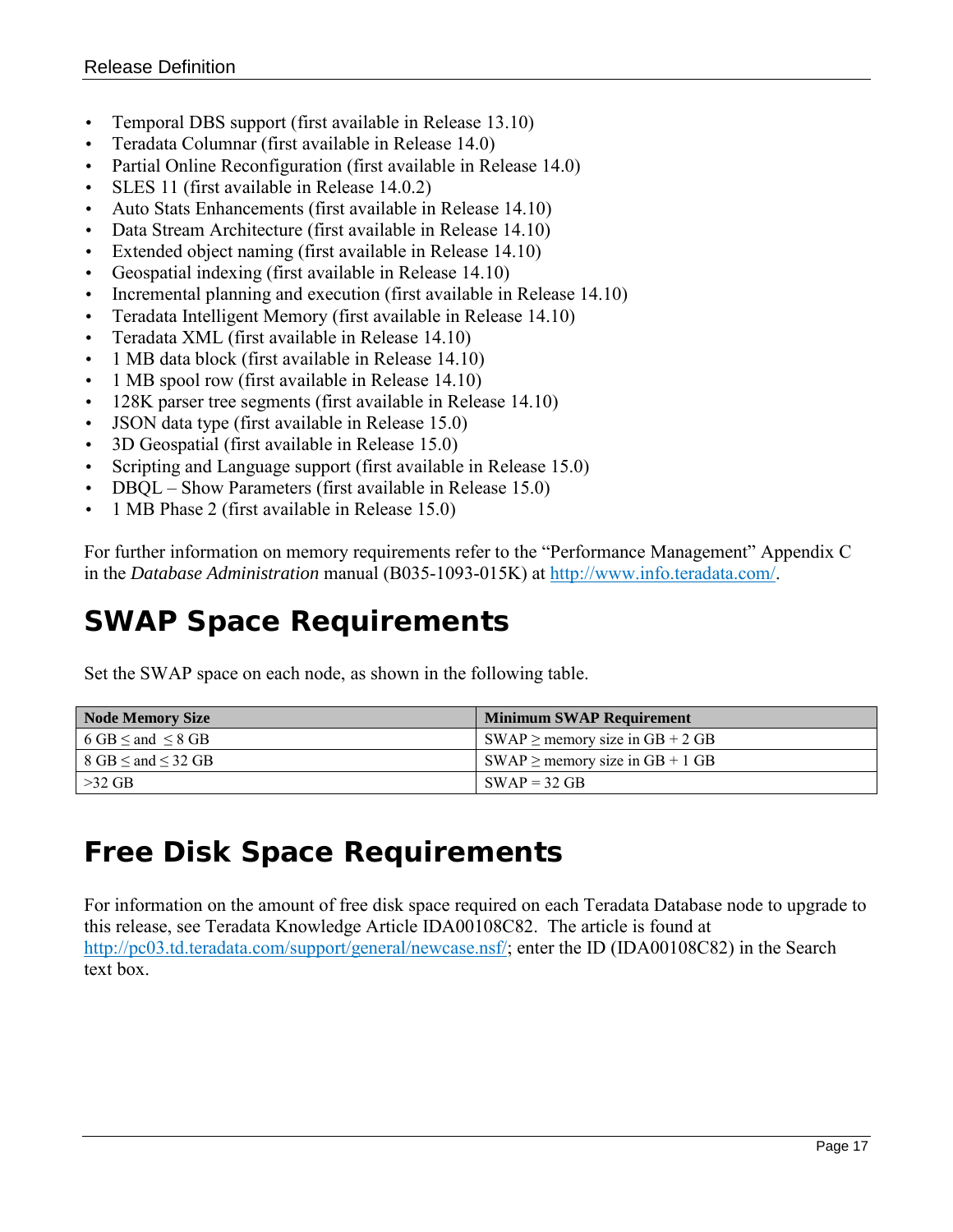### <span id="page-17-0"></span>*Additional Disk Space for Trace Files*

The Write Ahead Logging (WAL) feature requires 5 MB per AMP of disk space for File System trace files. For example, if there are 10 AMPs per node, then trace files would require 50 MB per node of additional disk space, located in /var/opt/teradata/tdtemp.

#### <span id="page-17-1"></span>*Supported External Disk Arrays*

Teradata Database 15.0 supports the following disk array/platform combinations.

| <b>Disk Array</b>       | <b>Supported Platform</b>           |
|-------------------------|-------------------------------------|
| EMCC 6291-1002          | Teradata Active EDW 5600 and lower  |
| EMCC 6291-1003          | Teradata Active EDW 5600 and lower  |
| EMCC 6291-200x          | Teradata Active EDW 5600 and lower  |
| EMC 6293-300x           | Teradata Active EDW 5600 and lower  |
| EMC $6294-300x$         | Teradata Active EDW 5600 and lower  |
| EMC $6295-400x$         | Teradata Active EDW 5600 and lower  |
| Teradata 6841-6456/7456 | Teradata Active EDW 5600 and higher |
| Teradata 6841           | Teradata Active EDW 5600 and higher |
| Teradata 6842           | Teradata Active EDW 5600 and higher |
| Teradata 6843           | Teradata Active EDW 56xx            |
| Teradata 6844           | Teradata Active EDW 56xx            |

#### **Notes:**

- All supported external disk arrays are compatible with both RAID 1 and RAID 5, except Teradata DW Appliance 2580, 26xx and 27xx platforms, which do not use external disk arrays and therefore do not support RAID 5.
- The following platforms are bundled with storage media and are not separately configurable:
	- o Teradata Data Mart 560, 670
	- o Teradata Extreme Data Appliance 16xx
	- o Teradata Extreme Data Appliance 17xx
	- o Teradata Data Warehouse Appliance 26xx and 27xx
	- o Teradata Enterprise Data Warehouse 66xx and 67xx
- <span id="page-17-2"></span>• Teradata 6844 arrays do not support RAID 5.

#### *Requirements for Third-Party Backup and Restore (BAR) Software*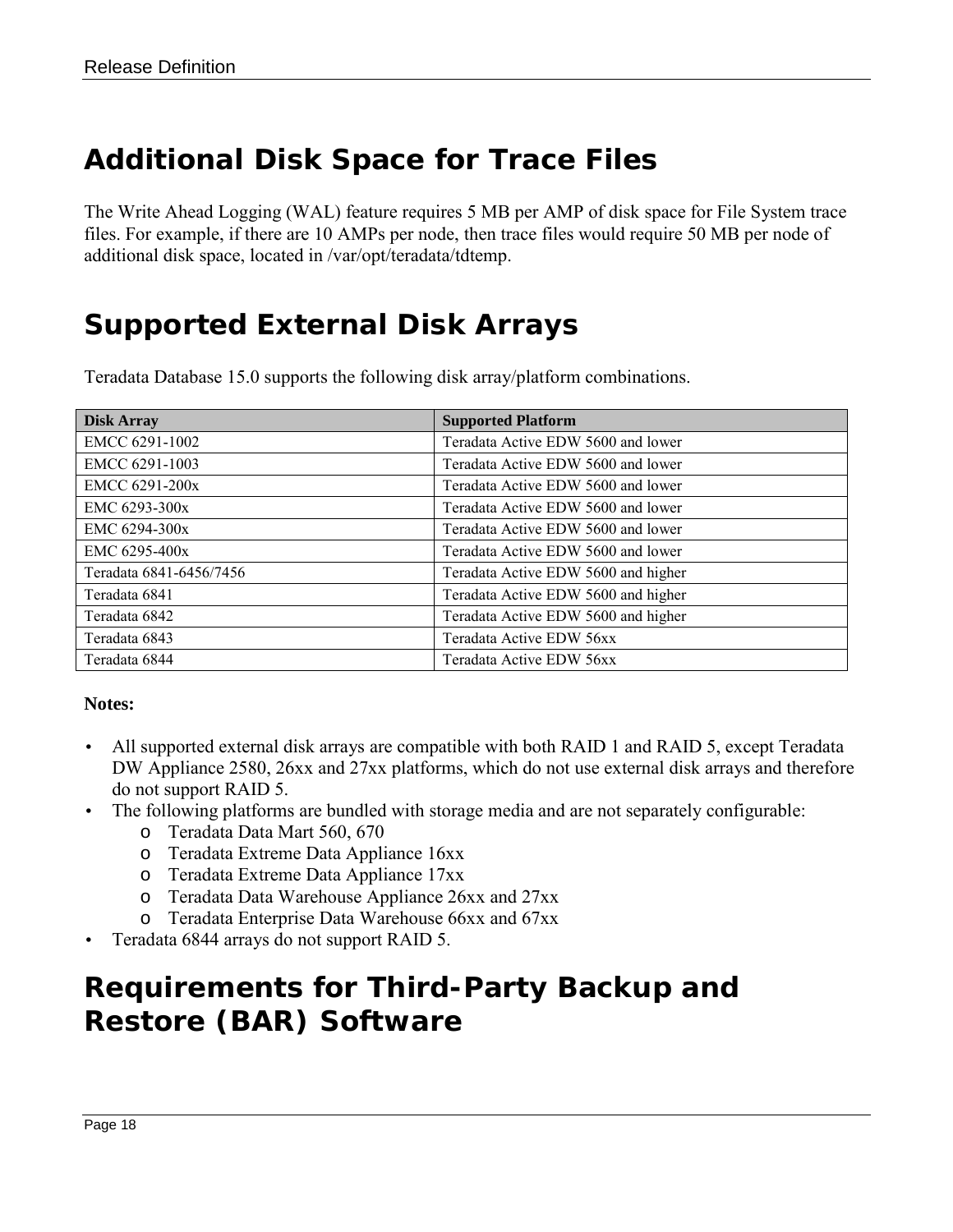#### <span id="page-18-0"></span>**Supported Hardware**

- 9200 SL500 \*
- 9202 SL8500
- $\cdot$  9208 SL3000  $*$
- 9209 Key Management System Tape Encryption
- 9205 EMC Disk Library
- 9211 Teradata Managed Server for BAR
- EMC Data Domain DD890
- Quantum i80, i500, and i6000 Tape Libraries

\* This hardware is no longer sold, but is still supported for Release 15.0.

#### <span id="page-18-1"></span>**Supported BAR Software**

See the following for information on backup/restore software products compatible with this release:

- *Teradata Tools and Utilities 15.0 Release Definition*. Go to [http://www.info.teradata.com.](http://www.info.teradata.com/)
- The BAR release matrix: [http://cks.teradata.com/skb/i/S11000CFF6E.](http://cks.teradata.com/skb/i/S11000CFF6E)

### <span id="page-18-2"></span>*Data Stream Architecture (DSA) Characteristics Compared to ARC*

In addition to ARC and third-party BAR solutions, Teradata offers Data Stream Architecture to meet customer BAR needs. DSA support differs from ARC. For example:

- DSA restore processes index builds in parallel for a table. This shortens the time to complete the restore but uses more resources. For this reason DSA allows the customer to use Teradata Dynamic Workload Management (TDWM) to control the number of parallel DSA jobs that can be run at one time.
- Unlike legacy BAR, DSA establishes a consistency point for offline archive. DSA locks all tables at the beginning of the archive. There is a 100,000 database lock limit on the system.
- No more than approximately 5000 objects may be individually listed within a single BAR request.
	- o There may not be more than 5000 databases within the database or within contained databases that are referenced within a single request. For example, if the statement is "DBC ALL EXCLUDE DBC" then there cannot be more than 5000 databases in total on the system.
	- o When DSA submits SQL internally to process the BAR user requests, there is a restriction of a 1MB maximum size SQL statement in Teradata.
	- o Some requests falling into one of the above situations, but with extremely long database names and object names, might hit the Teradata limit of 1MB per SQL command prior to hitting the 5000 name limit.
	- o The workaround is to break the request into multiple requests.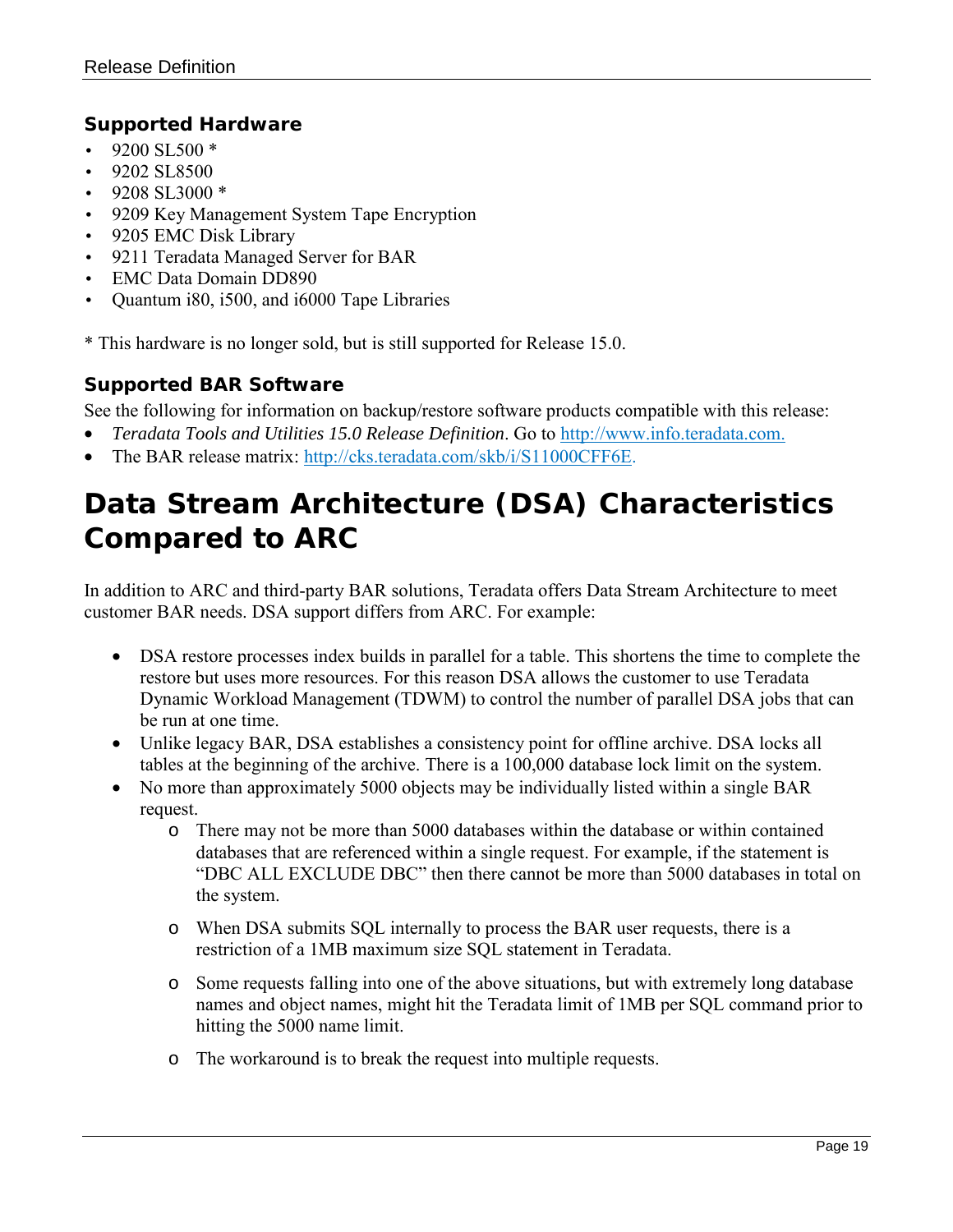- Legacy BAR solutions processed access rights separately for each object accessed by a BAR operation. This allowed for the possibility that some BAR tasks assumed to be complete were actually incomplete due to the BAR user lacking the necessary access privileges. DSA checks all access privileges for a job and prevents the job from running if the user does not have the necessary access privileges on all objects in the job.
- Actions automatically performed by DSA that required special action in legacy BAR applications;
	- o Compile UDFs and stored procedures
	- o Alter PPI tables
	- o Revalidate indexes
	- o Run\_post\_dbc\_restore
- DSA has no restart capability.
- DSA removes HUT locks after ABORT but ARC does not.
- DSA does not archive/restore PJ tables.
- DSA does not do PPI partition-level archive or restore.
- DSA does not do cluster dump and restore.
- DSA does not operate with a down AMP.

#### <span id="page-19-0"></span>*Compilers*

Installation of a C++ compiler is required on at least one database node configured with a PE VPROC. C++ compilers are included with each Teradata Database release as part of the operating system software disks.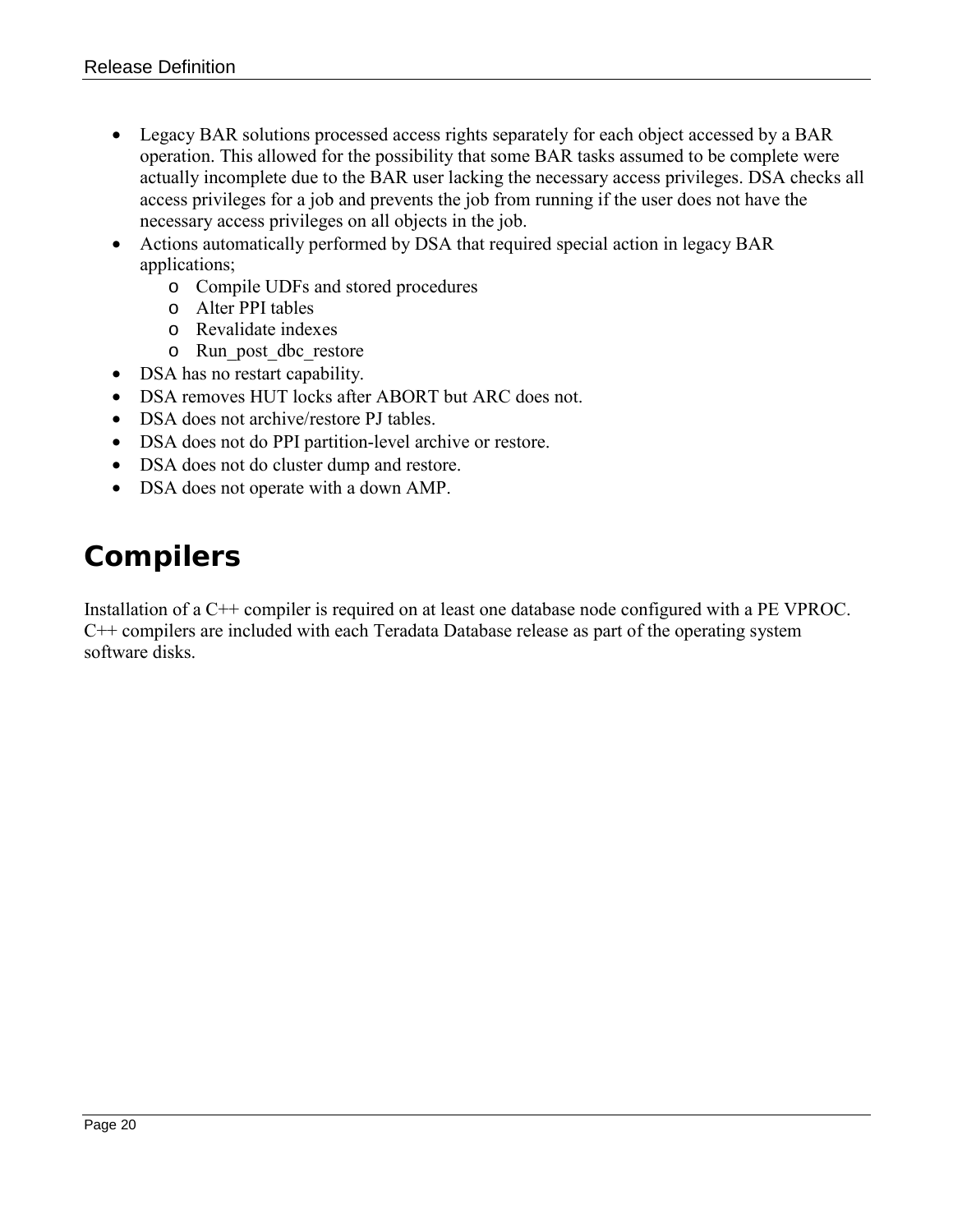# **Software Restrictions**

#### <span id="page-20-1"></span><span id="page-20-0"></span>*Features Not Available in the Initial 15.0 Release*

The following features are not available in the initial Teradata Database 15.0 release, but they are expected to be available in a future 15.0 efix or maintenance release.

| <b>Feature</b>                                                     | <b>Planned Availability</b>                                                                                                                                 |
|--------------------------------------------------------------------|-------------------------------------------------------------------------------------------------------------------------------------------------------------|
| SOL-H                                                              | SQL-H added functionality will be available in Teradata Database<br>15.00.01 efix in Q2 2014. Note: The 14.10 version of SQL-H is<br>available at 15.0 GCA. |
| Unity products (Unity Data Mover, Unity<br>Director, Unity Loader) | Unity 14.11 will be released in $Q2 2014$ ; however, it will not<br>support Teradata Database 15.0.<br>Unity 15.0 will be available in the future.          |

#### <span id="page-20-2"></span>*Deprecated Kanji1 Character Set*

As of Release 14.0 and up, Kanji1 support is deprecated and planned for discontinuation in a future Teradata Database release. Although many Kanji1 queries and applications may continue to operate with this release, you should prepare to convert Kanji1 data to another character set as soon as possible.

During an upgrade to Teradata Database from a pre-14.0 release, the system automatically replaces DEFAULT CHARACTER SET KANJI1 with DEFAULT CHARACTER SET UNICODE in existing user definitions.

#### <span id="page-20-3"></span>**Kanji1 Restrictions**

As part of the plans for discontinuing Kanji1 support, creation of new Kanji1 objects is highly restricted.

Use the TRANSLATE function to convert existing Kanji1 data to Unicode or another supported server character set. See "TRANSLATE" in *SQL Functions, Operators, Expressions, and Predicates*.

#### <span id="page-20-4"></span>*Use of Teradata Query Director and Unity Director 13.10 or 14.0*

Teradata Query Director (all versions) and Unity Director 13.10, 14.0, and 14.10 are not supported for use with Teradata Database 15.0.

These products are replaced by Unity Director 15.0, which is not available at Teradata Database 15.0 GCA, but will be available in the future.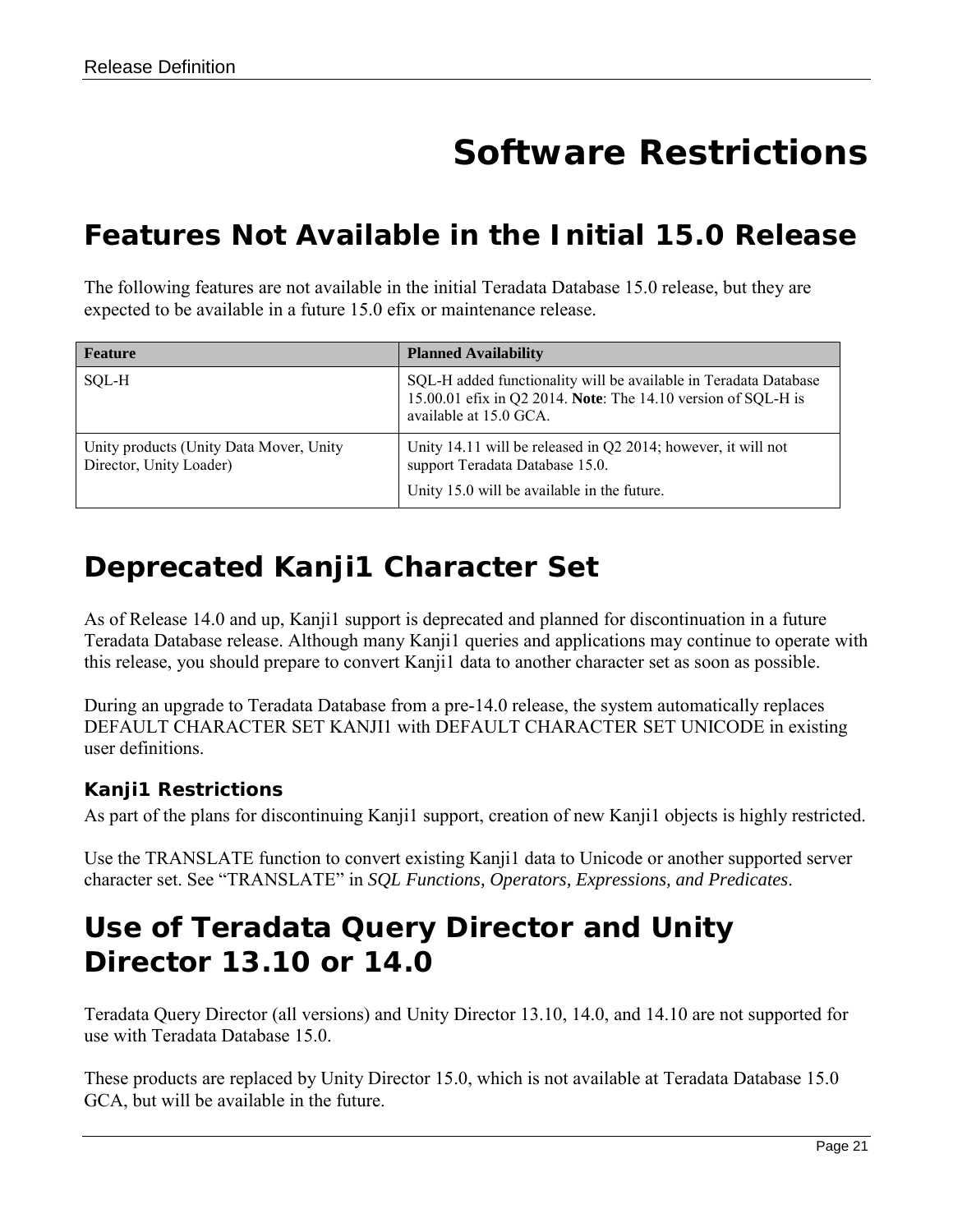### <span id="page-21-0"></span>*Restoring/Moving Data and the New Hash Function*

Systems that arrive at Release 15.0 by data migration from a pre-13.10 release have the option to specify use of the new hash function for row distribution, as part of the required sysinit operation.

Data migration is required when moving to new hardware or changing operating systems (except for changing Linux versions).

Migration requires archiving the data from the source system and restoring it to the target system.

If you change to the new hash function, you cannot restore the following archive types (and table types) to Teradata Database 14.10, if they were archived from a pre-13.10 release:

- Selected partitions (for example, PARTITIONS WHERE)
- Any archives made using the ONLINE or LOGGING ONLINE ARCHIVE features
- Permanent Journal data (including those needed for GROUP READ LOCK). However, the table header and dictionary information is required to restore any tables that use a Permanent Journal.

**Note:** These restrictions also apply to movement of data from a system with the old hash function to a system that is already set up with the new hash function.

In DBSControl General (field #5), the old hash function is listed as 5 (Universal) on pre-13.10 systems. The new hash function is listed as #6 (Universal). Note: Field #5 is just one of the various legacy hash functions.

There is no ARC workaround for these restrictions. Archives that violate any of these restrictions are not restorable across the Release 13.10 boundary.

**Note:** You can avoid some of these issues by restoring any ONLINE or PARTITION archives and then archiving them as full-table archives on a pre-13.10 release, and then migrate to Release 13.10 or higher.

#### <span id="page-21-1"></span>*ELZS Hardware Compression Algorithms*

Do not use the new ELZS H and ELZS S compression algorithms, selectable in the DBSControl CompressionAlgorithm field, unless your system has compression hardware installed. Currently the compression hardware is only available on the Teradata Data Warehouse Appliance 2690 and 2700. For more information, see *Database Administration* and *Utilities.*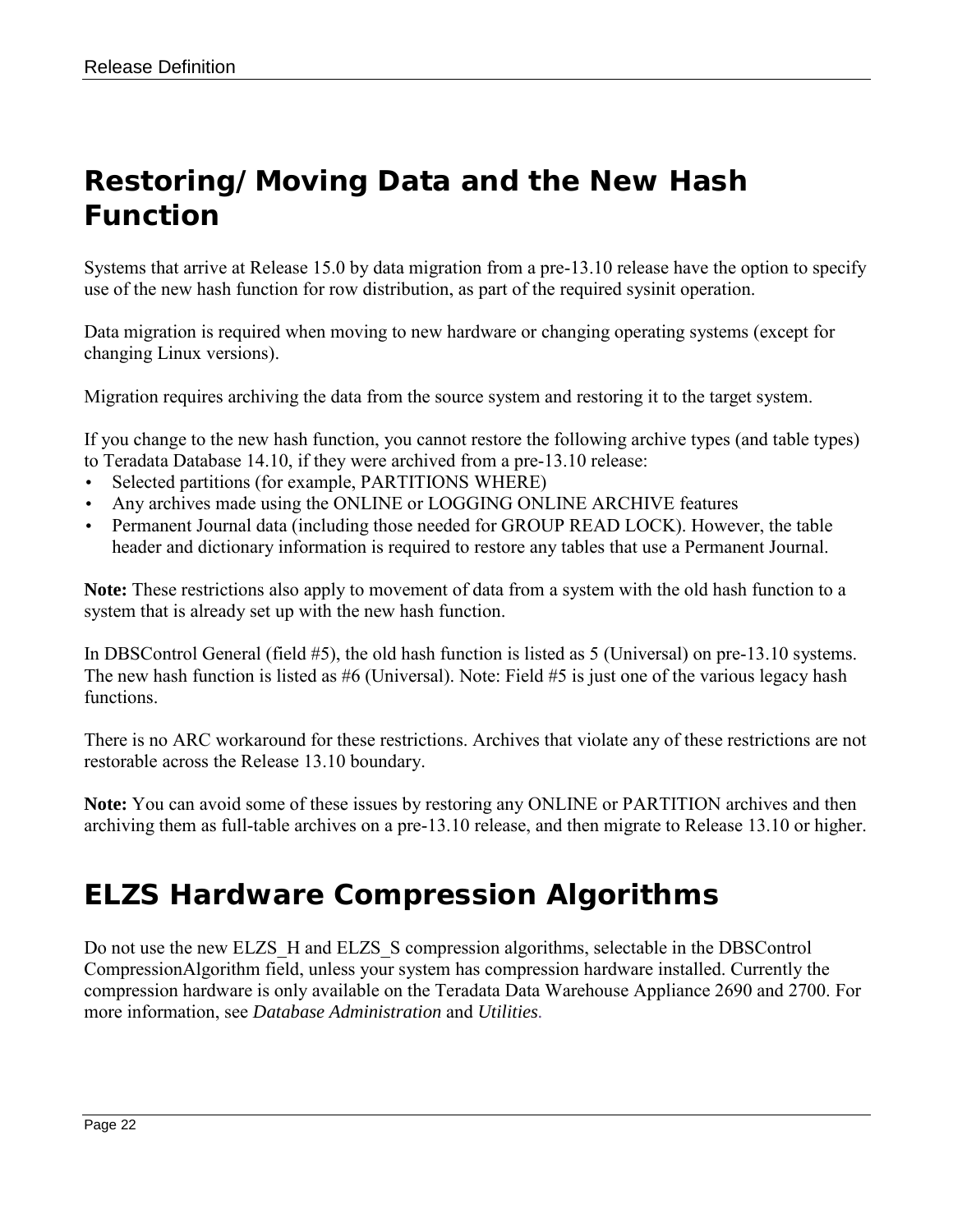#### <span id="page-22-0"></span>*Using Hardware Compression with Teradata DSA*

When using Data Stream Architecture to restore an archive made on a source system with hardware block-level compression, you must install the hardware compression driver package (teradata-expressdx) on the target system, even if it is not set up for hardware compression, so the target can read the compressed archive. The teradataexpressdx driver package is provided with systems that are equipped with compression hardware.

For release 15.0, IPPZLIB/ZLIB compression is shipped for a new platform. The ZLIB compression library is used to restore from a platform with IPPZLIB compression to one that does not have it.

#### <span id="page-22-1"></span>*System-Level Software Restrictions*

- Only one instance of the Teradata Database is supported on a system.
- Teradata Tools and Utilities, including utilities running on mainframes, must be installed at or upgraded to Teradata Tools and Utilities 15.0 to take advantage of all Teradata Database 15.0 features and functions. Teradata Tools and Utilities (TTU) will support two database releases forward (Teradata 15.10 and the future Teradata 16.0) and support four releases back (Teradata 14.10, 14.00, 13.10, 13.00).
- Teradata client software is licensed on a per-node basis. A license for Teradata Tools and Utilities software should be purchased for each node that has a Teradata Database license.
- For coexistence and coresidence systems, all nodes within a single MPP system must run the same version of the operating system and the Teradata Database software.
- For additional restrictions, dependencies, and performance considerations when running the Teradata Database applications, see [Running Teradata Database with Other Applications.](#page-35-3)
- Backup and restore management utilities are not provided as part of Teradata Database but are available as separate products. See *Teradata Tools and Utilities 15.0 Release Definition*, available from the Teradata Information Products web site at [http://www.info.teradata.com.](http://www.info.teradata.com/)
- A maximum of 1200 concurrent LAN-connected sessions are allowed per node.
- The maximum number of sessions for mainframe clients is 120 x the number of configured Parsing Engines (PEs) for each TDP (Logical Host ID).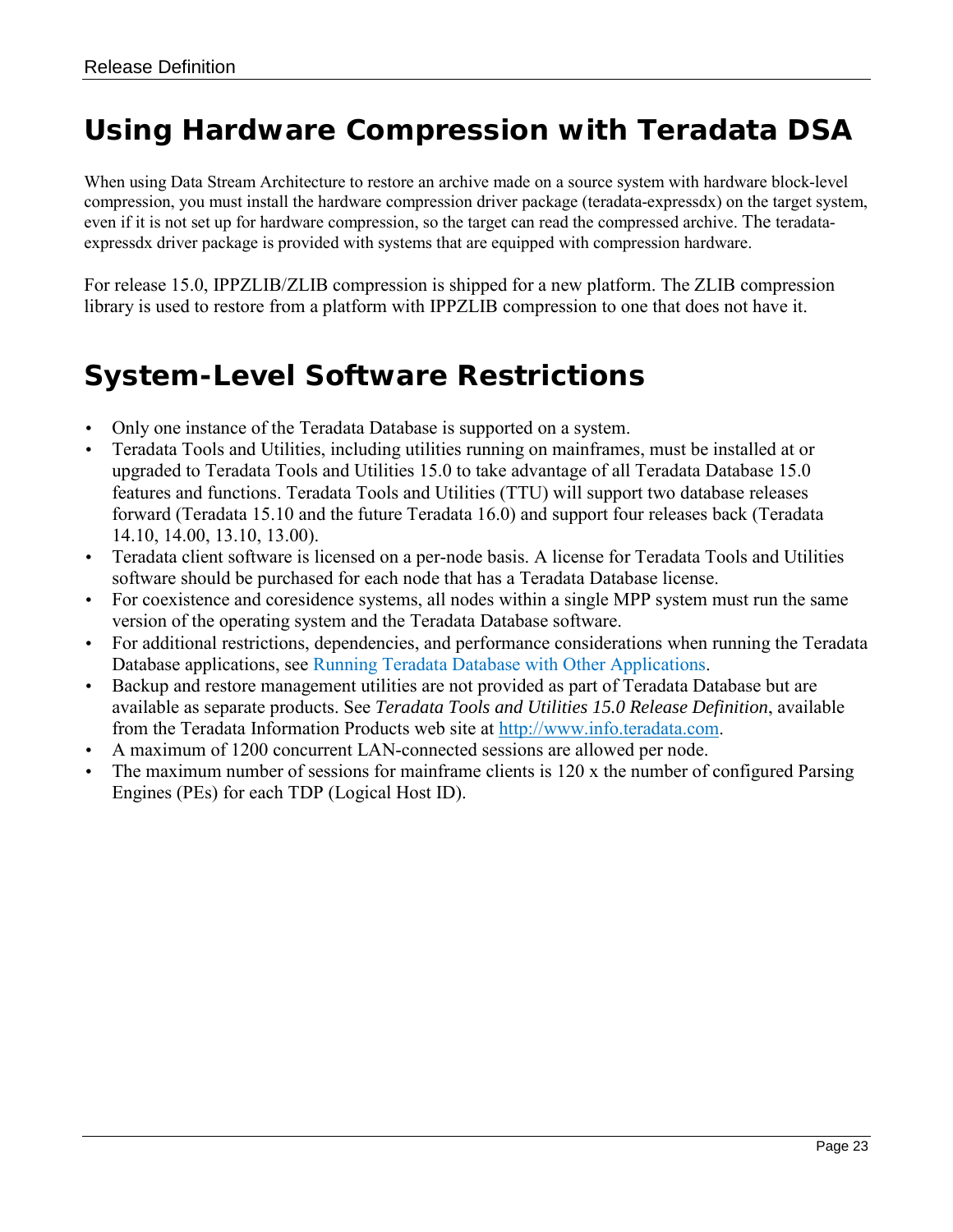## <span id="page-23-0"></span>*Obsolete and Unsupported Utilities, Options, and Record Types*

| <b>Utility</b>              | <b>Description</b>                                                                                                                                                                                                                                                                                                                |
|-----------------------------|-----------------------------------------------------------------------------------------------------------------------------------------------------------------------------------------------------------------------------------------------------------------------------------------------------------------------------------|
| dbscontrol                  | The SHAPasswordEncryption field is obsolete.<br>$\bullet$<br>Priority scheduler functions must be controlled through Viewpoint (Teradata Database<br>$\bullet$<br>on SLES 11 only). SLES 10 systems continue to support priority scheduler.<br>The ObjectUseCountCollectRate option is obsolete. Use the DBQL USECOUNT<br>option. |
| dbscsp                      | The dbscsp tool, used only on MP-RAS systems, is no longer supported. The executable<br>/usr/ntos/bin/dbgcsp now links to fdlcsp instead of dbscsp.                                                                                                                                                                               |
| <b>DUL/DULTAPE</b>          | The dbs64 option is no longer necessary because DUL now detects the type of database<br>automatically.<br>Due to discontinuation of support for Teradata Database on Windows, DUL/DULTAPE for<br>Windows is also discontinued.                                                                                                    |
| Filer                       | CSA WAL log record type is not supported.<br>/V option of the FIB command is not supported.                                                                                                                                                                                                                                       |
| gdoviewer                   | Utility is no longer supported.                                                                                                                                                                                                                                                                                                   |
| gtwcontrol                  | Removed -b option. Deprecated logons are no longer allowed.                                                                                                                                                                                                                                                                       |
| rcvmanager                  | F7 help is not available.                                                                                                                                                                                                                                                                                                         |
| rssmon                      | The rssmon utility (Resource Sampling System Monitor) was only usable on MP-RAS systems,<br>and is obsolete now that Teradata Database is no longer supported on MP-RAS.                                                                                                                                                          |
| tdssearch                   | Due to limited functionality tdssearch has been replaced by Idapsearch, which is included with<br>Teradata Database 13.10 and up.                                                                                                                                                                                                 |
| xschmon                     | No longer supported.                                                                                                                                                                                                                                                                                                              |
| vpacd                       | Mostly for older hardware; rarely used. May be ported to open-PDE (Linux).                                                                                                                                                                                                                                                        |
| <b>Replication Services</b> | No further enhancements were made to this feature after Release 13.10. Last supported release<br>is 14.10.                                                                                                                                                                                                                        |
| Teradata Statistics Wizard  | Discontinued in release 15.0. Maintenance support continues for previous Teradata Database<br>versions, until support for a particular Teradata Database version ends.                                                                                                                                                            |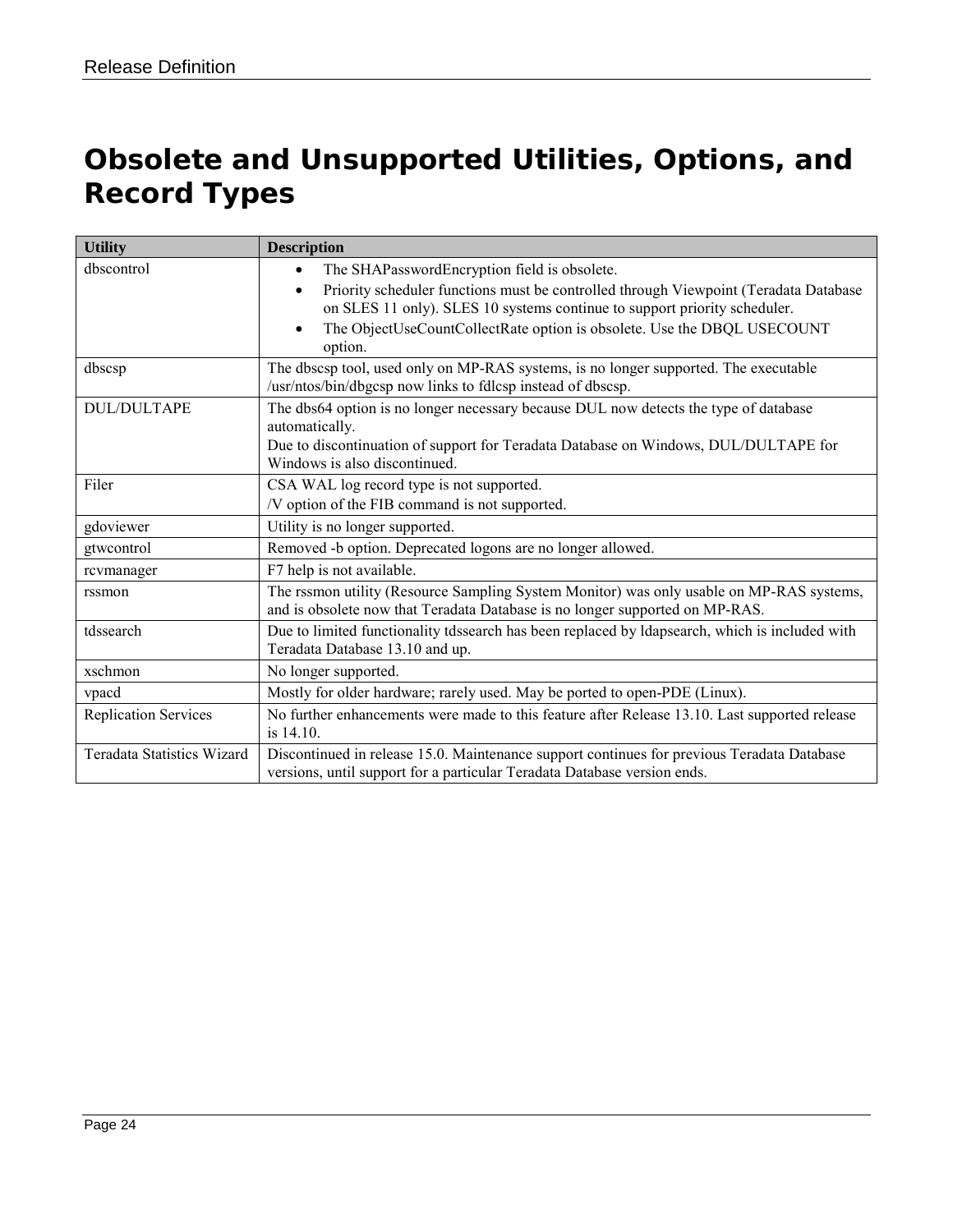# **Changes in System Behavior**

#### <span id="page-24-1"></span><span id="page-24-0"></span>*Default Feature Status*

In previous releases some features were activated by default and others were manually activated, depending on whether the Teradata Database system had a fresh installation (sysinit) or an upgrade.

Release 15.0 features do not require a sysinit to be enabled. Features in earlier releases that required a sysinit, still require a sysinit (see the *Release Definition* for Release 14.10 for details).

- All 1 MB features are enabled for both upgrade and sysinit
- Extended Object Naming (EON) is enabled for both sysinit and upgrades from 14.xx to 15.0

Default activation may cause changes in system behavior compared to previous releases. Even after activation, some features may require additional configuration.

**Note:** Features in prior releases that required the DBSControl NoDot0Backdown flag no longer check the flag because you cannot back down from Release 15.0. If enabling a particular feature required a special method, then that method must still be followed for that feature.

An upgrade to 15.0 is allowed from one of the following versions:

- $\cdot$  14.00.05.01
- 14.10.01.01
- 14.10.02.01
- 14.10.03.01 and higher

**Note**: An upgrade is supported across one major release. For example, to upgrade a Release 12.00 system to Release 15.00 will require a three-step upgrade as follows:

- 1. 12.00 to 13.10
- 2. 13.10 to 14.10
- 3. 14.10 to 15.00

#### <span id="page-24-2"></span>*Onsite System and Dump Analysis*

If a snapshot dump occurs at a customer site with Teradata Vital Infrastructure (TVI), Teradata now extracts information from the snapshot dump and sends it to the Global Support Center automatically, linked with a newly created incident. The extracted information includes the identity and backtrace of a failed process and a list of Teradata configuration changes made in the last 7 days.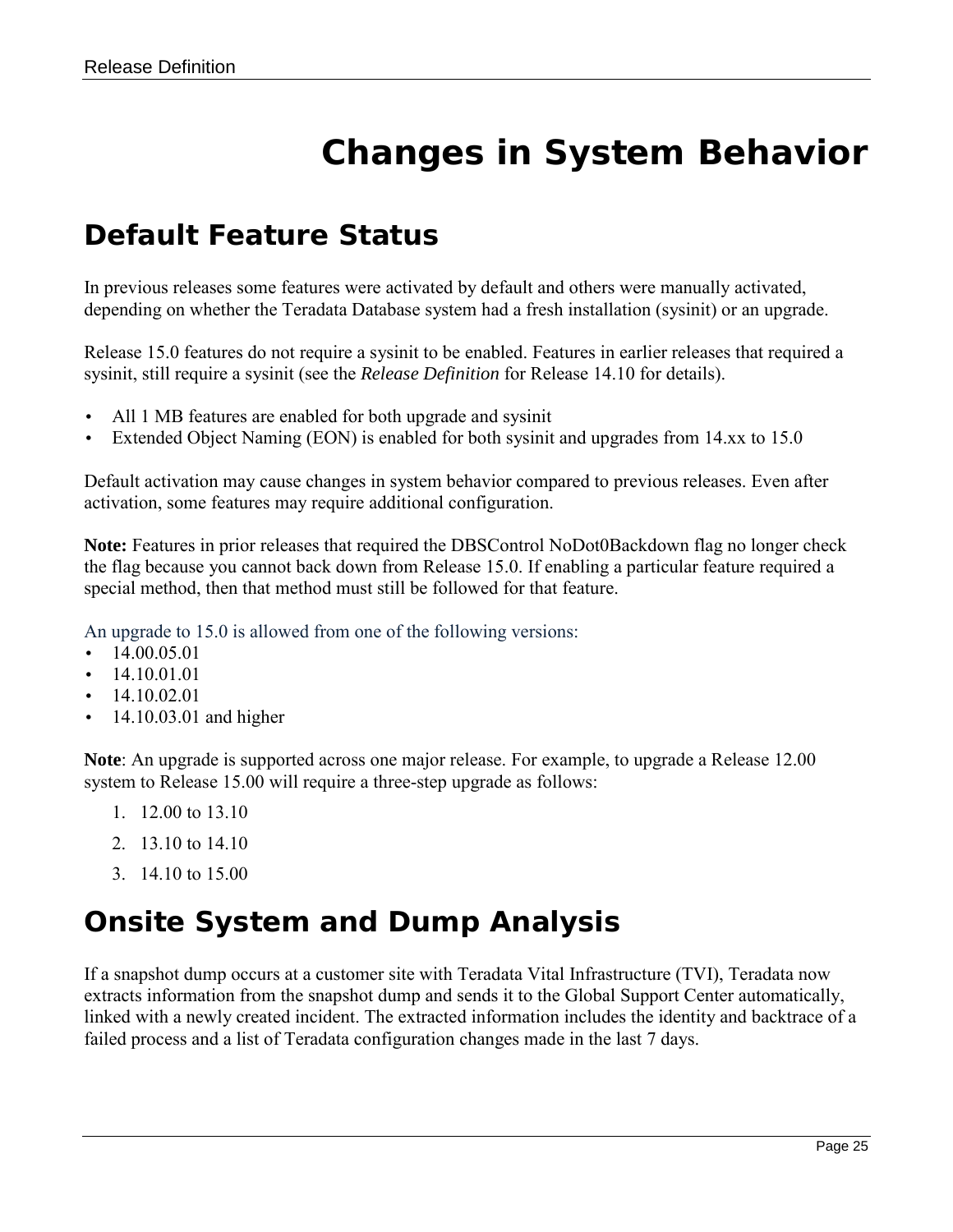### <span id="page-25-0"></span>*Calendar Function Compatibility with Previous Releases*

Beginning with Release 14.0, Teradata calendar function names are prefaced with TD\_. For example, the Release 13.10 function Day Of Week is replaced by TD Day Of Week in Release 14.0 and later.

You may need to change the way you use calendar functions to assure compatibility with the current Teradata Database release.

### <span id="page-25-1"></span>*ANSI Temporal*

A new version of Teradata Temporal is available, with many changes from the pre-15.0 releases. Teradata Temporal is a licensed feature.

### <span id="page-25-2"></span>*SEQUENCED Aggregate Join Indexes*

This feature allows SEQUENCED aggregate functions to be used in join indexes on temporal tables. An aggregate join index is a join index that specifies SUM, COUNT, MIN, or MAX aggregate operations. Teradata Temporal is a licensed feature.

### <span id="page-25-3"></span>*3D Geospatial*

This feature adds support to Teradata Database for three dimensional geospatial coordinate data. The existing ST\_GEOMETRY data type has been extended to support z coordinates for all geometry types it can represent except geosequences.

The feature includes a new geospatial data type, minimum bounding box (MBB), adds z-coordinate support to existing geospatial methods, and adds new methods specific to three dimensional data.

### <span id="page-25-4"></span>*Geospatial Performance Improvements*

A new method (SimplifyPreserveTopology) and new system function (PolygonSplit) allow you to produce simplified geometries from polygons and linestrings. The simplified geometries have reduced numbers of vertices from the original shapes.

### <span id="page-25-5"></span>*Java Runtime Environment (JRE 1.8)*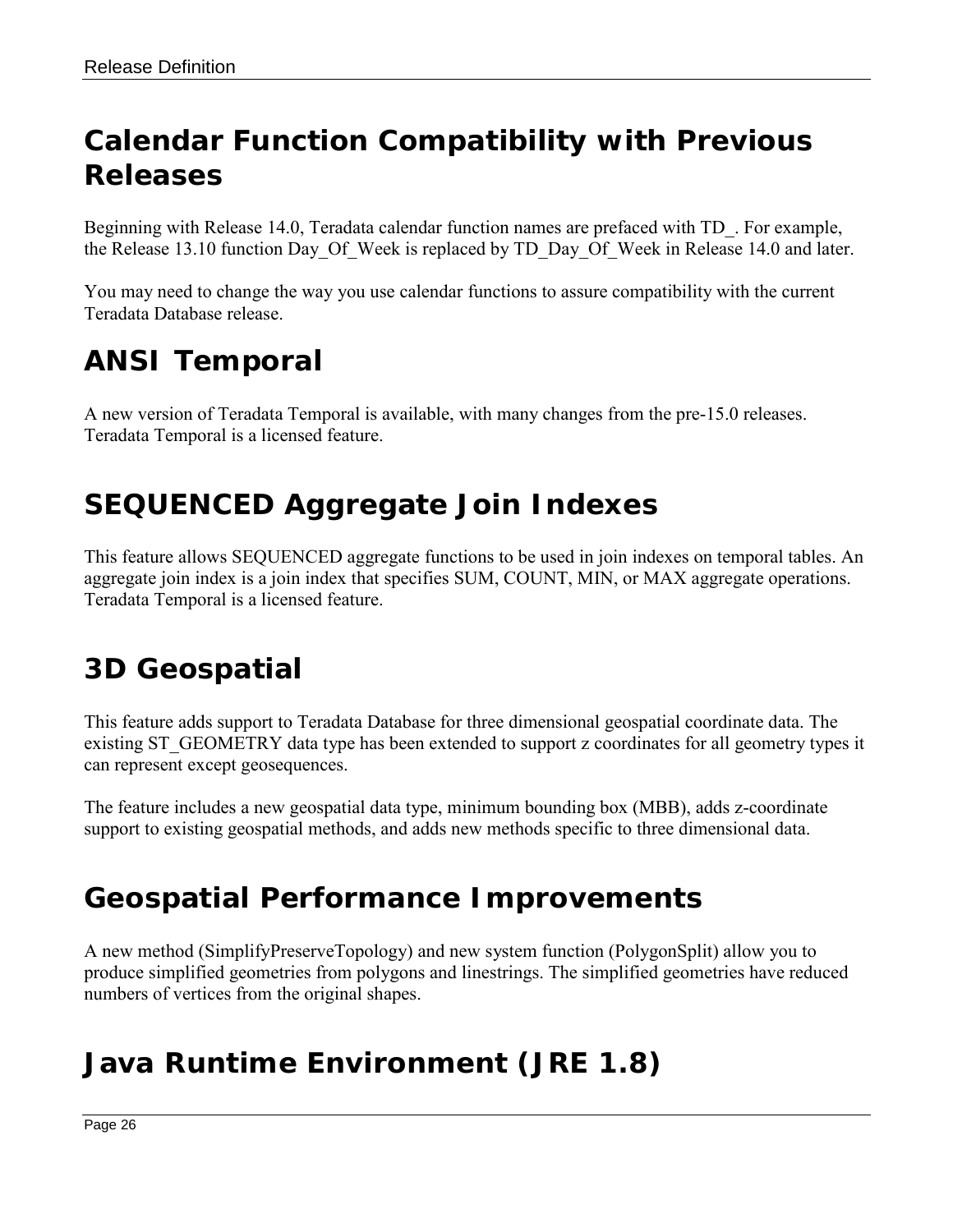Java 8.0 is required before installing Teradata Database. Users can now run Java UDFs and external stored procedures compiled with JDK 8.0 on Teradata JRE 1.8

#### <span id="page-26-0"></span>*DIP Performance Improvements*

The Database Initialization Program (DIP) has been optimized for faster and more efficient performance. The component database scripts that constitute DIP have been rewritten and functionally reorganized.

### <span id="page-26-1"></span>*SQL Interface to Ferret SHOWBLOCKS*

The SHOWBLOCKS command of the Ferret utility displays statistics about data block size, number of rows per data block, and information about the compression status of one or more tables. The SQL equivalent of Ferret SHOWBLOCKS feature comprises two new SQL macros that allow you to create regular database tables of file system information similar to the information displayed by the Ferret SHOWBLOCKS command, or return information from the tables to the display screen.

### <span id="page-26-2"></span>*IPPZLIB Support for DBC*

Teradata Database supports the Intel Integrated Performance Primitives library (Intel IPP) with ZLIB for block-level compression (BLC) for a new platform. A new DBS Control field, CompressionZLIBMethod controls whether IPPZLIB is used on Intel hardware.

### <span id="page-26-3"></span>*Lightweight Redistribution*

The Light-Weight Redistribution, also referred to as the Single Sender Redistribution (SSR), feature enhances the functionality of the Teradata Database optimizer. With this feature, the Teradata Database optimizer can switch from all-AMP row redistribution to a few AMP row redistribution.

The usage of the SSR feature depends on the confidence level (for example, the row size and number of redistributed rows). If the confidence level is high and the Teradata Database optimizer determines a step is eligible to use SSR, the EXPLAIN plan is changed from an all AMPs to a few AMPs row redistribution. If a step is not eligible for SSR, the step remains unchanged.

#### <span id="page-26-4"></span>*Resource Sampling Subsystem Enhancements*

The RSS subsystem is enhanced with new and revised memory usage fields, IPv6 IP address reporting, new table columns, new view aliases, and some performance monitoring fields are consolidated in one table for convenience. For details, see *Resource Usage Macros and Tables* and the *Resource Usage Porting Guide*.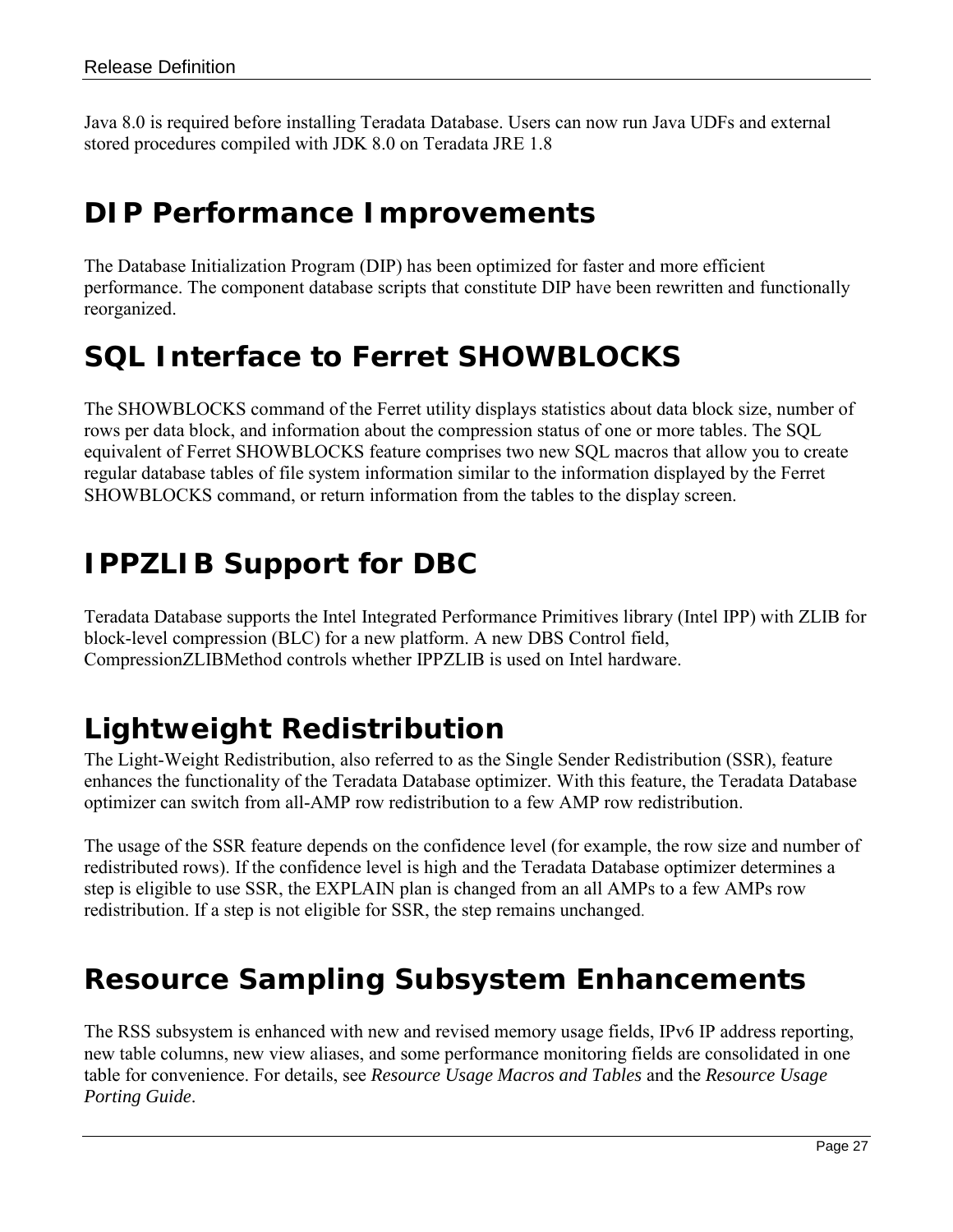### <span id="page-27-0"></span>*Teradata Dynamic Workload Management Incremental Planning Execution*

This feature enhances how the Teradata Database optimizer processes a request. If incremental planning and execution (IPE) is enabled, the Teradata Database optimizer can generate either the static plan or the summary information from the dynamic plan, which is then used by the Dispatcher to evaluate workload filters, throttles, and classification criteria. You can create a workload definition for IPE requests that applies to either static or dynamic plans in Teradata Viewpoint. This feature renames the following Data Dictionary table fields: DBQLogTbl.ExtraField1 to DBQLogTbl.NumFragments and DBQLStepTbl.ExtraField3 to DBQLogTbl.FragmentNum.

### *Teradata Active System Management Support for Lock Bypass*

This feature allows you to bypass throttle limits on a database or table using the new Teradata Active System Management (TASM) ThrottleBypass ruleset attribute in Teradata Viewpoint.

This allows users to override throttle limits on requests within a transaction when the owning transaction is holding a lock higher than Access Level on any object. The ability to override all throttling ensures that transactions are not delayed after placing locks on objects. This eliminates the possibility of having a request delayed and potentially impacting other requests in the system which are also attempting to access those same objects

This feature adds the following new fields to the DBC.DBQLogTbl table and QryLogV view: Locklevel, ThrottleBypassed, and TnxUniq.

## <span id="page-27-1"></span>*Changes in Support for Teradata Query Director*

Teradata Database 15.0 does not support the use of Teradata Query Director (any version).

#### <span id="page-27-2"></span>*JSONExtractValue and JSONExtractLargeValue Now Extract a Single Value*

In accordance with the Proposed JSON standard, the Teradata methods JSONExtractValue and JSONExtractLargeValue now extract a single scalar value or JSON null. If more than one value matches the JSONPath query expression, a warning and a default string (signifying multiple results were found) are returned. See *Teradata JSON* for details.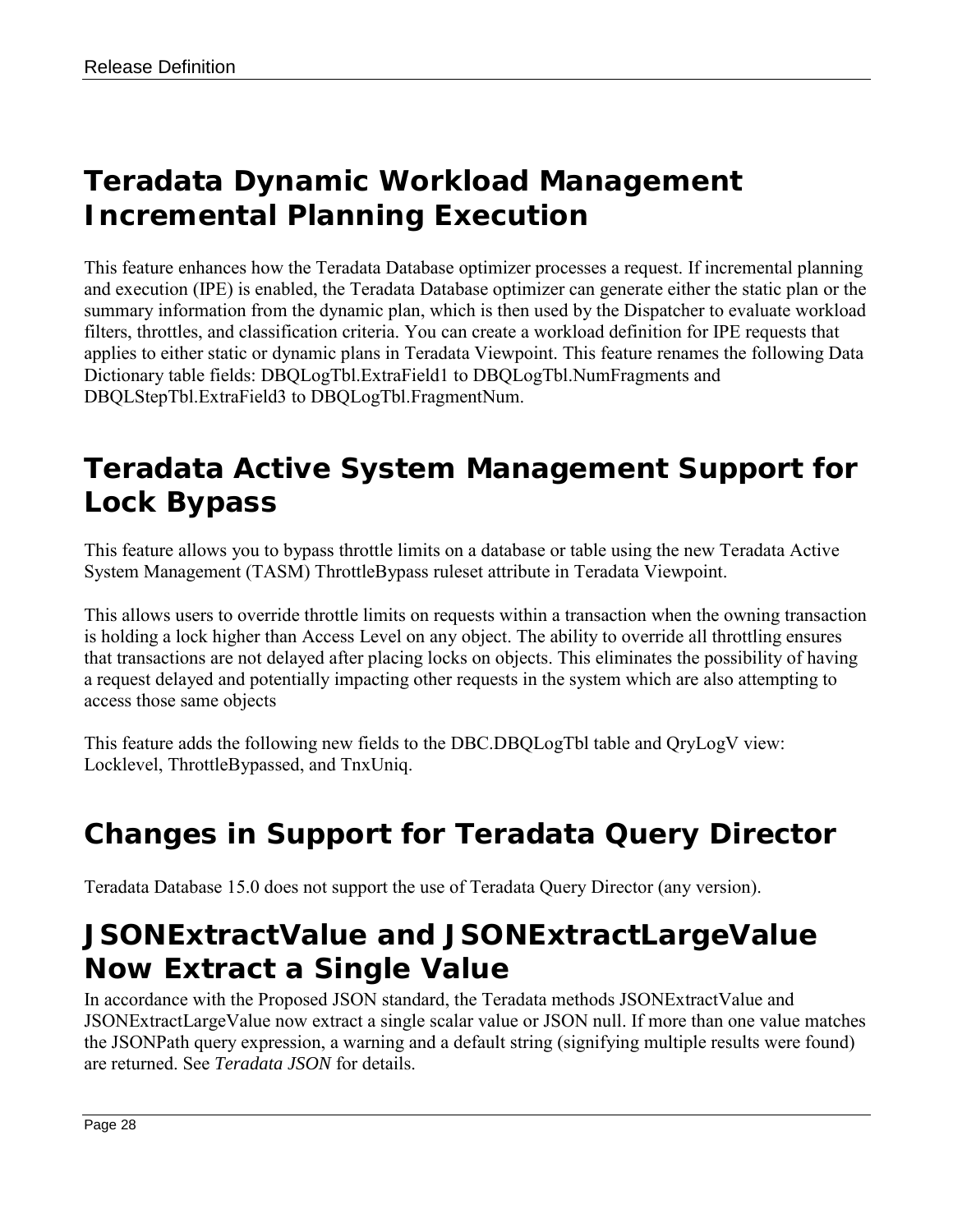#### <span id="page-28-0"></span>*New Scalar Subquery Restriction*

Scalar sub-queries (SSQ) are sub-queries that result in a single value. SSQ is not supported in table operators with multiple ON clauses or ON clauses using PARTITION BY or HASH BY.

#### <span id="page-28-1"></span>*Changes to the TDGSS Configuration in TTU 14.10*

Installation of Teradata Tools and Utilities (TTU) client software includes installation of the TeraGSS security module. For 14.00.xx and previous versions of TTU software, the install process sometimes failed during the creation of the tdgssconfig.bin file.

Beginning with TTU 14.10 the TTU install process only creates a tdgssconfig.bin file when required. As a result of the new install procedure, additional action may be required on some clients to avoid:

- Causing the system to ignore any custom configuration settings in the TdgssUserConfigFile.xml.
- Possible future upgrade failures related to the tdgssconfig.bin file.

The effects of the TTU 14.10.xx install process and further required action vary with the TTU/TeraGSS pre-upgrade and post-upgrade versions, and whether the TdgssUserConfigFile.xml has custom settings.

**Note:** Actions shown in the table below are required whenever you install one of the listed post-upgrade TTU versions on a client that is currently running a listed pre-upgrade version.

| Pre-Upgrade<br><b>TTU Version</b>                                           | Post-Upgrade<br><b>TTU Version</b>                            | <b>Status of Tdgss</b><br>UserConfigFile | <b>Required Action</b>                                                                                                                                                                                                                                                                                                                         |
|-----------------------------------------------------------------------------|---------------------------------------------------------------|------------------------------------------|------------------------------------------------------------------------------------------------------------------------------------------------------------------------------------------------------------------------------------------------------------------------------------------------------------------------------------------------|
| <b>TTU 14.00.xx</b><br>and previous                                         | <b>TTU 14.10.00</b><br>through                                | Without custom<br>settings               | No action required.                                                                                                                                                                                                                                                                                                                            |
|                                                                             | 14.10.02<br>(TeraGSS)<br>14.10.00.00                          | With custom<br>settings                  | No action required.                                                                                                                                                                                                                                                                                                                            |
| <b>TTU 14.00.xx</b><br>and previous                                         | TTU 14.10.03<br>and up                                        | Without custom<br>settings               | No action required.                                                                                                                                                                                                                                                                                                                            |
|                                                                             | (TeraGSS)<br>14.10.00.01<br>and up)                           | With custom<br>settings                  | Execute the "run tdgssconfig" script manually after the TTU upgrade,<br>to automatically create tdgssconfig.bin files on future upgrades. If you<br>do not run the script, custom settings in TdgssUserConfigFile.xml are<br>no longer in effect.                                                                                              |
| <b>TTU 14.10.00</b><br>through<br>TTU 14.10.02<br>(TeraGSS)<br>14.10.00.00) | TTU 14.10.03<br>and up<br>(TeraGSS)<br>14.10.00.01<br>and up) | Without custom<br>settings               | After completing the upgrade to the new TTU version, remove the<br>tdgssconfig.bin file, if present. For details, see Deleting<br>tdgssconfig.bin Files on Teradata Clients.<br>Removing the file avoids creating a tdgssconfig.bin file (not needed if<br>there are no custom settings) which could cause problems in future<br>TTU upgrades. |
|                                                                             |                                                               | With custom<br>settings                  | Execute the "run_tdgssconfig" script manually after the TTU upgrade,<br>to automatically create tdgssconfig.bin files on future upgrades. If you<br>do not run the script, custom settings in TdgssUserConfigFile.xml are<br>no longer in effect.                                                                                              |

<span id="page-28-2"></span>Information on run\_tdgssconfig is in "Changing the TDGSS Configuration" in *Security Administration*.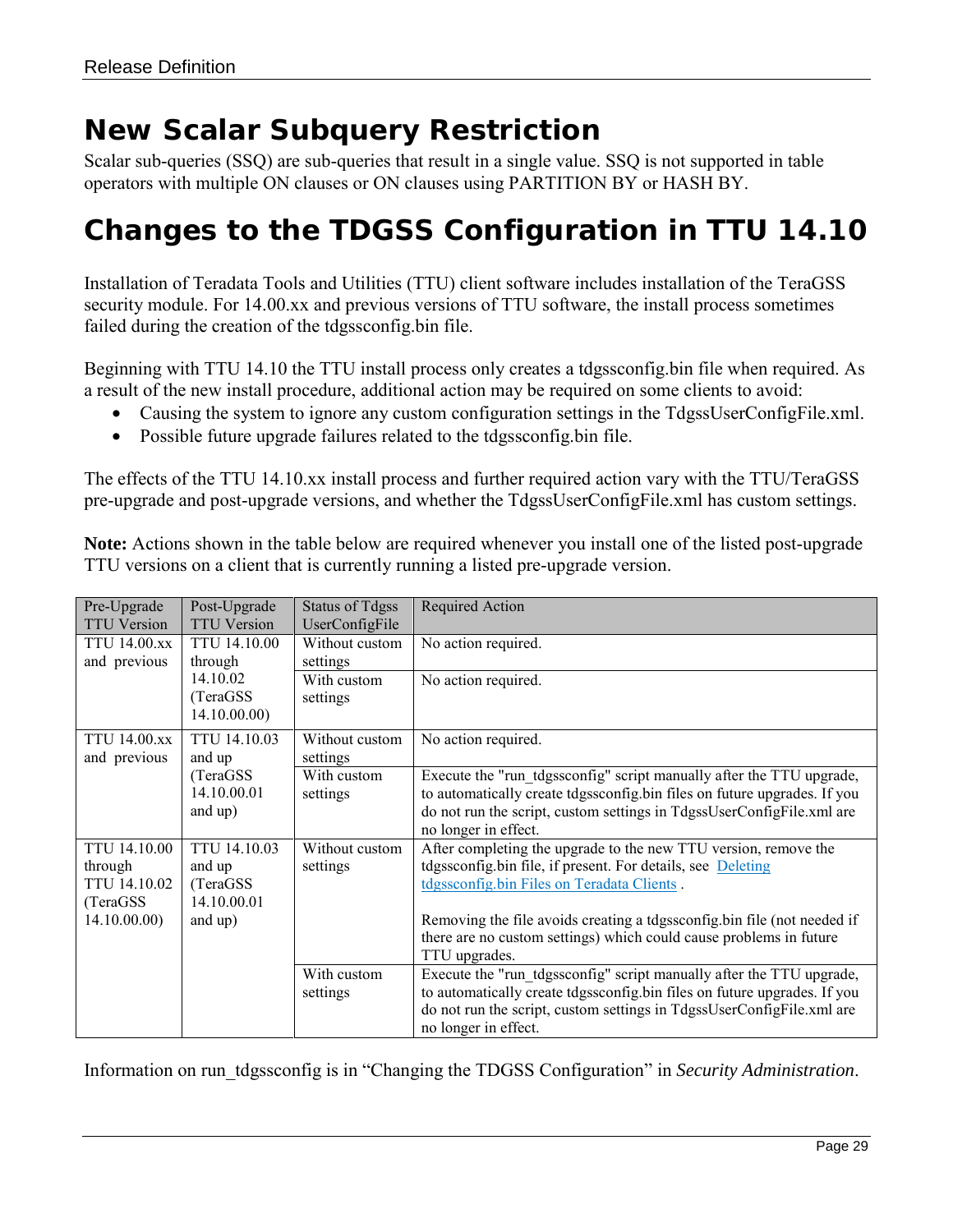#### <span id="page-29-0"></span>**Deleting tdgssconfig.bin Files on Teradata Clients**

After completing the upgrade to the new TTU version, if required by the rules in [Changes to the TDGSS](#page-28-1)  [Configuration in TTU 14.10,](#page-28-1) remove the tdgssconfig.bin file, if present in the following locations.

**Note:** The <*version*> to be removed is always 14.10.00.01 or higher.

**Note:** Affected 64-bit Teradata clients contain both 32-bit and 64-bit tdgssconfig.bin files. You must remove both the 32-bit and 64-bit files.

| <b>Client Operating System</b> | File to Be Removed                                                                                                                                                                                                                                                                                                                                                                                                                                                                                                                                                                                                                |
|--------------------------------|-----------------------------------------------------------------------------------------------------------------------------------------------------------------------------------------------------------------------------------------------------------------------------------------------------------------------------------------------------------------------------------------------------------------------------------------------------------------------------------------------------------------------------------------------------------------------------------------------------------------------------------|
| Windows 32-bit                 | \Program Files\Teradata\Teradata GSS\Site\nt-i386\ <version>\<br/><math>\bullet</math></version>                                                                                                                                                                                                                                                                                                                                                                                                                                                                                                                                  |
| $(nt-i386)$                    | tdgssconfig.bin                                                                                                                                                                                                                                                                                                                                                                                                                                                                                                                                                                                                                   |
| Windows 64-bit                 | 32-bit file: \Program Files\Teradata\Teradata GSS\Site\nt-i386\ <version>\<br/><math>\bullet</math></version>                                                                                                                                                                                                                                                                                                                                                                                                                                                                                                                     |
| $(nt-x8664)$                   | tdgssconfig.bin                                                                                                                                                                                                                                                                                                                                                                                                                                                                                                                                                                                                                   |
|                                | 64-bit file: \Program Files\Teradata\Teradata GSS\Site\nt-x8664\ <version>\<br/>tdgssconfig.bin</version>                                                                                                                                                                                                                                                                                                                                                                                                                                                                                                                         |
| Unix 32-bit                    | Linux:/opt/teradata/teragss/site/ <operating_system-cpu_type>/<version>/<br/><math display="inline">\bullet</math><br/>tdgssconfig.bin</version></operating_system-cpu_type>                                                                                                                                                                                                                                                                                                                                                                                                                                                      |
|                                | HP-UX and AIX: /usr/teragss/site/ <operating_system-cpu_type>/<version>/<br/><math display="inline">\bullet</math><br/>tdgssconfig.bin</version></operating_system-cpu_type>                                                                                                                                                                                                                                                                                                                                                                                                                                                      |
|                                | Solaris: Path is similar to either Linux or HP-UX/AIX, depending on file options used.<br>Where the $\leq$ <i>operating_system-cpu_type</i> > can be: linux-i386, aix-power.32, hpux-ia64.32, hpux-<br>pa.32, solaris-sparc.32, solaris-i386, or linux-390.32.                                                                                                                                                                                                                                                                                                                                                                    |
| Unix 64-bit                    | 32-bit files:                                                                                                                                                                                                                                                                                                                                                                                                                                                                                                                                                                                                                     |
|                                | Linux:/opt/teradata/teragss/site/ <operating_system-cpu_type>/<version>/<br/><math display="inline">\bullet</math><br/>tdgssconfig.bin<br/>HP-UX and AIX: /usr/teragss/site/<operating_system-cpu_type>/<version>/<br/><math display="inline">\bullet</math><br/>tdgssconfig.bin<br/>Path is similar to either Linux or HP-UX/AIX, depending on file options used.<br/>Where <math>\leq</math> <i>operating_system-cpu_type&gt;</i> can be: linux-i386, aix-power.32, hpux-ia64.32, hpux-<br/>pa.32, solaris-sparc.32, solaris-i386, or linux-390.32.</version></operating_system-cpu_type></version></operating_system-cpu_type> |
|                                | 64-bit files:<br>Linux:/opt/teradata/teragss/site/ <operating_system-cpu_type>/<version>/<br/>tdgssconfig.bin<br/>HP-UX and AIX: /usr/teragss/site/<operating_system-cpu_type>/<version>/<br/><math display="inline">\bullet</math><br/>tdgssconfig.bin<br/>Path is similar to either Linux or HP-UX/AIX, depending on file options used.<br/>Where &lt;<i>operating_system-cpu_type&gt;</i> can be: linux-x8664, aix-power, hpux-ia, hpux-pa, solaris-<br/>spare, solaris-x8664, or linux-390.</version></operating_system-cpu_type></version></operating_system-cpu_type>                                                       |

### <span id="page-29-1"></span>*System Tables and Views*

Some Teradata Database releases make changes to system tables and views.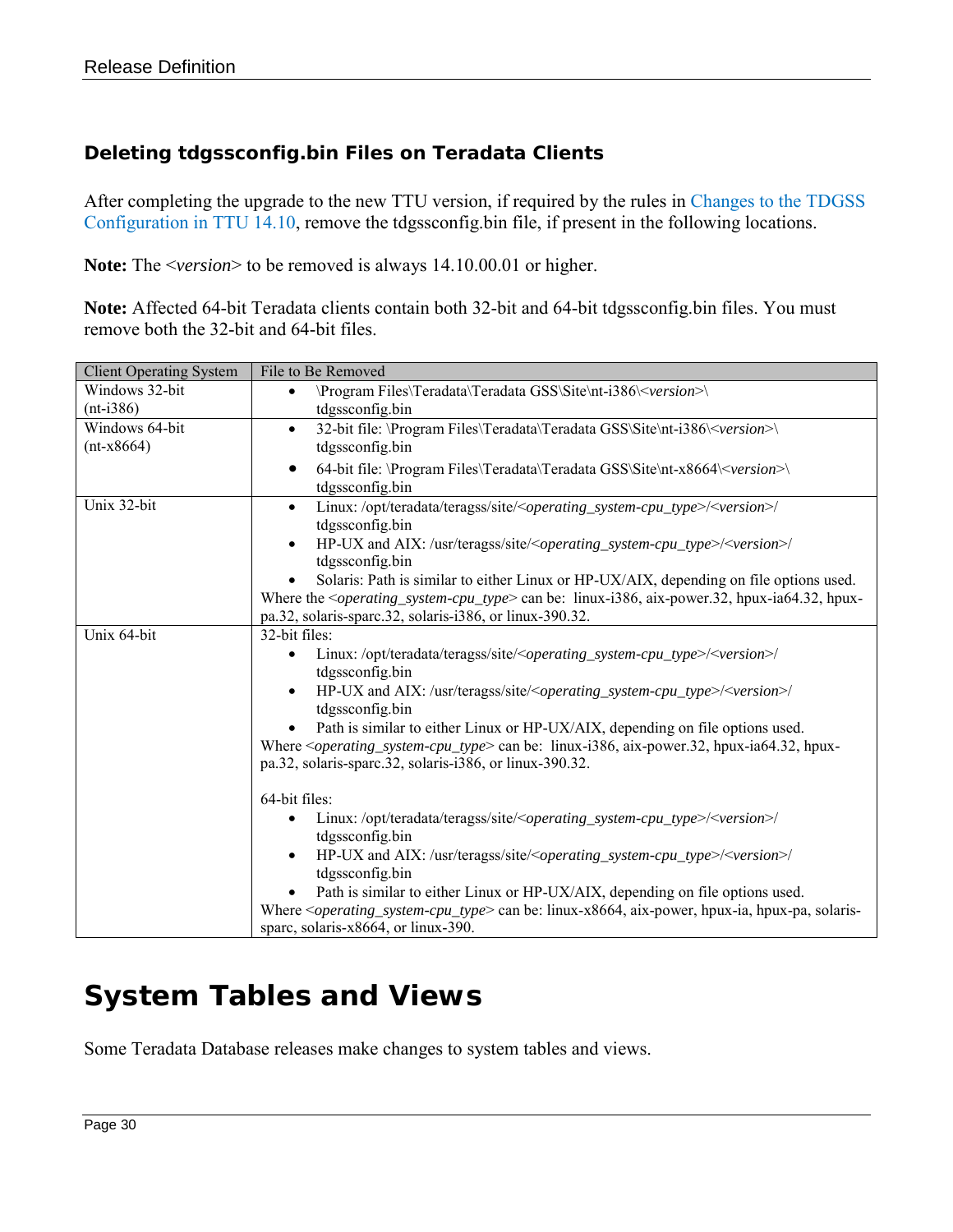- See "Changes to this Book" in *Data Dictionary* for a list of changes to system tables and views for this release.
- <span id="page-30-0"></span>Refer to DBS Tech Alert 2288 for changes to system views in maintenance or efix releases.

#### *Space Requirements for 4K Disk Sector Size*

As part of the 4K Disk Alignment feature, the system uses 4K disk sectors instead of the previous 512 byte sector size. Use of this feature requires increased space. For big tables the space is a very small percentage of overall space and may not be noticeable. For small tables, the change may represent a significant percentage increase in space consumption.

#### <span id="page-30-1"></span>*Recompiling Stored Procedures*

When you upgrade to or across a major Teradata Database release, for example, when upgrading or migrating to Release 15.0 from any previous release, including 14.10, you must recompile stored procedures.

### <span id="page-30-2"></span>*System Limits*

The following system limits are increased for Teradata Database 15.0:

- $\bullet$  1024 nodes
- 16,200 AMP VPROCs
- 30,720 total VPROCs

Other system limit increases may apply when a specific new 15.0 feature is enabled. For a comprehensive list of system limits, see *Database Design*.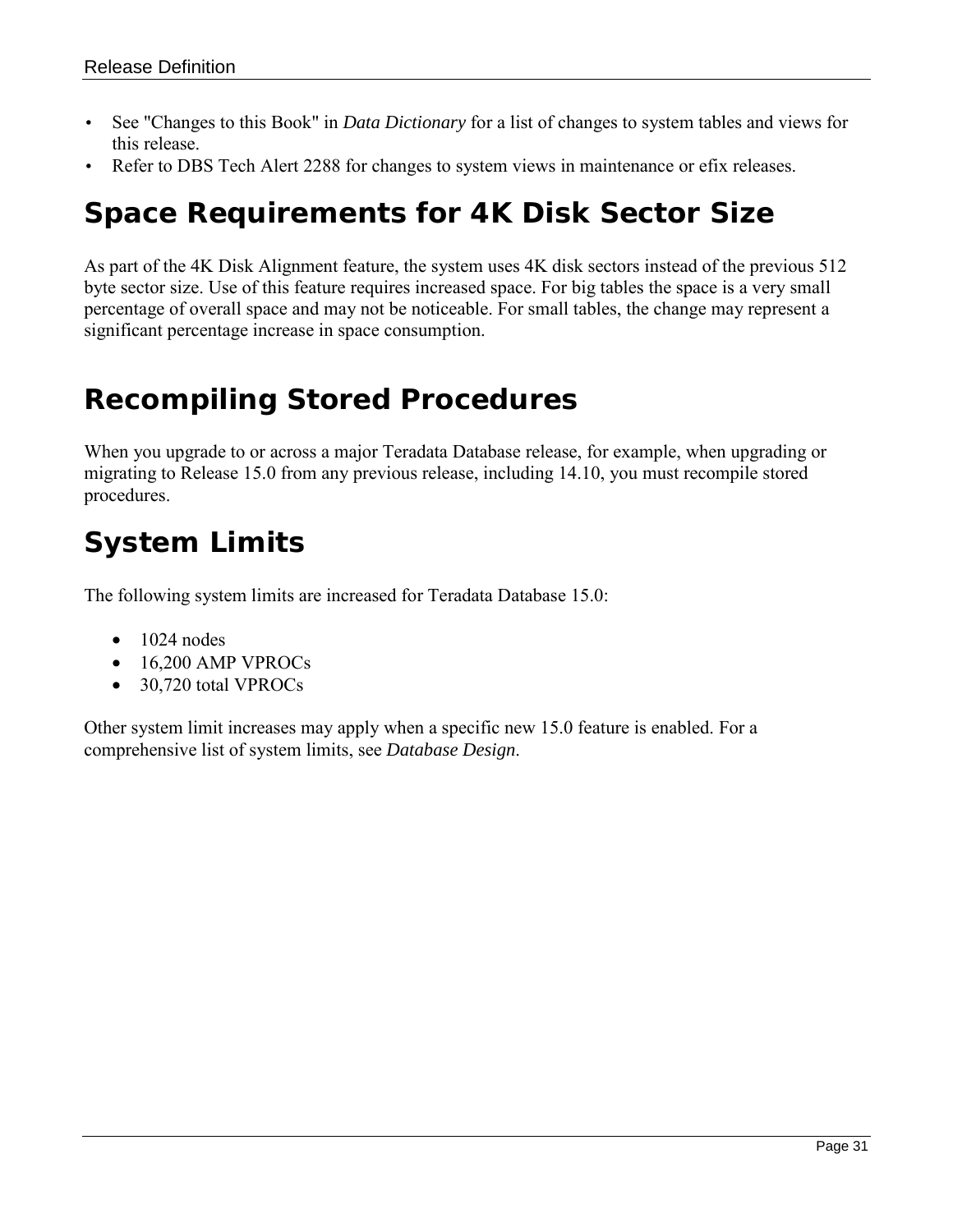## **Documentation Changes**

<span id="page-31-0"></span>This section is reserved for identifying needed additions and changes to the released user documentation, until the documentation is updated to include the changes.

### <span id="page-31-1"></span>*TeraGSS Installation*

The location of some TeraGSS files changed and new files were added in the Teradata Tools and Utilities (TTU) installation procedures for Teradata clients. For file locations, see the TTU installation documentation for the operating systems you use.

Some actions may be required on Linux and UNIX clients that have custom (non-default) TDGSS configurations in the TdgssUserConfigFile.xml. See [Changes to the TDGSS Configuration in TTU](#page-28-1)  [14.10.](#page-28-1)

### <span id="page-31-2"></span>*Teradata QueryGrid: Teradata Database-to-Hadoop*

Although the manual states that the LOAD\_TO\_HCATALOG table operator supports compression, Teradata QueryGrid: Teradata Database-to-Hadoop does not currently support exporting compressed files from Teradata Database to Hadoop. You should not currently use the compression codec('compression type') name value pair (described on page 55) with the LOAD\_TO\_HCATALOG table operator.

#### <span id="page-31-3"></span>*New Books for This Release*

- *Teradata JSON*
- *ANSI Temporal Table Support*
- *Teradata QueryGrid: Teradata Database-to-Hadoop*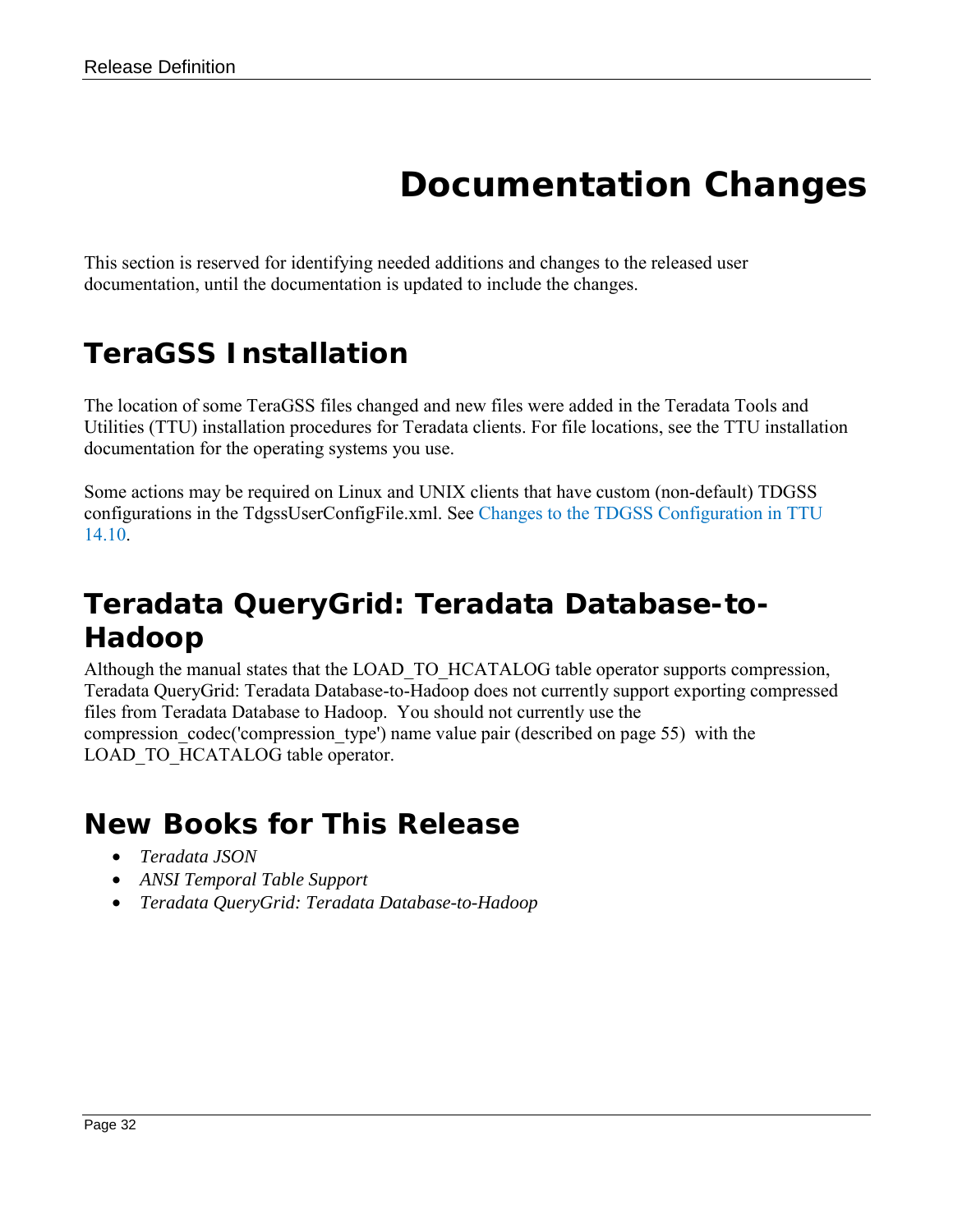# <span id="page-32-0"></span>**Installation, Upgrade, Migration, and Backdown (IUMB)**

Teradata supports customer-performed maintenance and patch upgrades. Contact your sales or customer support representative (CSR) for questions.

<span id="page-32-1"></span>For changes in behavior that impact upgrade or migration, see [Changes in System Behavior.](#page-24-0)

### *Supported IUMB Operations*

Teradata Database 15.0 supports the following IUMB operations:

- Installation of Teradata Database 15.0 on all supported platforms and operating systems.
- Upgrade to Teradata Database 15.0 from the releases shown in Knowledge Article IDA00108C82, available from Teradata @ Your Service [\(http://tays.teradata.com\)](http://tays.teradata.com/). If your current Teradata Database version is not listed as an approved upgrade starting version, you must first upgrade to an approved starting version before upgrading to this release. Contact the Teradata Support Center for details.

For information on upgrades from older releases, see [Upgrading from Older Releases.](#page-33-3)

Migration from Release 13.x and later.

### <span id="page-32-2"></span>*IUMB Planning*

- Upgrade scripts and the upgrade estimator tool are available in the PUTTools package. Always get the latest version, which, as of this document, is 01.04.00.03. For all IUMB Change Controls obtain PUTTools from the patch server at [http://tays.teradata.com.](http://tays.teradata.com/) Click the Software Downloads tab, then the Certified tab.
- Teradata @ Your Service [\(http://tays.teradata.com\)](http://tays.teradata.com/) provides access to copies of other items required for IUMB procedures such as:
	- o The Certified List of software packages for each supported Teradata Database version, including recently updated versions of software packages.
	- o Required application and operating system software patches, firmware, drivers, service packs and hotfixes.
- You must upgrade your Teradata Client software to at least the minimum supported release before or at the same time as you upgrade to this release.
- Some features are enabled by default during a sysinit when upgrading or migrating to Release 15.0, and may affect system behavior. See [Default Feature Status.](#page-24-1)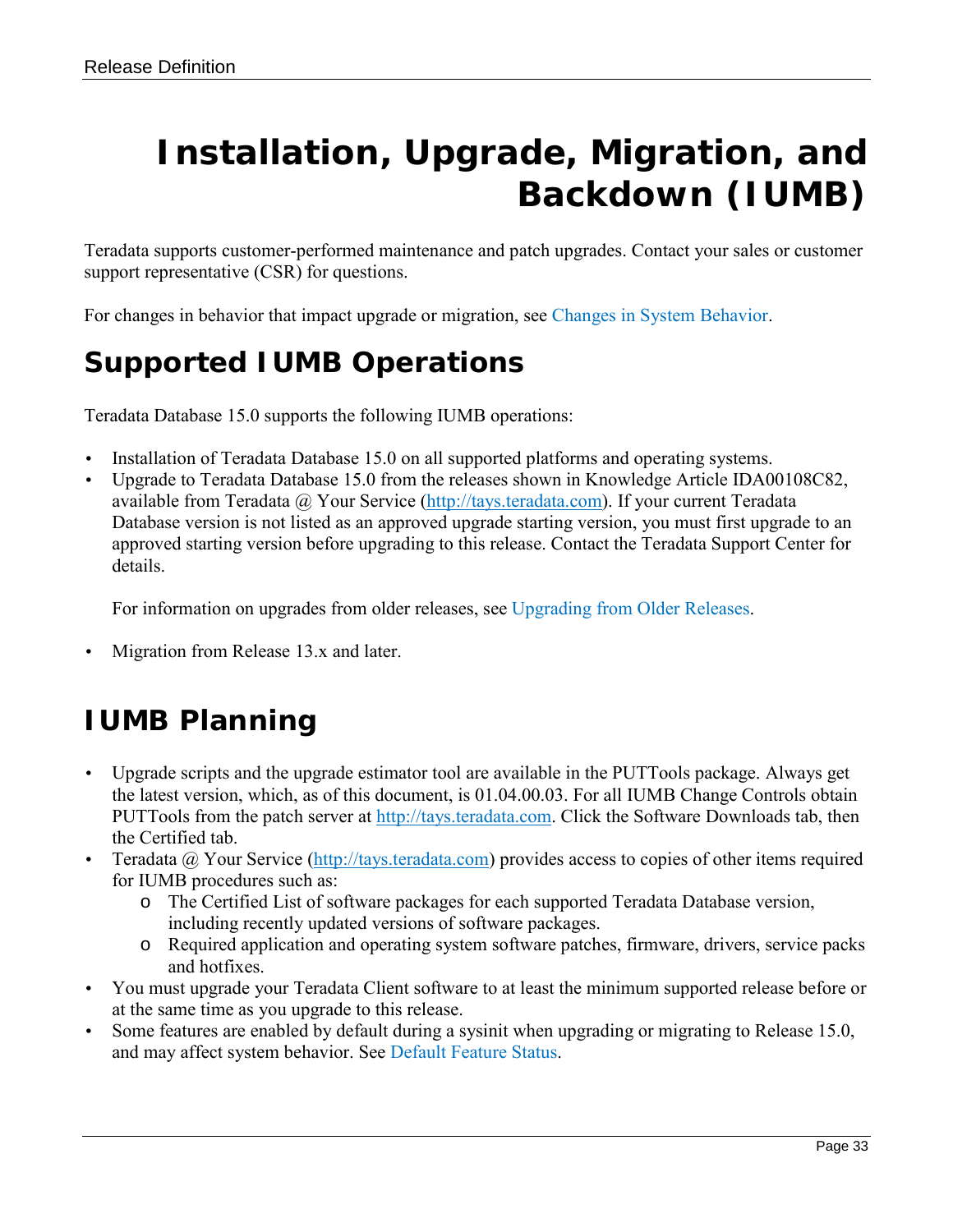#### <span id="page-33-0"></span>**Upgrading Teradata Temporal Tables**

Teradata originally introduced support for creating and manipulating temporal tables before an ANSI/ISO standard had been developed. Consequently the original Teradata Temporal Tables and SQL syntax do not conform to the ANSI standard. If you upgrade from a Teradata Database release prior to 15.0, and you were using Teradata Temporal Tables, you can choose to either continue using them or convert to using ANSI standard temporal tables and syntax.

For more information on the differences and ramifications, see the *Utilities* manual, **DBS Control** chapter description of the Temporal Behavior DBS Control field, and read the **ANSI Temporal Tables** appendix in the *Temporal Table Support* manual.

#### <span id="page-33-1"></span>**Parallel Upgrade Utility (PUT)**

Use PUT to install or upgrade Teradata Database and other software, as well as install and configure the Teradata Database.

PUT is provided with each copy of this release, but you should download the latest version of PUT from [http://tssprod.teradata.com:8080/TSFS/home.do.](http://tssprod.teradata.com:8080/TSFS/home.do)

You can download the document *Parallel Upgrade Tool (PUT) Reference* (B035-5713) from [http://www.info.teradata.com/.](http://www.info.teradata.com/)

### <span id="page-33-2"></span>*Replacing Unsupported Operating Systems*

If your system runs on an unsupported OS (MP-RAS, SLES 9, or Windows), you must replace the unsupported operating system with a supported version of SLES before upgrading or migrating to Teradata Database 14.10 or higher. See [Supported Software Releases and Operating Systems.](#page-5-2)

**Note:** Installation of SLES 11 changes the workload management options available on the system.

### <span id="page-33-3"></span>*Upgrading from Older Releases*

Special requirements apply if you want to upgrade to Release 15.0 from V2R6.2.x and previous releases. Upgrading from such older versions of Teradata Database requires a multi-stage implementation to facilitate the data conversion necessary for moving through intermediate releases.

To upgrade to Release 15.0 from such older releases, perform a multi-stage upgrade process. For example, to upgrade from Release 12.00 requires three upgrades:

• 12.00 to 13.10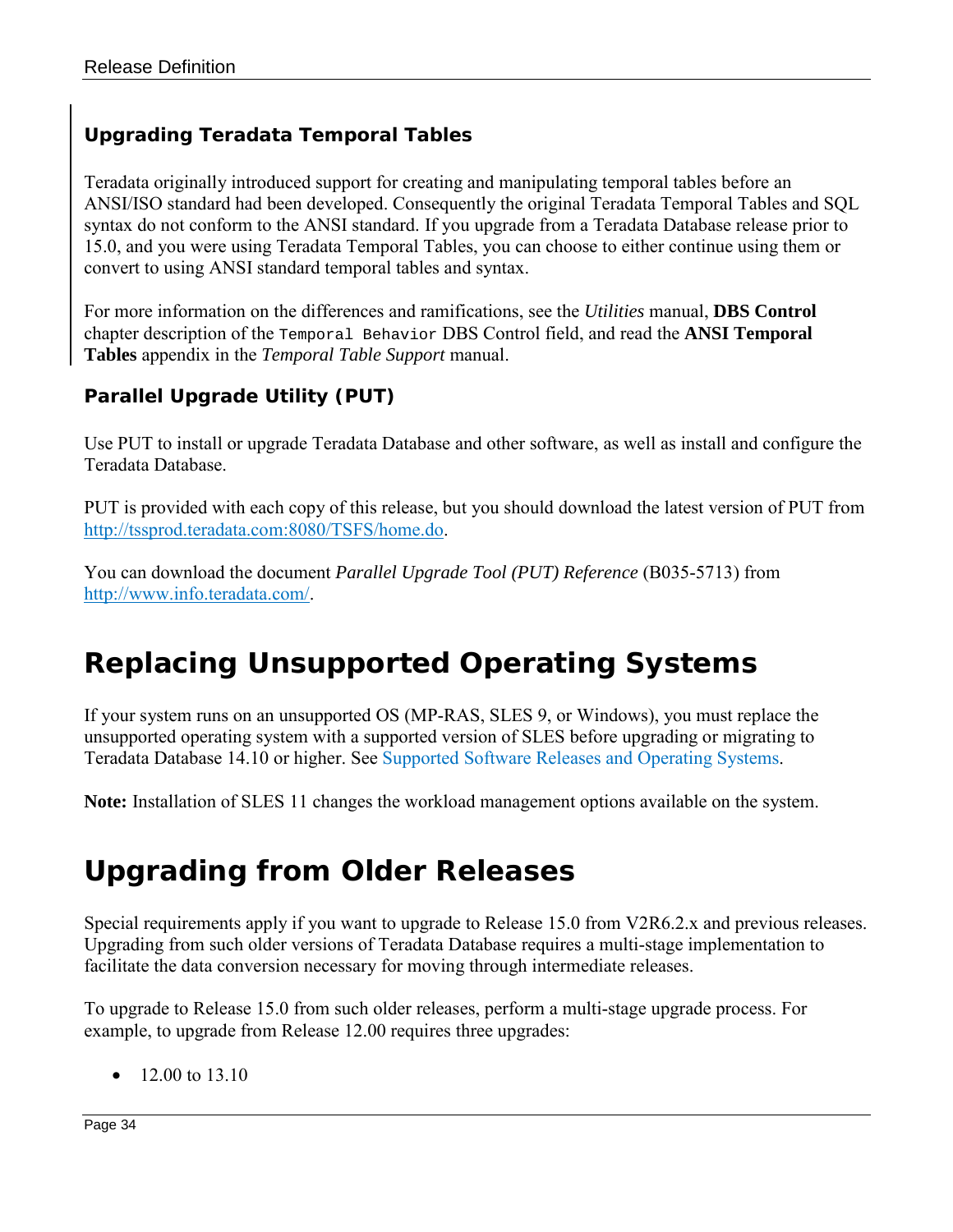- 13.10 to 14.10
- 14.10 to 15.00

All customers upgrading or migrating to Release 15.0 from 13.0 or higher automatically receive a copy of the necessary intermediate version(s) of Teradata Database to use during the upgrade process. Customers are licensed to use the intermediate software CD only as part of the upgrade process.

After the upgrade is complete, customers should dispose of the intermediate software CD, while retaining the Release 15.0 CD.

#### <span id="page-34-0"></span>*About Returning to an Older Release*

Although moving to a new Teradata Database release is automated, there is no automated way to reverse the process and the required conversions to move to a previous release. Backing down across a major release, such as Release 15.0, is not supported.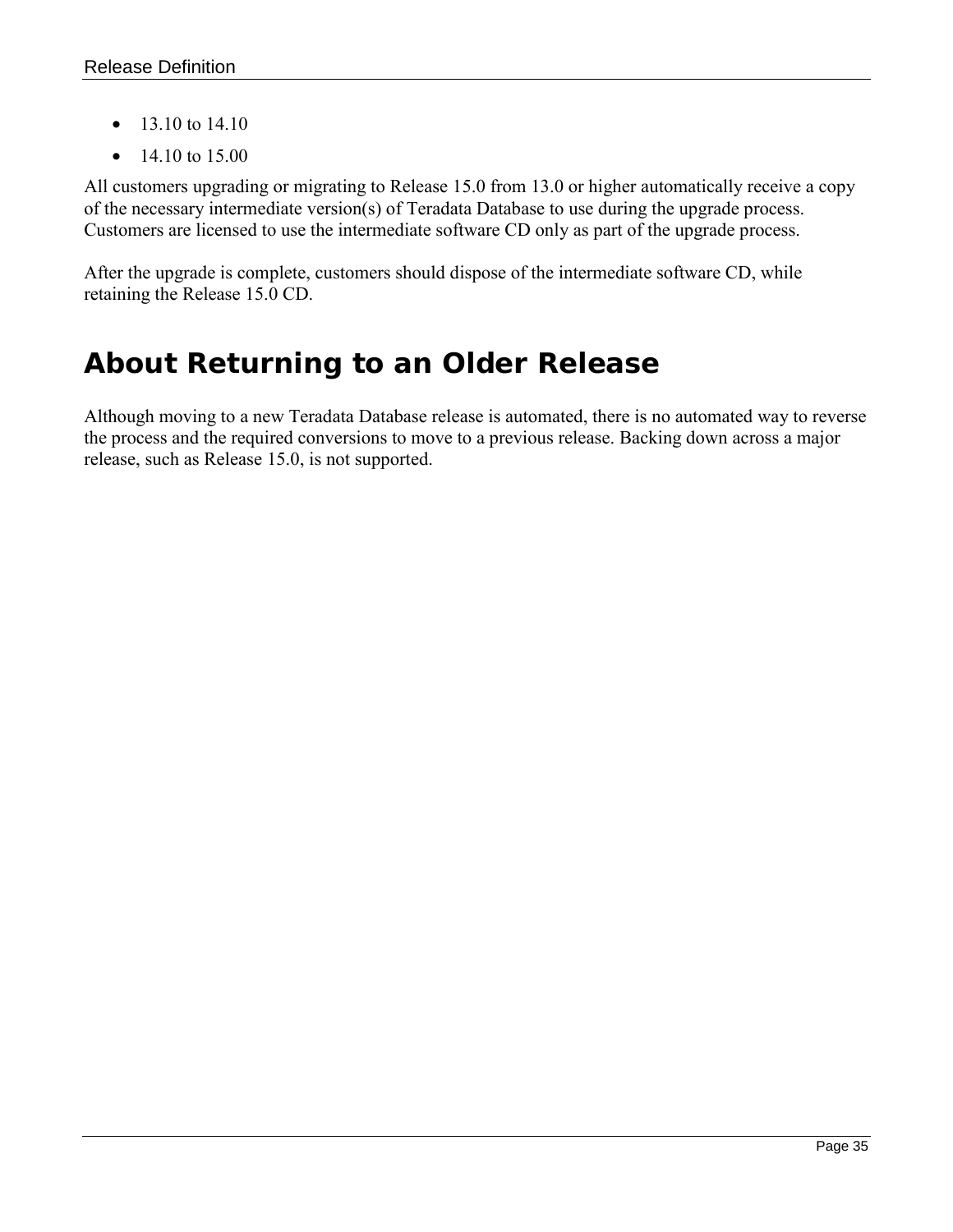# **System Performance**

#### <span id="page-35-1"></span><span id="page-35-0"></span>*Performance Regressions*

Any regressions that Teradata identifies, either by further testing or in field-deployed systems, are fixed as soon as possible. To find out the latest information about performance regressions that have been identified for the new release and how they may affect your system, see: [http://tays.teradata.com.](http://tays.teradata.com/)

#### <span id="page-35-2"></span>*Use of Recoverable Network Protocol and Redrive*

If Recoverable Network Protocol is enabled, the extra message communication between the client and Teradata Database may slow the performance of tactical queries.

If Redrive is also on, PJSK queries are further slowed by the overhead of creating persistent spools for response spool.

#### <span id="page-35-3"></span>*Running Teradata Database with Other Applications*

Other applications (including Teradata applications) may execute concurrently with the Teradata Database on approved system platforms. However, this is not encouraged, as it may negatively impact database:

- Throughput and response time performance
- **Availability**

It is highly recommended that you do not run applications that are large consumers of system resources (such as other databases) concurrently without understanding the performance and availability impact to both the applications and Teradata Database.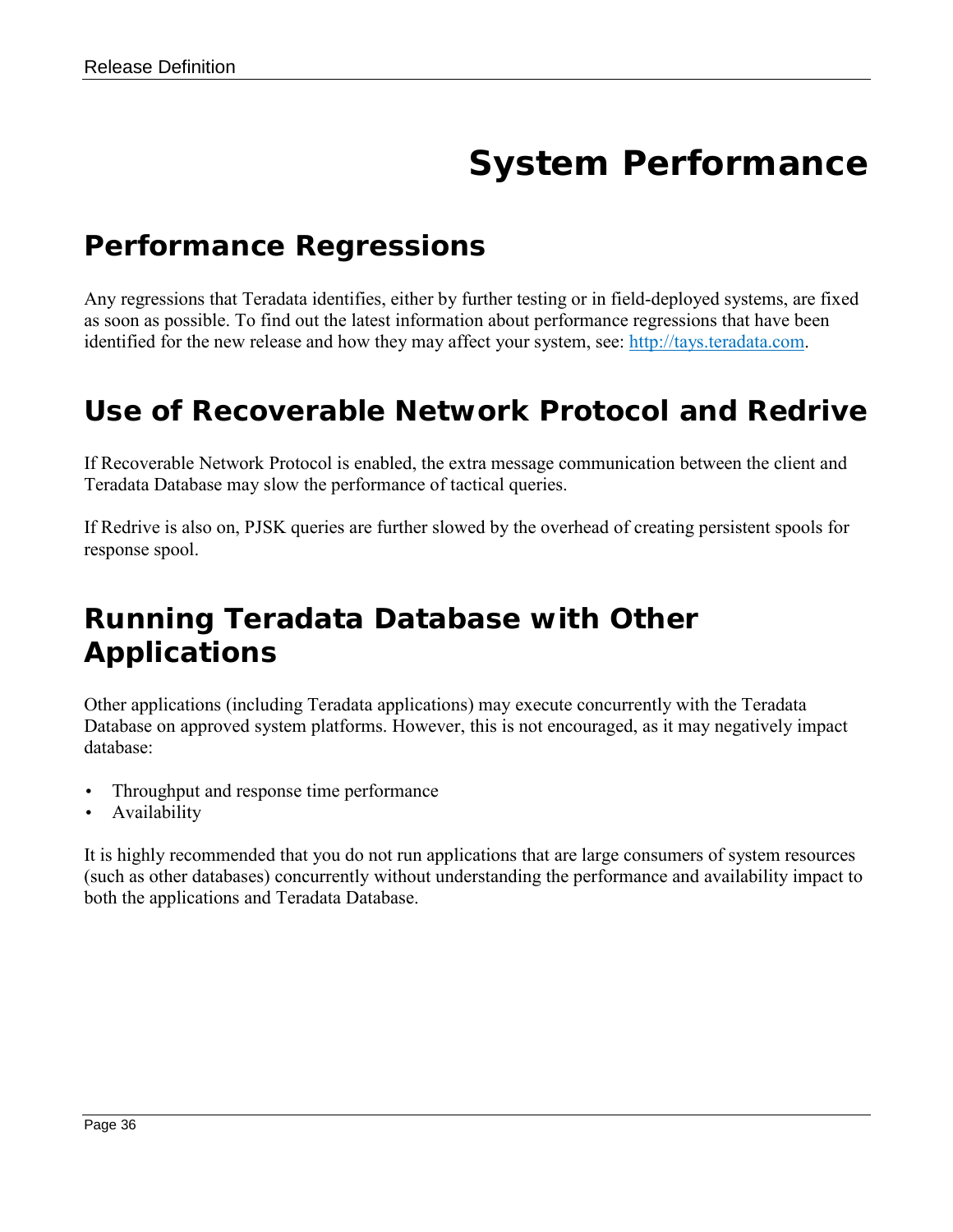If you do run applications on the same system or node as the Teradata Database:

- The system or node may need additional hardware (for example, memory) to support the applications.
- Monitoring and tuning the system may be more complex.
- Compromises (for example, in the settings of tuning parameters) may need to be made to provide satisfactory and consistent performance for both Teradata Database and applications.
- If a problem does occur, it may be necessary to determine whether the problem also occurs in isolation.

If an application does not run properly or interferes with Teradata Database, it may be necessary to move it to another node or system. For instance, such applications may:

- Require a different version of the operating system
- Require a different set of operating system-level patches
- Require different settings of tuning parameters
- Be unable to obtain adequate system resources, or obtain too many system resources due to UNIX scheduler or other OS-specific resource limitations.
- Adversely affect performance
- Require significant use of the BYNET bandwidth

Reliability and availability may be a concern if an application failure tends to bring down UNIX and thereby bring down Teradata Database, or vice versa.

By default, the Teradata memory allocation algorithms are based on Teradata Database using 100% of the memory on a node. If other applications use a significant amount of node memory, you may need to add memory, and you should adjust the option controlling this percentage. For these reasons, avoid running non-Teradata applications on nodes running Teradata Database, if possible, as shown in the table that follows.

| <b>Software Type</b>                                  | <b>Runs on Nodes That Run</b><br><b>Teradata Database?</b> | <b>Considerations</b>                                                                                                                                                                                                                                                                                                                                                                                                       |
|-------------------------------------------------------|------------------------------------------------------------|-----------------------------------------------------------------------------------------------------------------------------------------------------------------------------------------------------------------------------------------------------------------------------------------------------------------------------------------------------------------------------------------------------------------------------|
| Non-Teradata applications                             | N <sub>0</sub>                                             | Run on nodes that do not run Teradata Database,<br>so that:<br>Expected throughput, expected response<br>time, and parallel efficiency are not<br>impacted.<br>Detrimental impact on the system is reduced.<br>Problems can be more easily isolated.<br>Fixes needed by one application can be made<br>without having to apply them to nodes that<br>do not need those fixes (or for which those<br>fixes are detrimental). |
| Teradata applications and Teradata<br>client software | Yes                                                        | Run on nodes that run Teradata Database if the<br>software:<br>Puts a very small load on a system.<br>Evenly distributes the workload across the<br>nodes.                                                                                                                                                                                                                                                                  |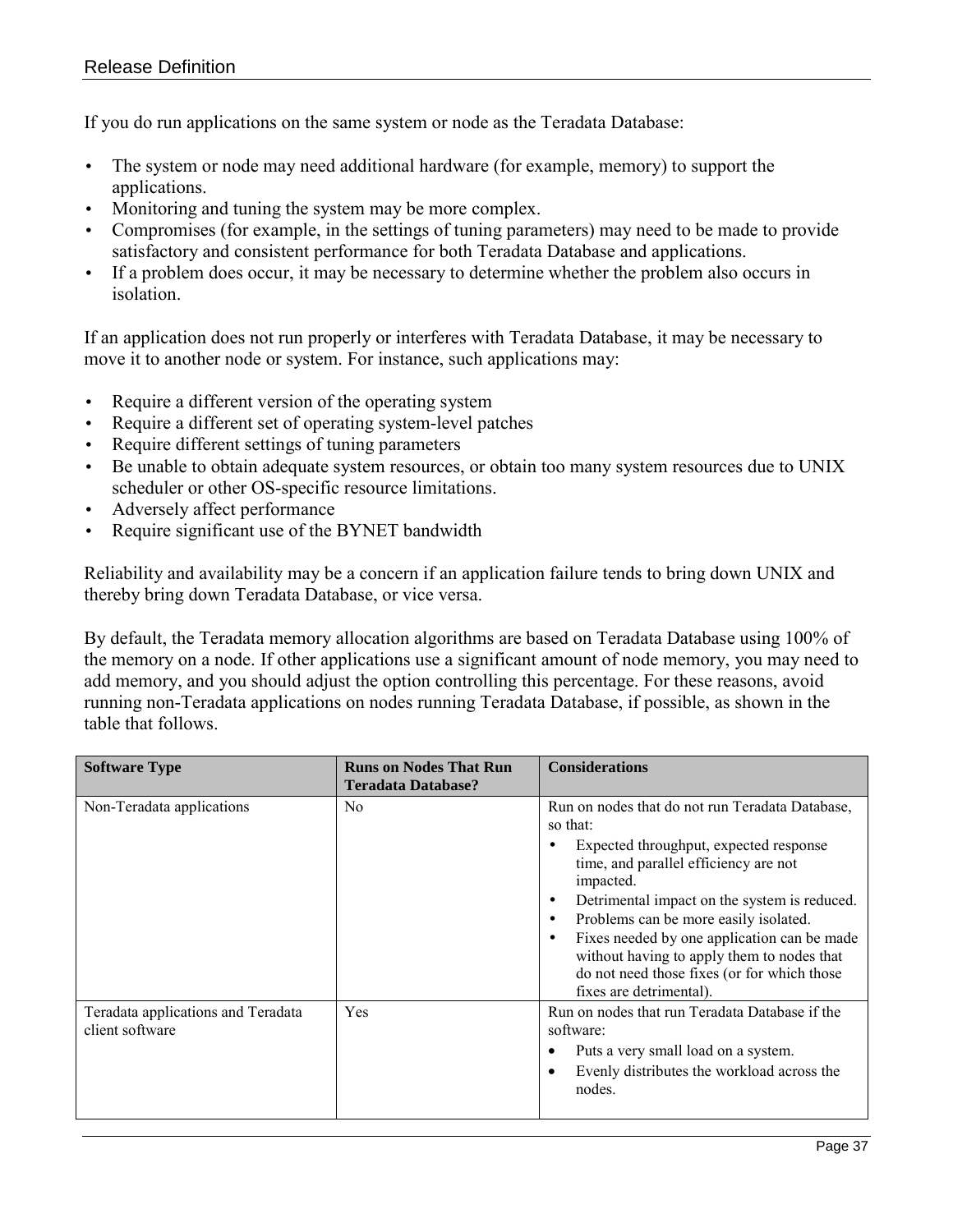| <b>Software Type</b> | <b>Runs on Nodes That Run</b><br><b>Teradata Database?</b> | <b>Considerations</b>                                       |
|----------------------|------------------------------------------------------------|-------------------------------------------------------------|
|                      |                                                            | (continued)<br>Is used periodically for system maintenance. |
|                      |                                                            | Has an impact that is well-understood and<br>acceptable.    |

**Note:** Even if applications are run on separate nodes (non-TPA nodes), they may still share the BYNET and thereby potentially interfere with Teradata Database or vice versa.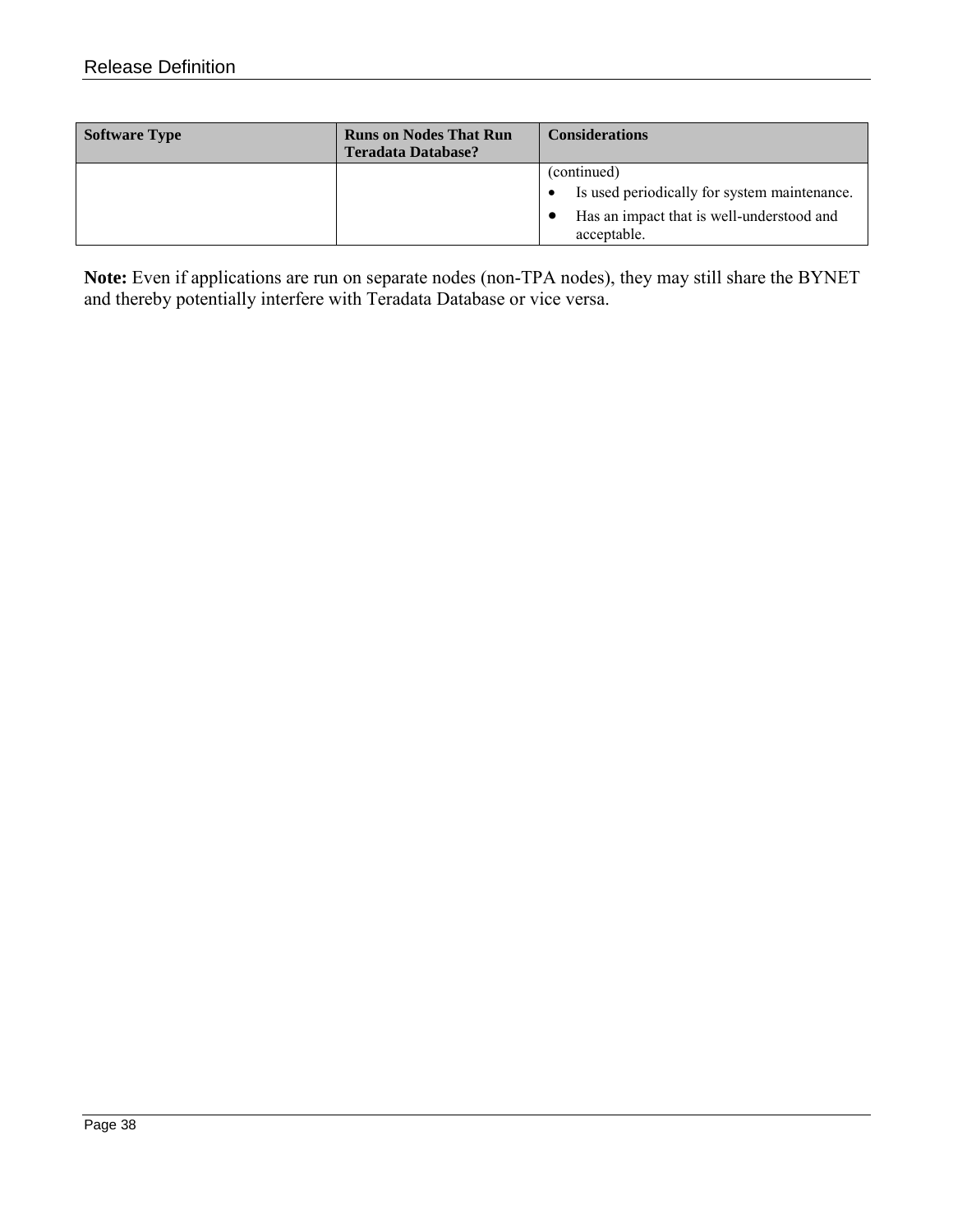# **Software Maintenance Schedule**

<span id="page-38-0"></span>Purchasers of Teradata Database software are entitled to a period of continuing support after initial installation or upgrade.

#### <span id="page-38-1"></span>*Maintenance Support*

Maintenance releases for major and minor releases are issued approximately 4 months apart beginning 6 months after GCA. The term of support for the base release and each maintenance release for the major/minor release families, excluding the last maintenance release, is as follows:

- Twelve months for certified e-fixes
- Two months of e-fix availability
- Three additional months of support with crashdump analysis

The last maintenance release in a major/minor family will have support as follows:

- Twenty-two months of certified e-fixes
- Two months of e-fix availability
- Three months of crashdump analysis

Therefore, the term of code-level remedy (certified and uncertified e-fix availability) for a complete major/minor family is a minimum of 34 months.

E-fixes include critical, low-risk DRs.

Maintenance releases include non-critical DRs and approved RFCs.

#### <span id="page-38-2"></span>*Teradata Database Maintenance Roadmap*

The Teradata Maintenance Release Roadmap shows the detailed code-level remedy and support for each Teradata Database version. The times shown for code-level remedies are defined in terms of maintenance releases. Longer periods of support may be offered depending on the schedule for subsequent releases and whether they are delayed.

Customers with active Service Agreements can find the Teradata Maintenance Release Roadmap on Teradata @ Your Service [\(http://tays.teradata.com\)](http://tays.teradata.com/).

Customers without support agreements should contact their sales or support team.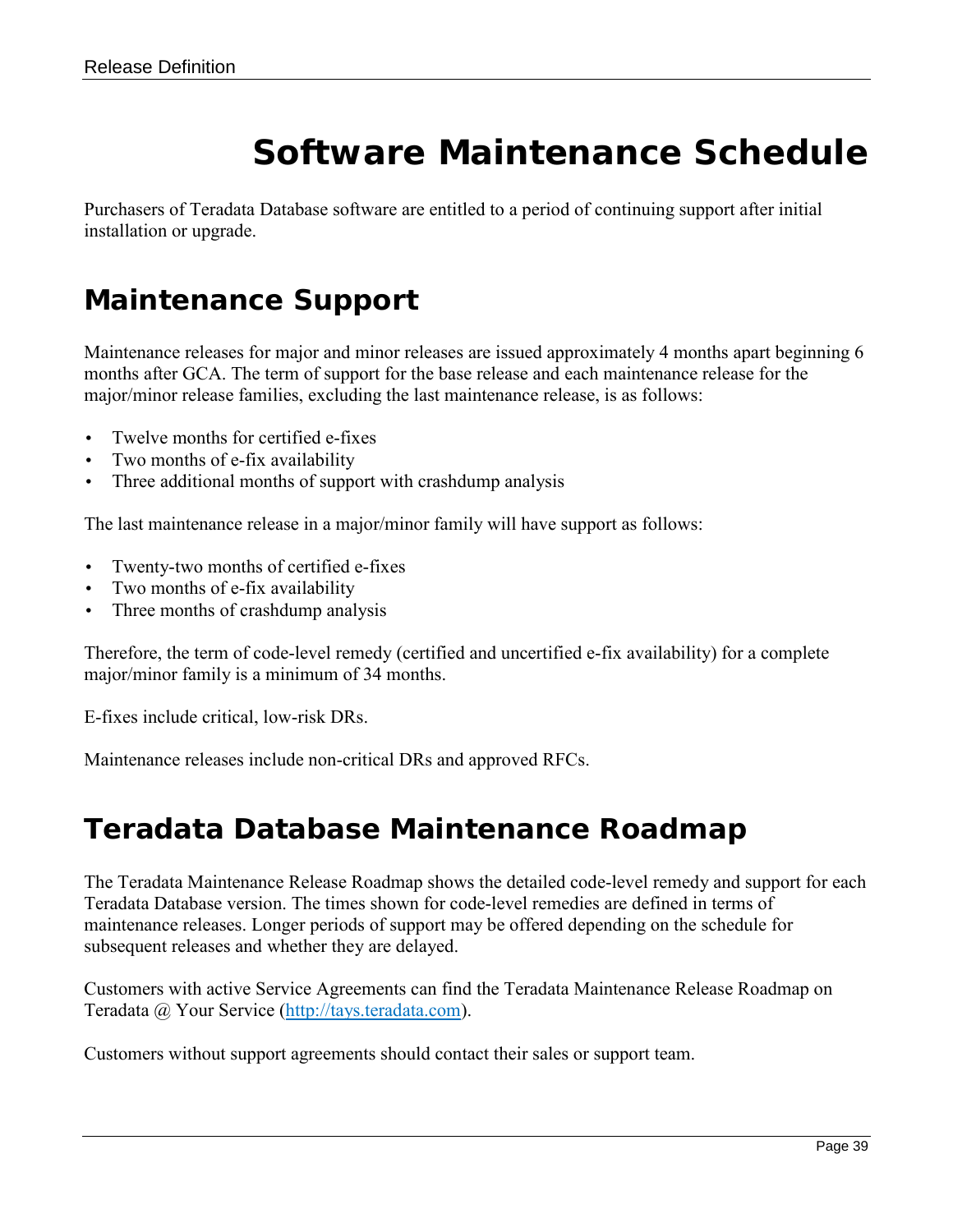# **User Documentation**

<span id="page-39-0"></span>Software orders include, free of charge, the following:

- PDF versions of individual user documents, and user documentation CD-ROM image downloadable from the Teradata Information Products website at: [http://www.info.teradata.com.](http://www.info.teradata.com/)
- HTML documentation accessible from the Teradata Information Products website at: [http://www.info.teradata.com](http://www.info.teradata.com/)
- Physical copy of fully indexed and searchable CD-ROM, when software is ordered in physical format.

Documentation on IUMB is not part of the standard user documentation set. It is available to Teradata personnel at:<http://infocentral.daytonoh.teradata.com/tsd-library/isupr.cfm>

### <span id="page-39-1"></span>*Downloading a Document*

To download a document for the current release from the Teradata Information Products Web site:

- 1. Go to: [http://www.info.teradata.com](http://www.info.teradata.com/)
- 2. Select **Data Warehousing**.
- 3. Select **Teradata Database**.
- 4. Select the current release.
- 5. Select the desired document.

### <span id="page-39-2"></span>*Reserved Words*

Teradata Database reserved words cannot be used as identifiers to name host variables, correlations, local variables in stored procedures, objects (such as databases, tables, columns, or stored procedures), or parameters (such as macro or stored procedure parameters).

The new reserved words for Teradata Database 15.0 can be found in Appendix A of *Release Summary*.

For instructions on how to generate the complete list of reserved words, see Appendix B in *SQL Fundamentals*.

<span id="page-39-3"></span>Both are available at [http://www.info.teradata.com.](http://www.info.teradata.com/)

### *DRs and RFCs*

Discrepancy Reports (DRs) document areas of the Teradata Database software that require change. DRs exist for two basic reasons: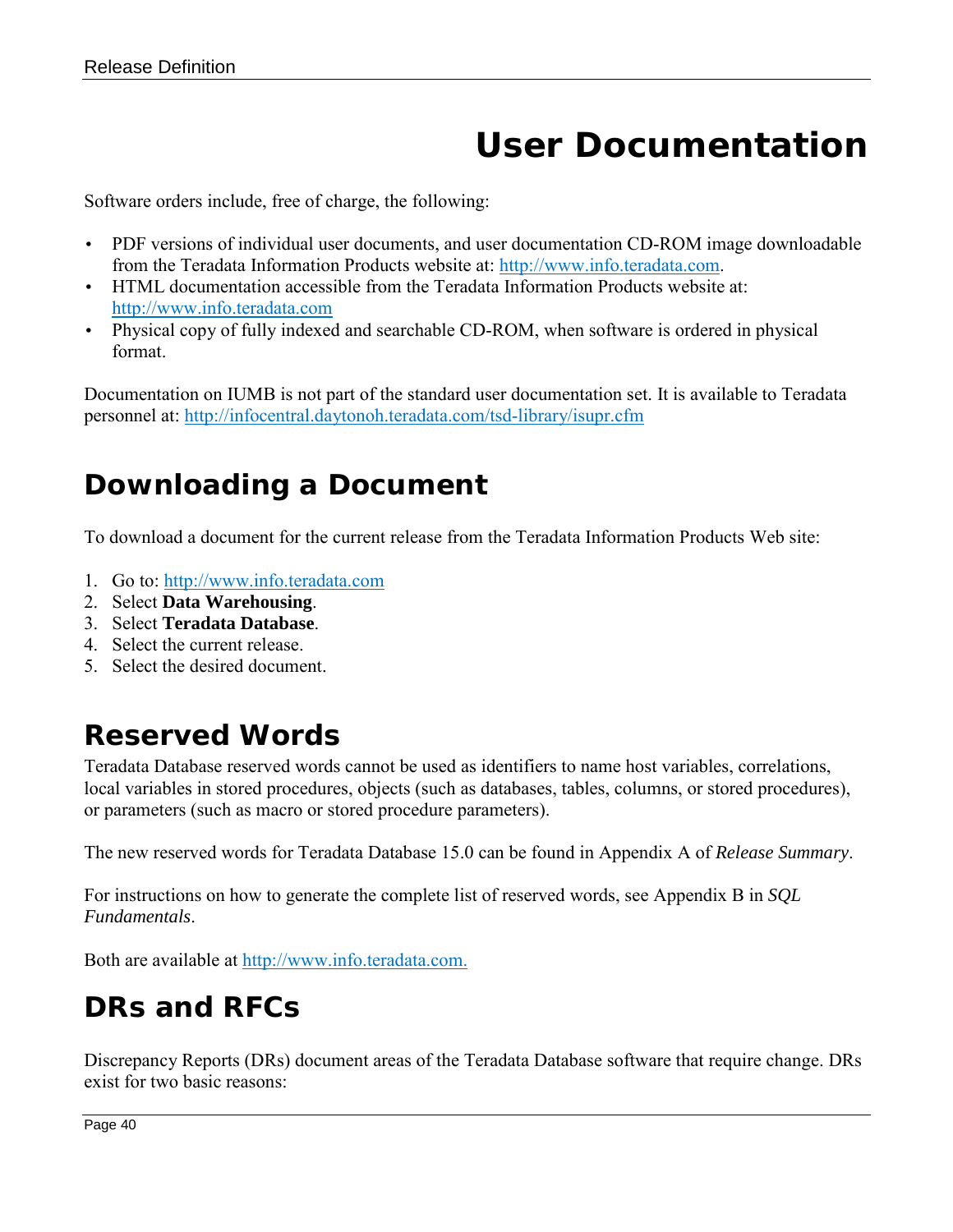- To fix an identified software problem
- To record a Request for Change (RFC) that adds a new feature to the software

*Teradata Database Discrepancy Reports Summary* lists the DRs and RFCs that were incorporated into this release. Go to:

• <http://infoportal.daytonoh.teradata.com/discrepancy-reports/pD-reports.cfm> (note that this site is available to Teradata personnel only).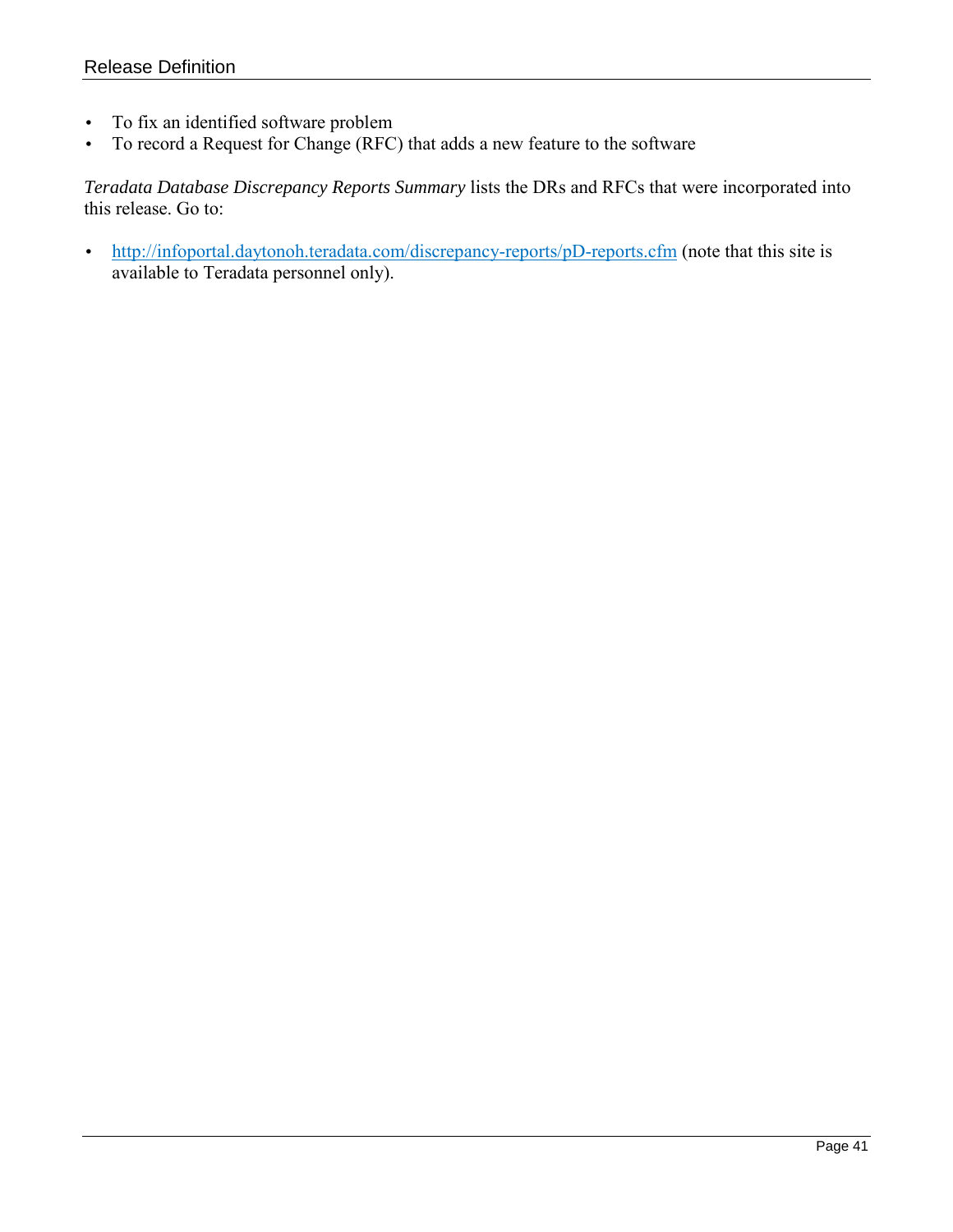# **Customer Education**

<span id="page-41-0"></span>Teradata Customer Education delivers training for your global workforce—from scheduled public courses, customized on-site training, to the latest E-learning solutions. For more information on the latest classes, schedules, the Teradata Certification Program, and to enroll in classes online, go to the Teradata Customer Education Web site at: <http://www.teradata.com/TEN/>

The representative for your region can also assist you. To find the representative for your region, use the Contact Us link at the bottom of the Teradata Education Network page.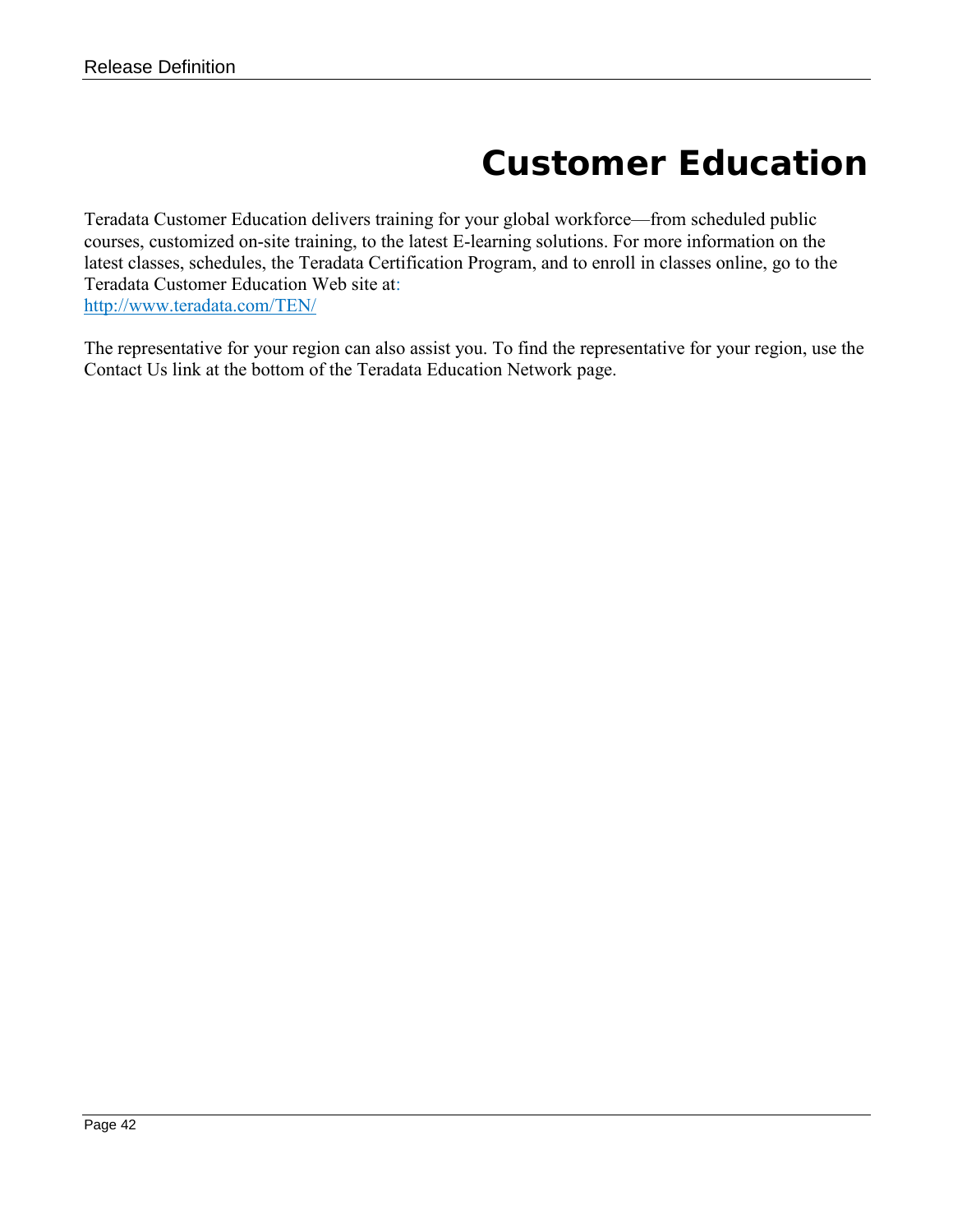# **Customer Support**

<span id="page-42-0"></span>Customer support is available at all hours, seven days a week. Trained professionals at a Remote Services Center (RSC) are available to assist you. To learn more about Teradata Customer Services, go to Teradata @ Your Service: [http://tays.teradata.com](http://tays.teradata.com/)

If you purchased an ESS support contract, a customized support plan was created for you. Please refer to your support plan for contact information. In addition, a unique PIN (Personal Identification Number) was given to your site. If you are an ESS customer, you must contact the regional RSC to request support and you must use your PIN.

PINs are not published. If you inadvertently misplace your PIN, contact your account representative.

#### <span id="page-42-1"></span>*Technical Alerts, Knowledge Articles, and Orange Books*

Customers can access technical alerts, knowledge articles, and Orange Books on Teradata @ Your Service: [http://tays.teradata.com](http://tays.teradata.com/)

#### <span id="page-42-2"></span>*White Papers*

White papers are executive level documents that target business or technical management, and address why a feature is valuable for an active data warehouse.

Customers can access white papers at: http://www.teradata.com/Resources/White-Papers/